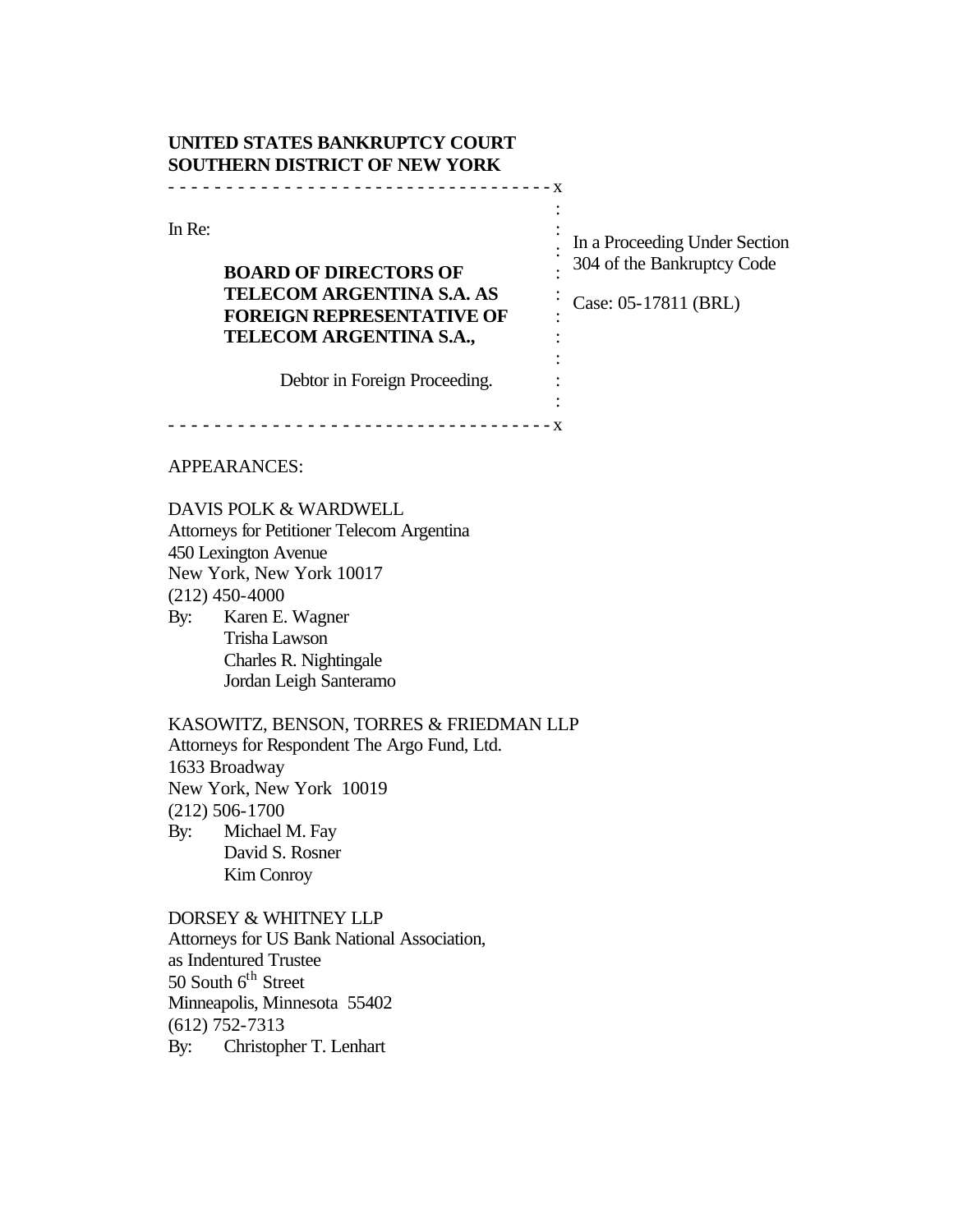Before: Burton R. Lifland United States Bankruptcy Judge

# **FINDINGS OF FACT AND CONCLUSIONS OF LAW GRANTING SECTION 304 PETITION AND ISSUING DECLARATORY RELIEF**

Upon all the pleadings and submissions filed herein by petitioner, the Board of Directors of Telecom Argentina, S.A. (the "Board"), as foreign representative of Telecom Argentina, S.A. ("Telecom Argentina"), and by respondent, The Argo Fund Ltd. ("Argo"); and upon the record of and the evidence adduced at the trial held before this Court on December 12, 2005 (the "Hearing"), to consider the petition for an order under section 304 of title 11 of the United States Code (the "Bankruptcy Code"), granting recognition to a final order of a Court in Argentina approving the restructuring of Telecom Argentina under Argentine law pursuant to an *acuerdo preventivo extrajudicial* ("APE"), and Argo's objection to such request, and having received testimonial evidence submitted by petitioner's and respondent's witnesses, and having reviewed the evidence submitted; and keeping in mind that a court should not blindly accept findings of fact and conclusions of law proffered by the parties, see St. Clare's Hospital and Health Center v. Insurance Company of North America (In re St. Clare's Hospital and Health Center), 934 F.2d 15 (2d Cir. 1991) (citing United States v. El Paso Natural Gas Co., 376 U.S. 651, 656 (1964)), and having conducted an independent analysis of the law and the facts, this Court makes the following findings of fact and conclusions of law.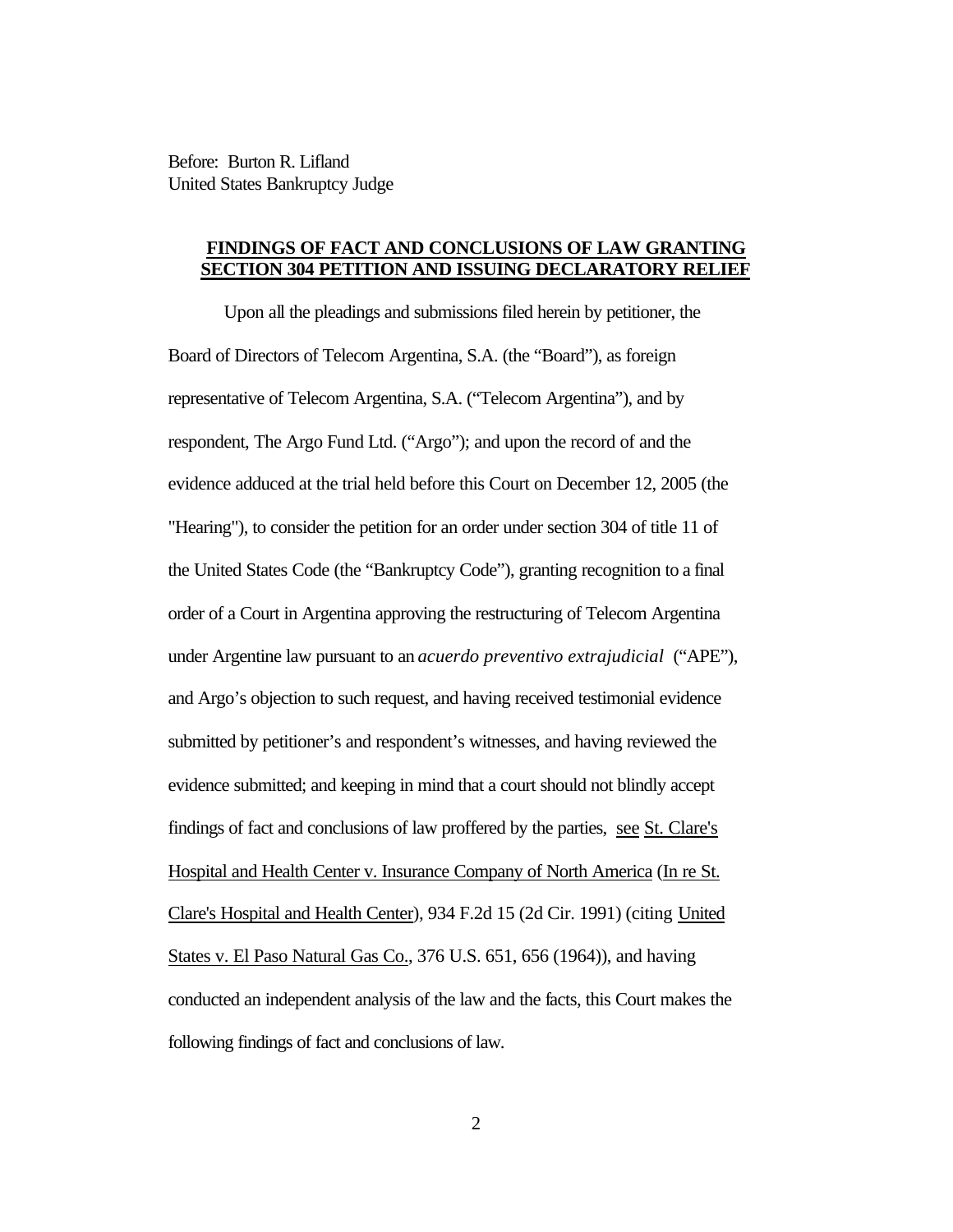## **FINDINGS OF FACT**

## **The Parties**

 $\overline{a}$ 

1. Telecom Argentina is a *sociedad anonima* organized under Argentine law, with its principal place of business at Alicia Moreau de Justo 50, Buenos Aires, Argentina. Telecom Ex. 1 (Caride Trial Decl.)  $\P$  2.<sup>1</sup> Telecom Argentina provides public telecommunications services in Argentina, in particular, fixed-line local, national and international long distance services, data transmission, and access to Internet service. Id. Through its subsidiaries, it also provides mobile telecommunications services in Argentina and Paraguay. Id.

2. Argo, a Cayman Island-based entity, is an emerging markets fund which, in its own name or through affiliates, beneficially owns over U.S. \$35 million in notes (the "Notes") issued by Telecom. [Argo Ex. 3, ¶¶ 2-4 (Declaration of Andreas Rialas, sworn to on December 8, 2005); Docket No. 32; Respondent The Argo Fund, Ltd's Answer, Defenses and Objections to the Verified Petition of Telecom Argentina, S.A., dated October 11, 2005, Docket No. 10]. The Notes were issued pursuant to the Trust Indenture Act of 1939 ("TIA"). [Argo Ex. 3 at Ex. 2, p. i, §§ 4.07, 7.06; Telecom Ex. 1 at Ex. M]

<sup>&</sup>lt;sup>1</sup> References to the trial transcript are indicated by "Tr. [Witness]  $\frac{1}{\sqrt{2}}$  References to trial exhibits are indicated by "Telecom Ex.  $\frac{1}{2}$ " or "Argo Ex.  $\frac{1}{2}$ "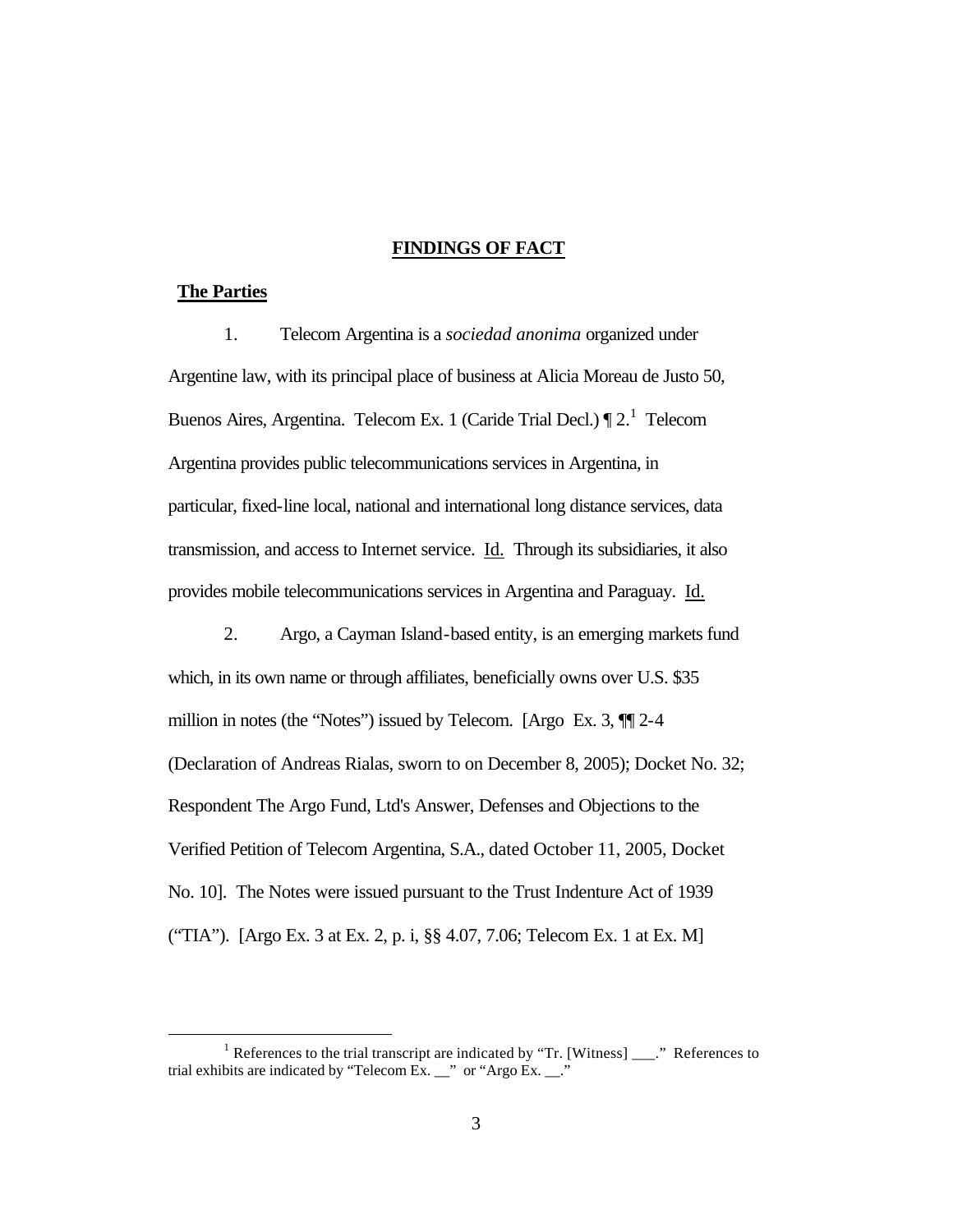3. U.S. Bank, National Association ("US Bank"), is a national banking association which serves as the Indenture Trustee for the Notes. [Telecom Ex.  $1, \P 4$ ]

#### **Background**

4. In late 2001, after almost four years of economic recession, Argentina spiraled into a deep political, economic and social crisis. Telecom Ex. 1 (Caride Trial Decl.) ¶ 6. The economic environment in Argentina deteriorated, and in the first six months of 2002, the Argentine peso, which had been pegged to the U.S. dollar at a fixed rate, was devalued and permitted to float freely. Id. In addition, Argentina promulgated laws that converted the rates of services charged to customers and due to Telecom Argentina into pesos. Id. Moreover, Argentina also prohibited increases in public service rates or indexing of tariffs to foreign currencies, and created uncertainties concerning Telecom Argentina's ability to increase its rates. Id. Thus, Telecom Argentina was being paid in a rapidly devaluing peso, was prevented from adjusting its rates, yet was required to pay its foreign financial debt obligations in foreign currency. The result was a severe liquidity crisis. Id.

5. As of December 31, 2001, Telecom Argentina was the obligor on approximately US\$3.3 billion of debt (the "Old Debt") on a consolidated basis, including both notes issued in Europe and the United States (the "Old Notes"), and debt issued under various credit agreements in the United States and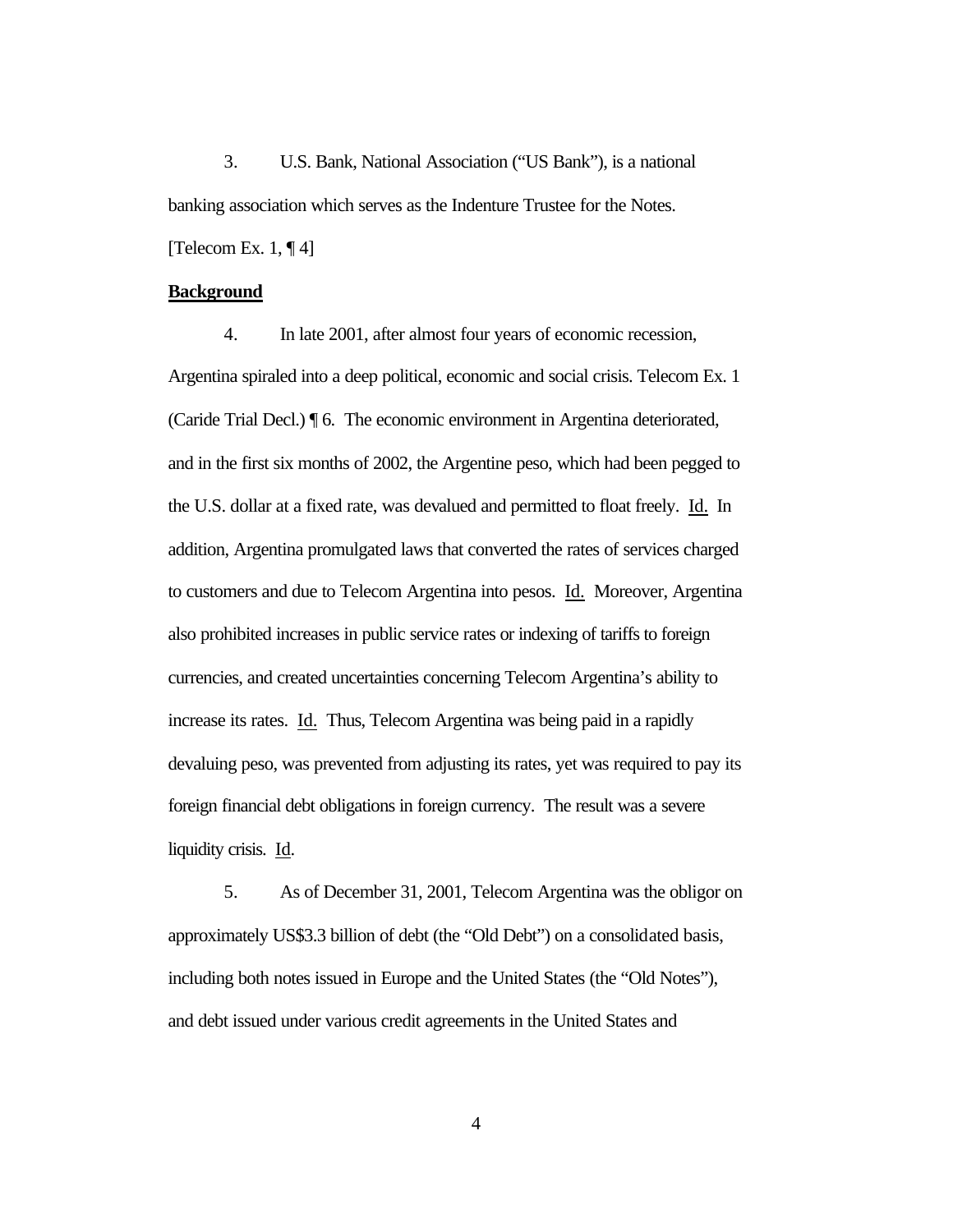elsewhere which, together with the notes, constituted the Old Debt. Id. at ¶ 7. As

of December 31, 2001, the Old Debt included:

- The equivalent of approximately US\$1,572 million aggregate principal face amount of outstanding Old Notes issued under medium term note programs;
- The equivalent of approximately US\$1,626 million aggregate principal face amount of outstanding loans owed to financial institutions relating to working capital loans, debt issuances and trade financings; and
- The equivalent of approximately US\$52 million in accrued but unpaid interest (including penalties and post-default interest rate increases) on outstanding notes and outstanding loans, calculated, in each case, at the rate specified in these notes and loans.

Id.

6. On February 27, 2002, Telecom Argentina hired Morgan Stanley

& Co. Inc. and MBA Banco de Inversiones S.A. as its financial advisors to develop a comprehensive plan to restructure the Old Debt. Id. at ¶ 8.

7. On April 2, 2002, Telecom Argentina publicly informed investors

of the need to suspend principal payments on all of its Old Debt, and, on June 24,

2002, announced the suspension of interest payments. Telecom Ex. 1, Tabs A

(Press Release, dated 4/2/02) and B (Press Release, dated 6/24/02).

8. Throughout the restructuring process, Telecom Argentina communicated both formally and informally with its creditors. Telecom Ex. 1 (Caride Trial Decl.), ¶ 10. Telecom Argentina posted, in Spanish, English and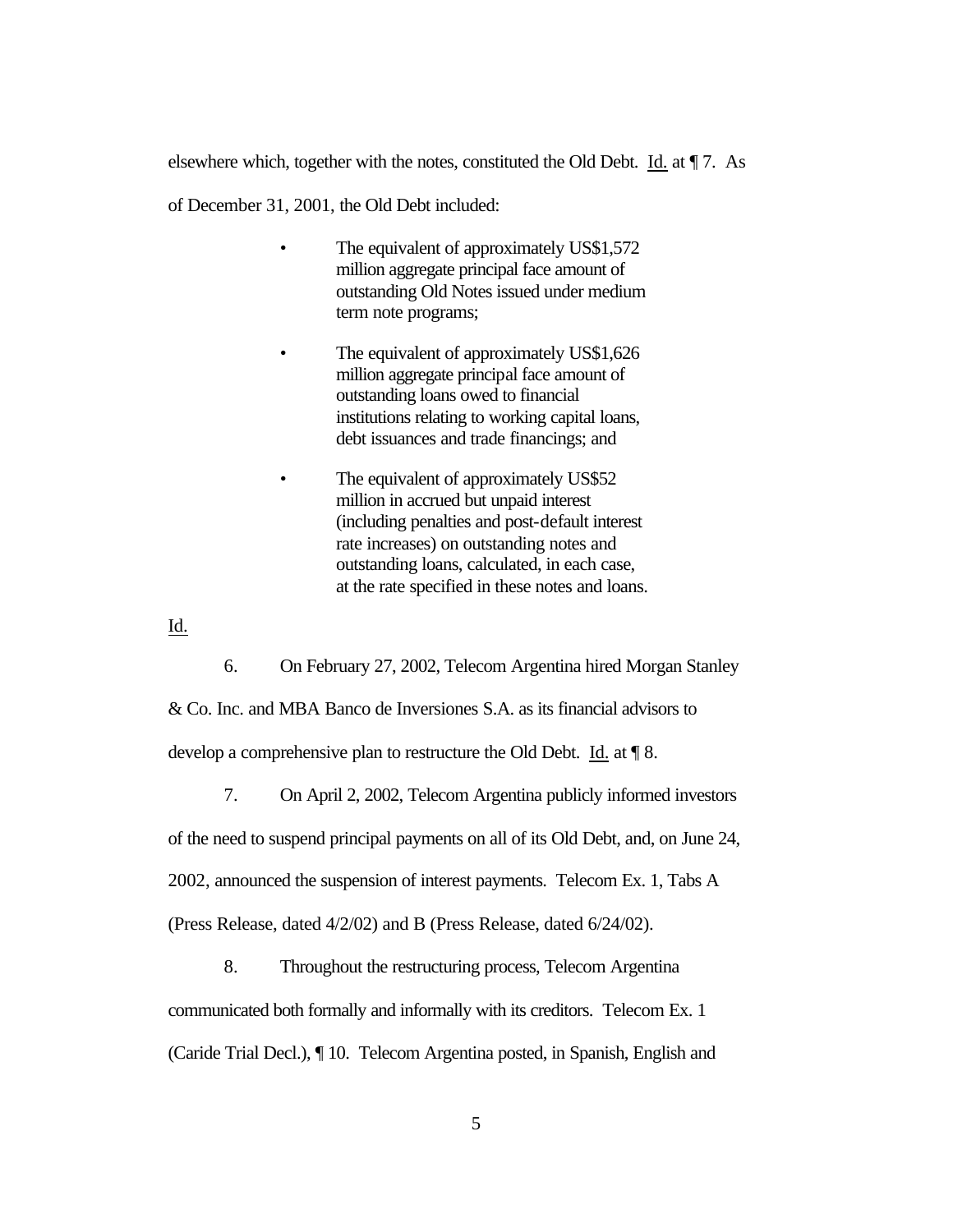Italian, press releases concerning its debt restructuring efforts on its public website. Id.; see *http://www.telecom.com.ar/index-flash.html*.

9. Telecom Argentina also worked with a group of creditors acting as an *ad hoc* creditors' committee (the "Committee"). Id. at ¶ 11. On June 4, 2002, Telecom Argentina received a letter from the Committee requesting negotiations regarding the restructuring. Id. Telecom Argentina indicated its willingness to work with the Committee, and agreed to pay for the Committee's U.S. counsel, Cleary Gottlieb Steen & Hamilton LLP, and Argentine counsel, Errecondo, Salaverri, Dellatore, Gonzalez & Burgio Abogados. Id.

10. Telecom Argentina held an initial meeting with the Committee in Buenos Aires in mid-2002. Id. at ¶ 12.

11. On September 17, 2002, Telecom Argentina held a meeting with members of the Committee where the June 30, 2002 earnings results were reviewed, together with Telecom Argentina's business plan. Id. at ¶ 13.

12. On October 3, 2002, Telecom Argentina met again with the Committee in Buenos Aires to provide additional information on its financial condition and business plan, and to present its initial proposal for restructuring the Old Debt on a consensual basis. Id. at ¶ 14. The participants discussed the amount of debt to be issued to the holders of Old Debt and rates of interest thereon, whether any equity or equity-linked instrument would be issued to creditors, the amount and terms of any equity capital that creditors would receive,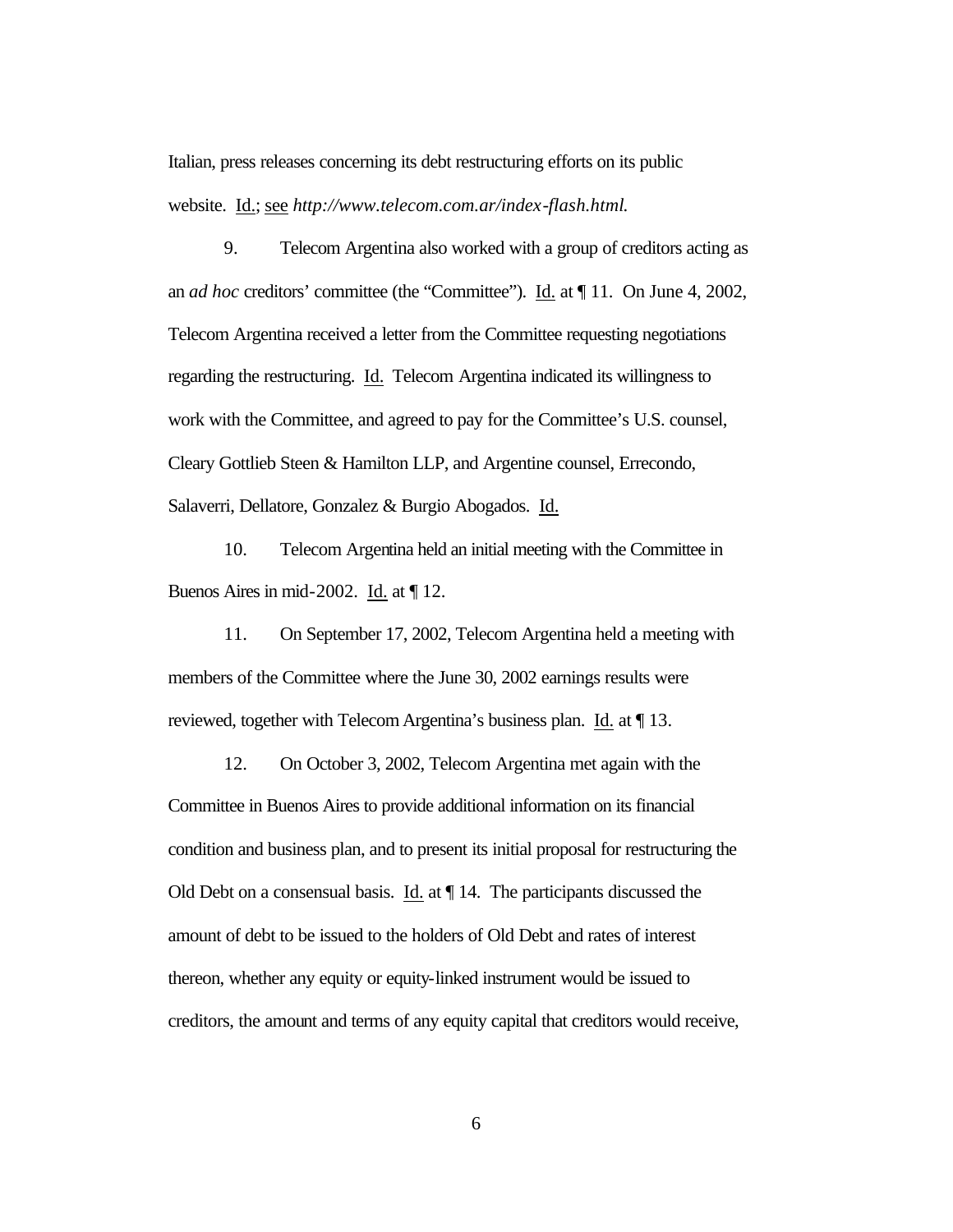the extent, if any, to which a part of the new debt obligations would be collateralized, and the terms of specific covenants. Id.

13. The Committee first presented formal comments on Telecom Argentina's proposal in a letter dated October 24, 2002, to which Telecom Argentina responded by letter and at a meeting held with the Committee on November 18, 2002. Id. at  $\P$  15.

14. During the week of December 16, 2002, Telecom Argentina held a series of meetings with members of the Committee to revise the assumptions and general guidelines used for the business plans. Id. at ¶ 16.

15. On February 5, 2003, Telecom Argentina presented a revised restructuring proposal to the Committee which included an equity participation and, as an initial step in the restructuring, a proposal to conduct a cash tender offer for a portion of its financial debt obligations and to make partial interest payments on the financial debt obligations. Id. at ¶ 17. While the Committee did not endorse either, it indicated that it would not block the tender offer. Id.

16. Telecom Argentina publicly announced its intention to launch the tender offer on February 12, 2003. Id. at ¶ 18. Press releases and other information regarding the transaction were posted on Telecom Argentina's public website. Id.

17. The tender offer commenced on April 16, 2003 and expired on June 2, 2003. Id. at ¶ 19. The offering document for the cash tender offer also described the restructuring proposal. Id. Cash consideration for the tender offer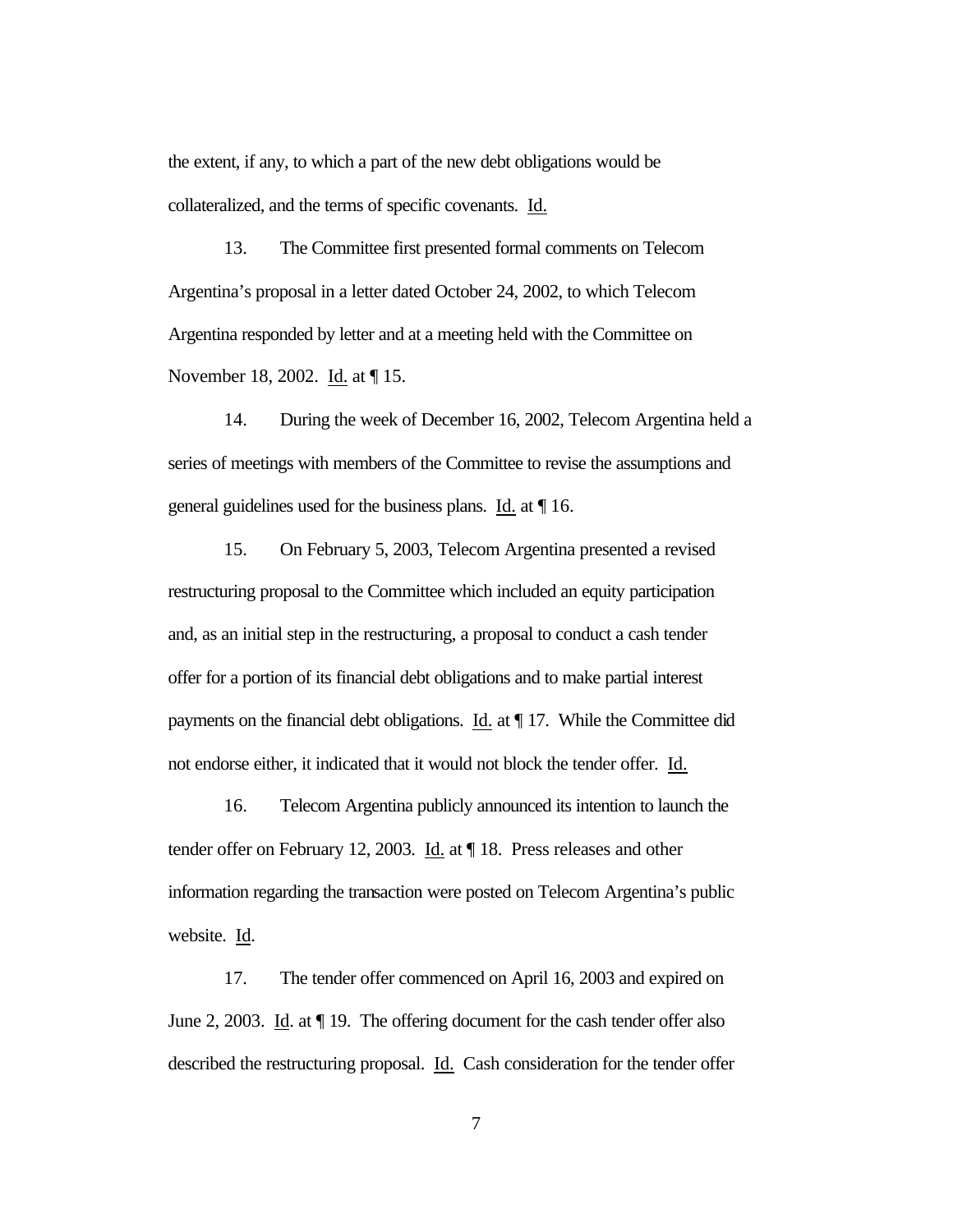and partial interest payments were paid on June 9, 2003. Id. Telecom Argentina was able to purchase and retire the equivalent of approximately US\$208 million of its outstanding financial indebtedness for the equivalent of approximately US\$115 million (representing a 45% discount), and repaid a portion of the accrued interest on all of its financial indebtedness for an equivalent of US\$98 million. Id.

18. After the expiration of the tender offer, Telecom Argentina and the Committee continued to negotiate. Id. at ¶ 20. No mutually acceptable proposal emerged. Id.

19. Between October 29, 2003 and January 8, 2004, Argo purchased 560,000 Euro of Old Notes. Argo Ex. 3 (Rialas Decl.), Tab A.

20. On January 9, 2004, Telecom Argentina announced its own restructuring proposal pursuant to an *Acuerdo Preventivo Extrajudicial* ("APE"), an out-of-court restructuring agreement governed by Argentine law. Telecom Ex. 1, Tab C (Press Release, dated 1/9/04).

21. On January 9, 2004, Argo purchased an additional 5,000,000 Euro of Old Notes. Argo Ex. 3 (Rialas Decl.), Tab A.

22. On January 23, 2004, Telecom Argentina was informed that the Committee believed its proposal was not acceptable. Telecom Ex. 1 (Caride Trial Decl.) ¶ 20.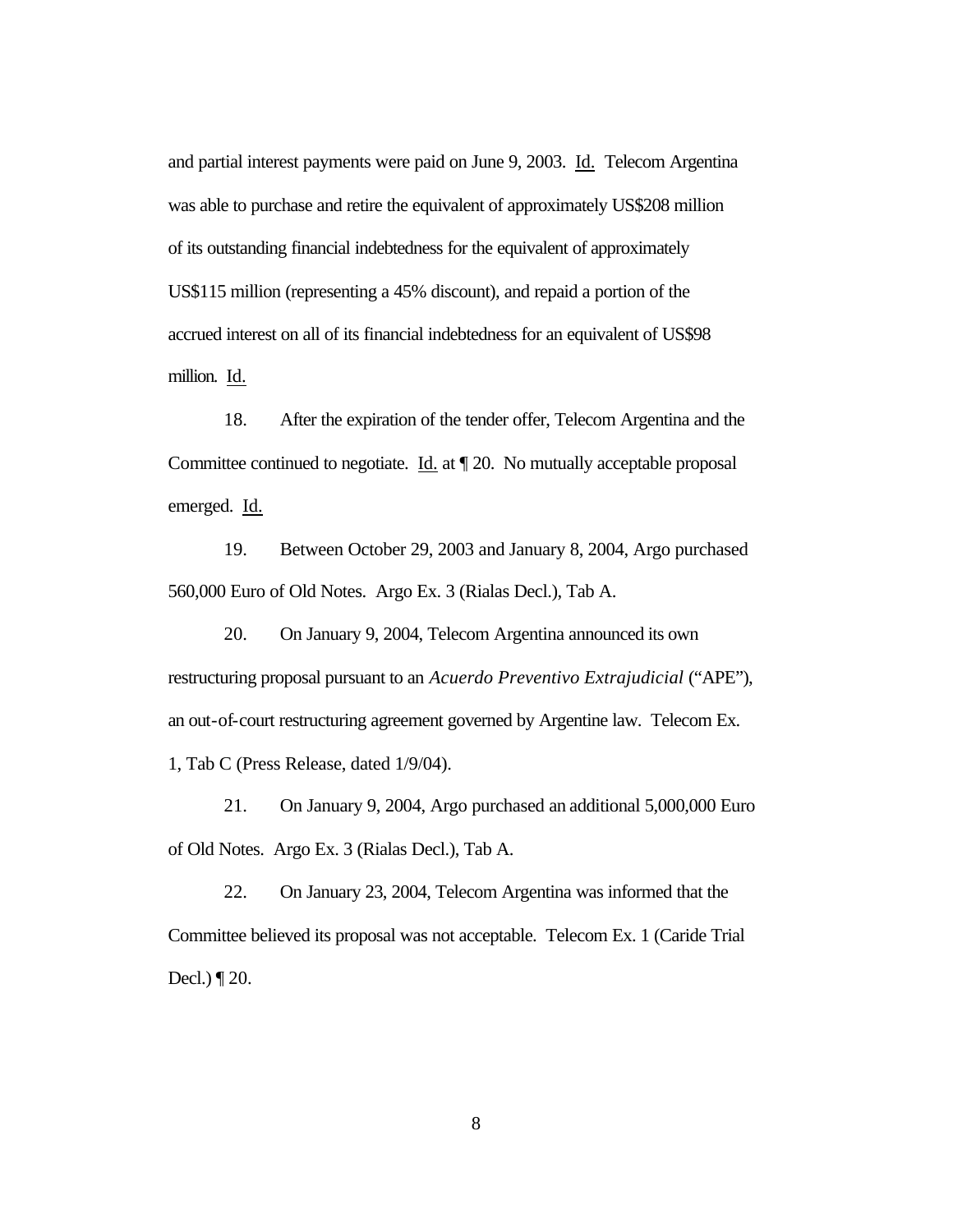23. The Board determined to go forward with the APE process, finding it to be the appropriate method by which to effect the restructuring proposal. Id. at ¶ 21.

24. Since Telecom Argentina's debt was held in several countries, Telecom Argentina determined that it would conduct its solicitation of consents to the APE proposal pursuant to the applicable public offering regulations in Argentina, the United States and Italy. Id. at ¶ 22. Therefore, Telecom Argentina filed a registration statement (the "Registration Statement") describing the APE proposal with the U.S. Securities and Exchange Commission (the "SEC"). Id. Subsequent press releases and modifications were also filed with the SEC, and were reviewable on the SEC's EDGAR website. Id. A similar solicitation statement was filed with the Argentine and Italian securities regulators. Id.

25. The initial APE proposal offered the holders of Telecom Argentina's Old Debt three different consideration options, including a mix of fixed rate, floating rate and pay-in-kind debt securities (the "New Notes"), and a cash alternative. Id. at ¶ 23. Telecom Argentina also proposed to make a partial cash interest payment to each holder for the period from January 1, 2004 through the issuance date of the New Notes. Id.

26. On April 7, 2004, the Committee submitted a preliminary response to Telecom Argentina's proposal. Id. at ¶ 24. Thereafter, Telecom Argentina made modifications based on the concerns and comments of the creditors. Id.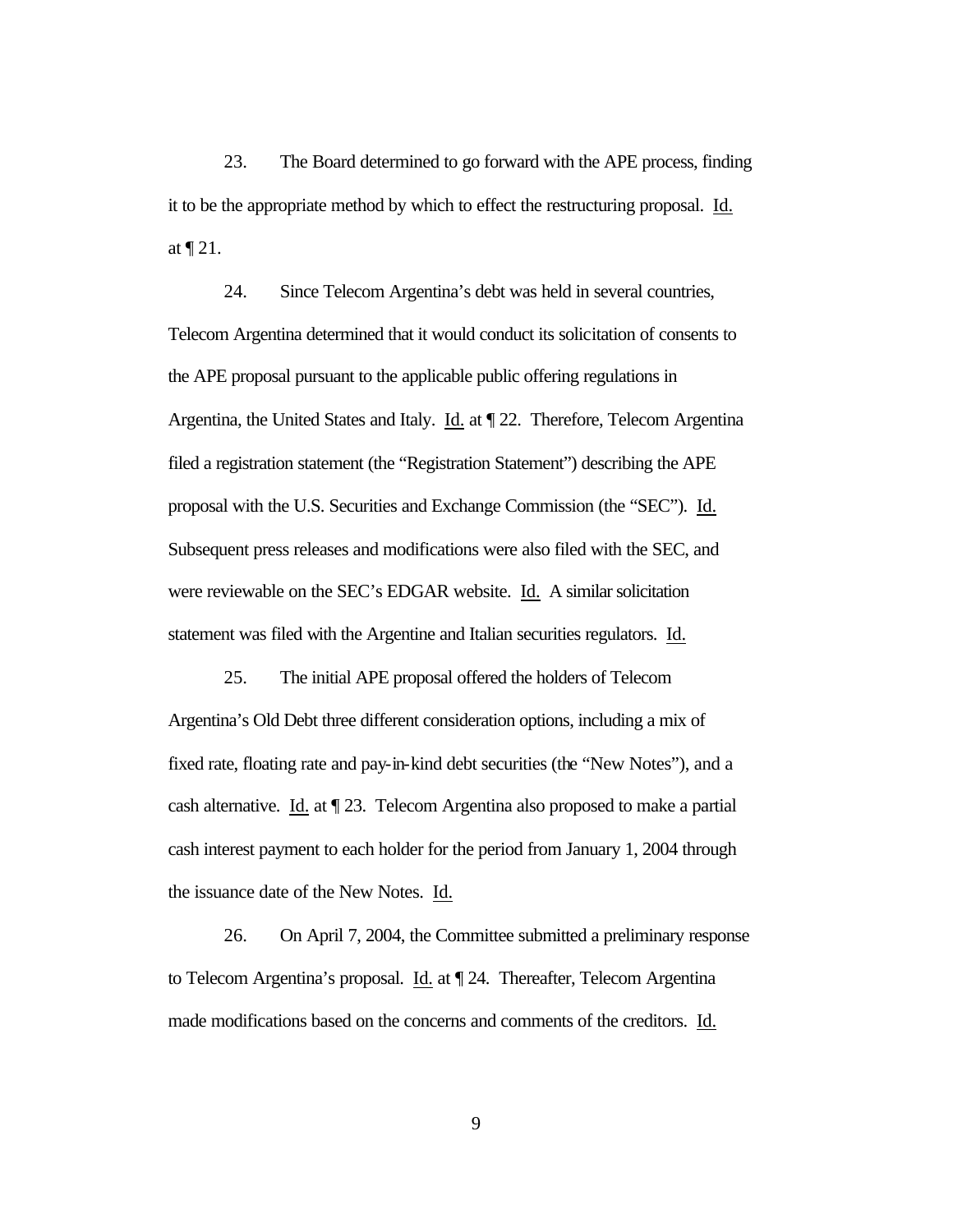27. During the week of April 12, 2004, Telecom Argentina held meetings in New York City at which representatives of Telecom Argentina, its financial advisors and counsel, and representatives of the Committee and its counsel were present, in order to negotiate an amended proposal. Id. at ¶ 25.

28. On May 10, 2004, Telecom Argentina announced the timeline for the commencement of the solicitation process and the terms of a modified proposal which represented the core details of the final proposal and reflected the concerns expressed by the Committee. Id. at ¶ 26. Among other things, in accordance with the Committee's feedback, the amended proposal simplified the terms of the consideration offered to the creditors and provided for higher interest rates for the New Notes. Id. The modified proposal also included modifications to the terms of the covenants, made at the insistence of the Committee, to provide further protections and benefits for creditors. Id. The full details of the proposal were set forth in Amendment No. 1 to the Registration Statement, which was filed with the SEC and other agencies on May 11, 2004. Id.

29. The Committee and its counsel, as well as a representative of Italian noteholders, and other creditors, worked with Telecom Argentina to finalize the proposed form of the APE, the form of indenture for the New Notes to be issued under the APE, and other relevant documentation. Id. at ¶ 27.

30. On June 22, 2004, Telecom Argentina filed Amendment No. 2 to the Registration Statement. Id. at ¶ 28. The Committee supported the proposal. Id. On July 9, 2004, the solicitation statement was again amended to reflect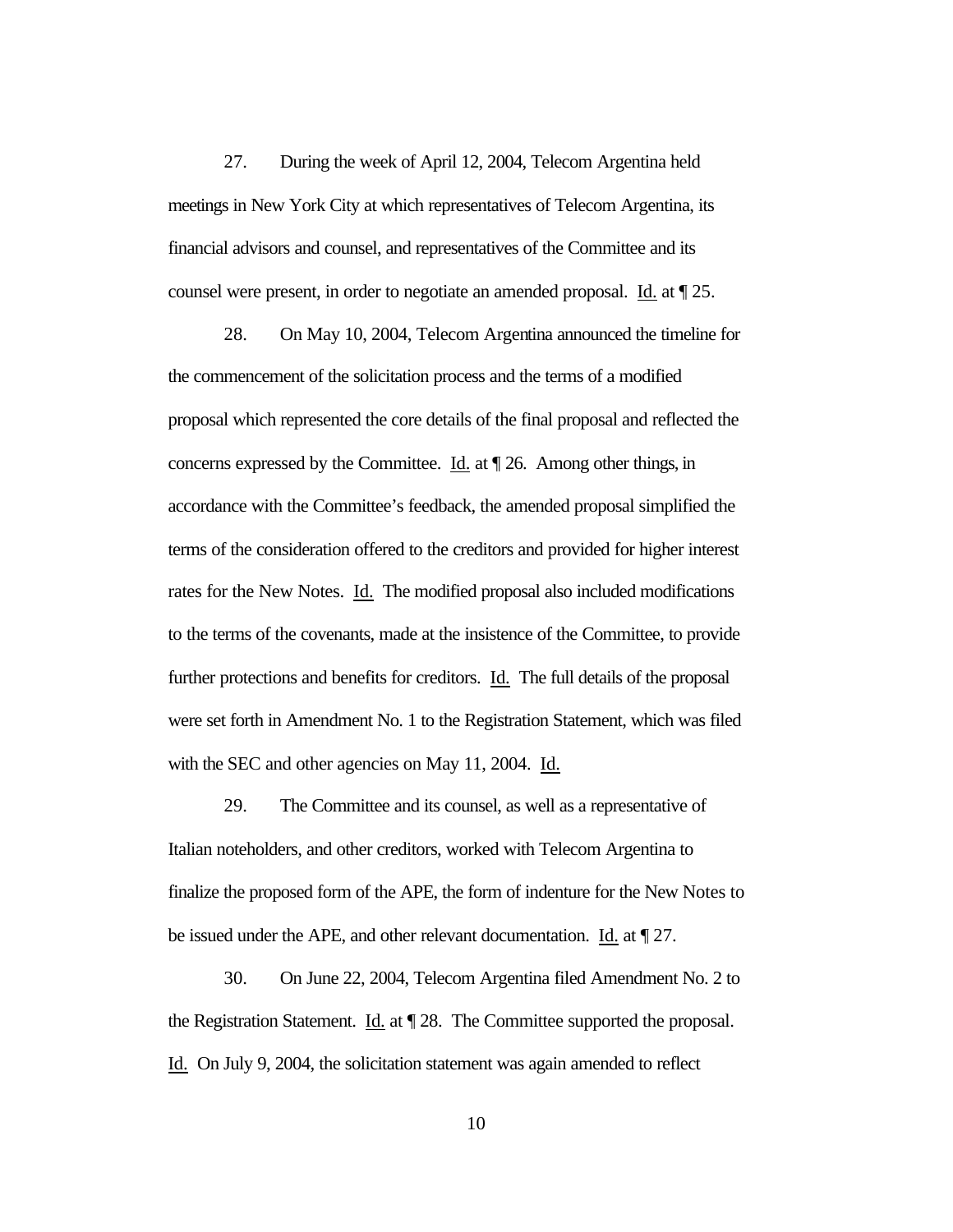modifications to the proposal reflecting negotiations with creditors of a significant subsidiary. Telecom Ex. 1, Tab D (Final Solicitation Statement). The statement was also filed with Argentine and Italian securities regulators. Telecom Ex. 1 (Caride Trial Decl.), ¶ 28.

31. Telecom Argentina publicized the final solicitation by issuing press releases and distributing the solicitation statement to its creditors through the holders of record and/or the clearing systems<sup>2</sup> that held the Old Debt. Id. at ¶ 29. Telecom Argentina also hired a proxy service, GSC Proxitalia, to assist with the dissemination of the solicitation statement and investor inquiries in the United States, Italy and Argentina. Id.

32. In the weeks of June 28, 2004 and July 5, 2004, Telecom Argentina marketed the final restructuring proposal by means of a roadshow in Miami, New York, London, Milan and Geneva. Id. at ¶ 30. During the roadshow, Telecom Argentina met with several institutional investors and described the final proposal. Id. During the week of July 12, 2004, Telecom Argentina held meetings in Buenos Aires with participant banks and investors to describe the final debt restructuring proposal. Id.

33. The APE solicitation period expired on August 6, 2004 (in Italy, on July 30, 2004). Id. at ¶ 31.

 $\overline{a}$ 

 $2<sup>2</sup>$  The clearing systems are systems for transferring bonds and cash between buyers and sellers. Transfers of bonds are usually made by book entry transfer. The systems used for these securities are Depository Trust Company, Euroclear Bank S.A./N.V. and Clearstream Banking S.A (Luxembourg).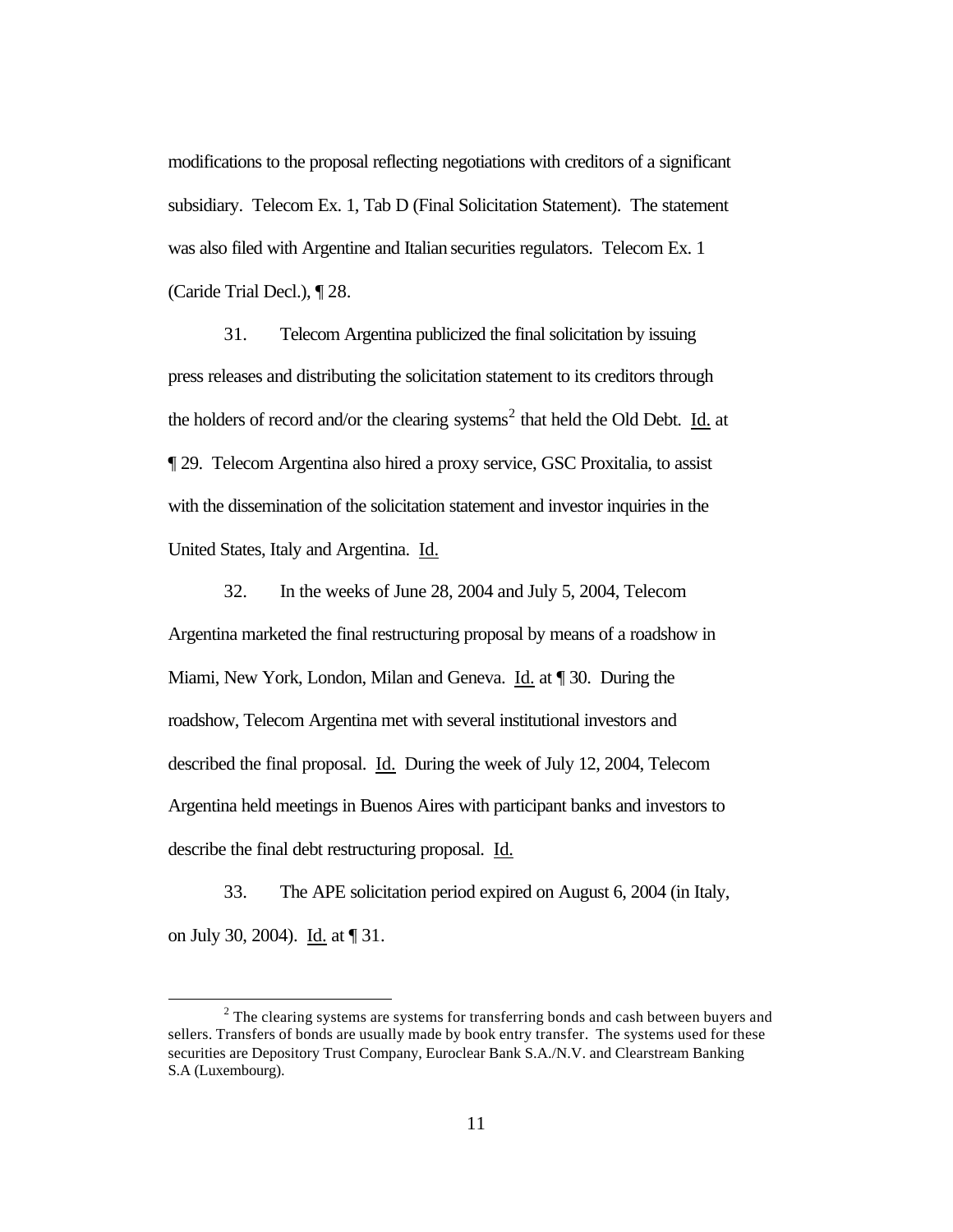34. Telecom Argentina took the position that all consenting creditors

affected by the APE must be treated equally. Its proposals provided that all

holders of Old Debt be given three consideration options, which were, generally:

- Option A: New Notes due 2014 (the "Series A notes") to be issued in an amount equal to the principal face amount of the outstanding notes, plus an adjustment for a portion of the unpaid interest; or
- Option B: New Notes due 2011 (the "Series B notes") (constituting, together with the Series A notes, the New Notes) which were to have a shorter maturity and higher interest rate, but which were to be issued at a discount of approximately 5.5% to the principal face amount and adjustment for a portion of the unpaid interest (creditors selecting Option B agreed to have up to 37.5% of their debt allocated into the cash option described below); or
- Option C: A cash payment in equivalent U.S. dollars at a price not greater than 850 nor less than 740, to be determined pursuant to a "Modified Dutch Auction."

Id. at ¶ 32.

35. Depending on their elections, creditors would be paid amounts

ranging from 80.3% (for creditors electing the cash option) to 100% (for creditors

electing to receive Series A notes) of the outstanding principal face amount of

their claims plus an adjustment factor that represented a portion of unpaid interest.

Id. at ¶ 33. According to Telecom Argentina's Argentina law expert, Dr. Lorente,

the consideration options offered to creditors amounted to "the best

consideration" he has ever seen in an APE. Tr. Lorente 31:18-31:20.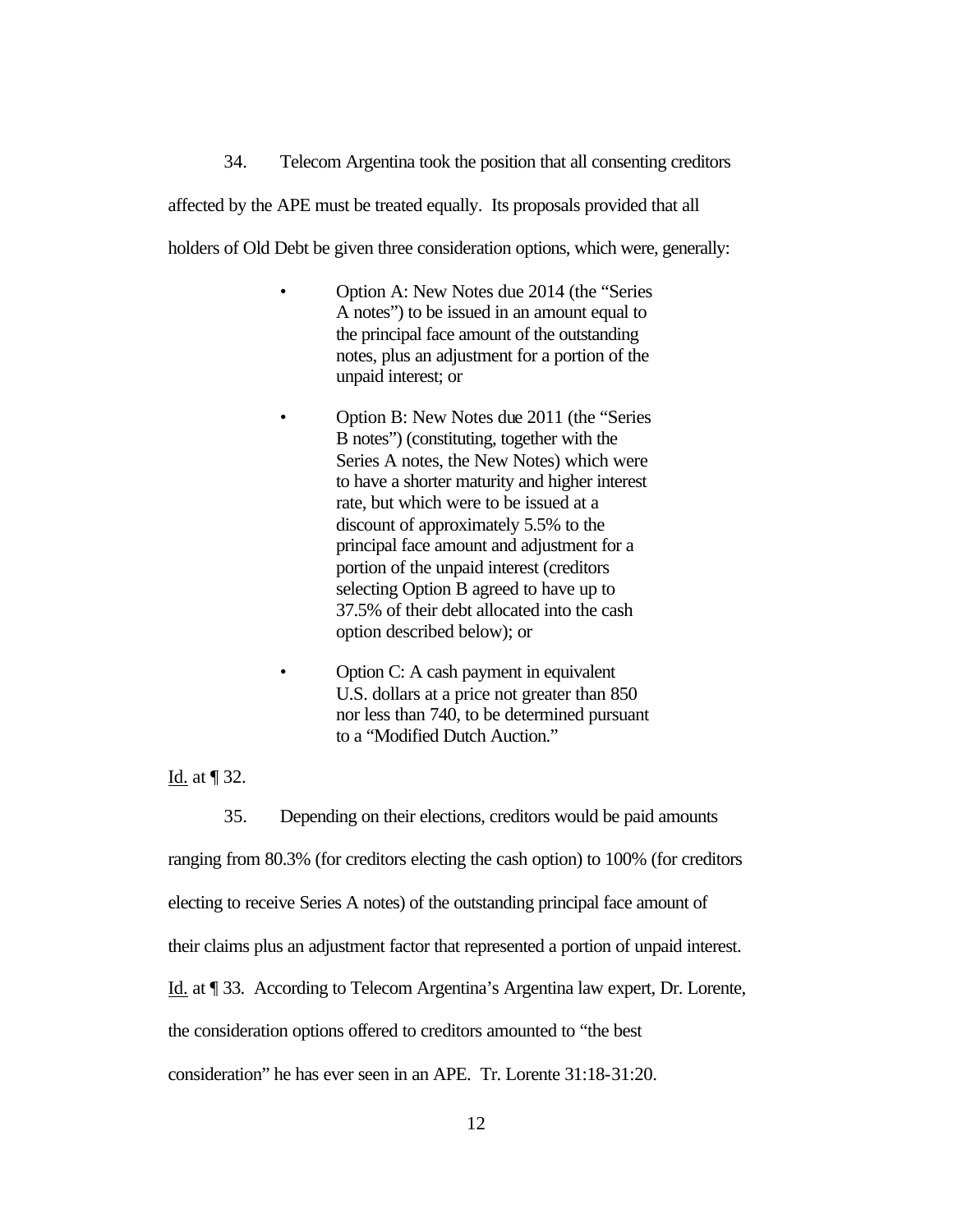36. On August 23, 2004, Telecom Argentina announced that approximately 94.4% in principal face amount, or approximately 82.4% in number, of the holders of Old Debt had consented to the APE proposal. Telecom Ex. 1, Tab E (Press Release, dated 8/23/04) (emphasis supplied).

37. Between January 9, 2004 and August 26, 2004, Argo had purchased 14,010,000 Euro, 13,535,000,000 ITL and US\$1,000,000 of Old Notes. Argo Ex. 3 (Rialas Decl.), Tab A.

38. The APE was executed on August 26, 2004. Telecom Ex. 1, Tab F (APE Agreement).

39. The next day, Argo purchased 2,755,000,000 ITL and 615,000 Euro of Old Notes. Argo Ex. 3 (Rialas Decl.), Tab A. On or about September 13, 2004, long after the commencement of the APE process, Argo wrote to First Trust of New York, N.A., the predecessor to U.S. Bank National Association ("U.S. Bank" or "Indenture Trustee") as Indenture Trustee for the Old Notes. Telecom Ex. 1, Tab M (Letter, dated 9/13/04). The letter stated that Argo held over US\$20 million principal amount of Old Notes, and requested that the Indenture Trustee not exchange Argo's Old Notes, stating that Argo would take all actions necessary to enforce its rights under the Old Notes in the United States. Id.

> Argo has been informed that in issuing the APE Notes, Telecom Argentina is purportedly availing itself of foreign insolvency proceedings. This contention cannot justify the forced exchange of the Notes for APE Notes. First, any such insolvency laws cannot supersede the mandates of the TIA. Second, Telecom Argentina is clearly not insolvent.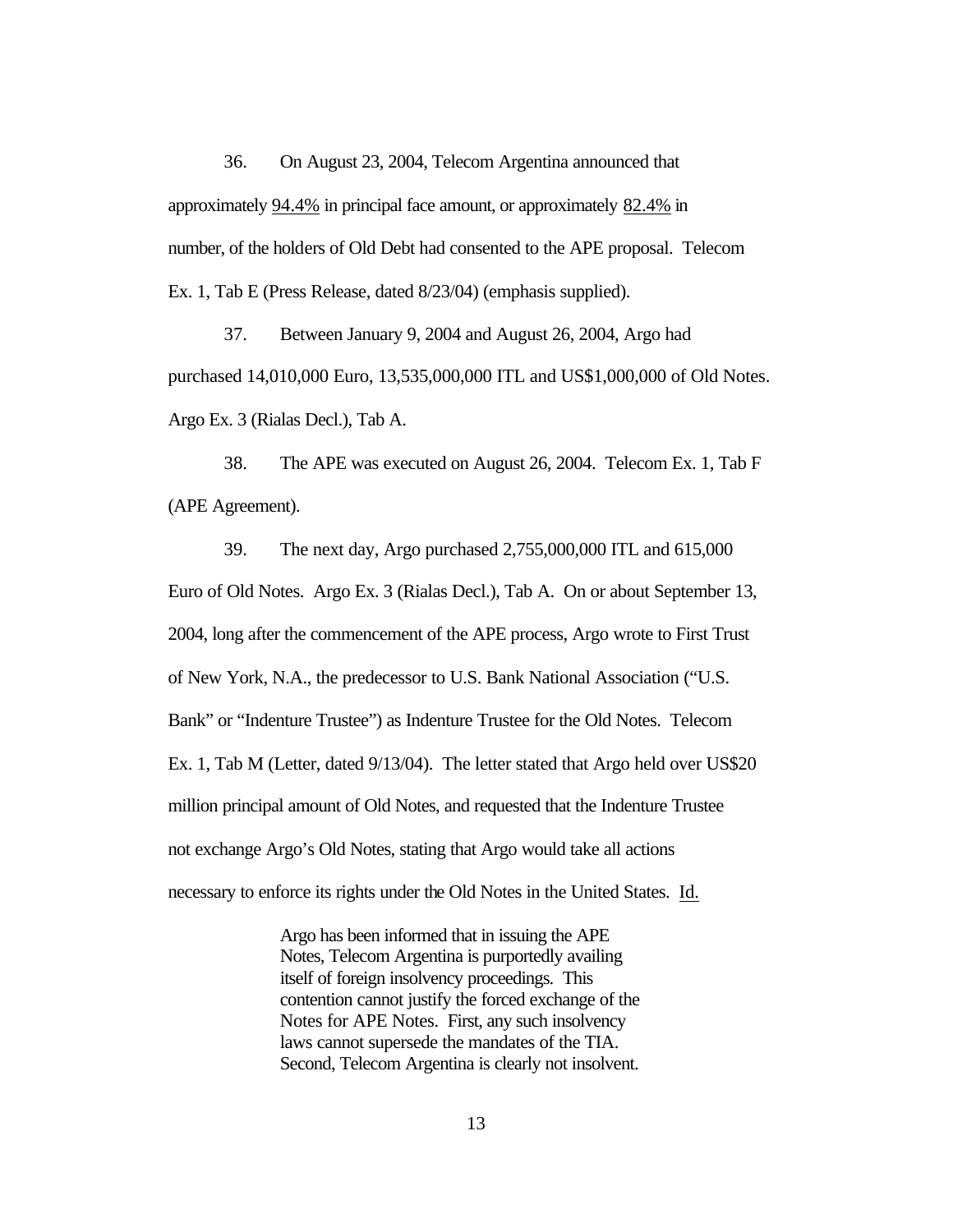40. On October 21, 2004, Telecom Argentina submitted its APE to the *Juzgado Comercial No. 19, Secretaria No. 38* (the National Commercial Court No. 19) in Buenos Aires, Argentina (the "Argentine Court"), commencing a proceeding under Chapter VII, Title II of Law No. 24,522, as amended (the "Argentine Insolvency Law"). Telecom Ex. 1 (Caride Trial Decl.), ¶ 35.

41. Argo had purchased an additional 2,296,000 Euro, 2,755,000,000 ITL and US\$120,000 of Old Notes between August 27, 2004 and October 21, 2004. Argo Ex. 3 (Rialas Decl.), Tab A. On November 10, 2004, Argo purchased another 66,000 Euro of Old Notes. Id.

42. On December 6, 2004, the Argentine Court ordered Telecom Argentina to convene a meeting of noteholders at which they would vote on the APE and select a consideration option. Telecom Ex. 3, Tab F (Argentine Court Order, dated 12/6/04). The Argentine Court ordered Telecom Argentina to publish notices of the meeting for five business days in specified newspapers in Argentina as well as in other markets where the Old Notes were issued. Id. In addition, the Court designated examiners to verify the submission of consents to the APE pursuant to the solicitation and oversee the outcome of the noteholders meeting. Id.

43. From January 3, 2005 through January 7, 2005, Telecom Argentina published notices that the noteholders meeting would be held on February 4, 2005, in compliance with the Argentine Court's order. Telecom Ex. 1 (Caride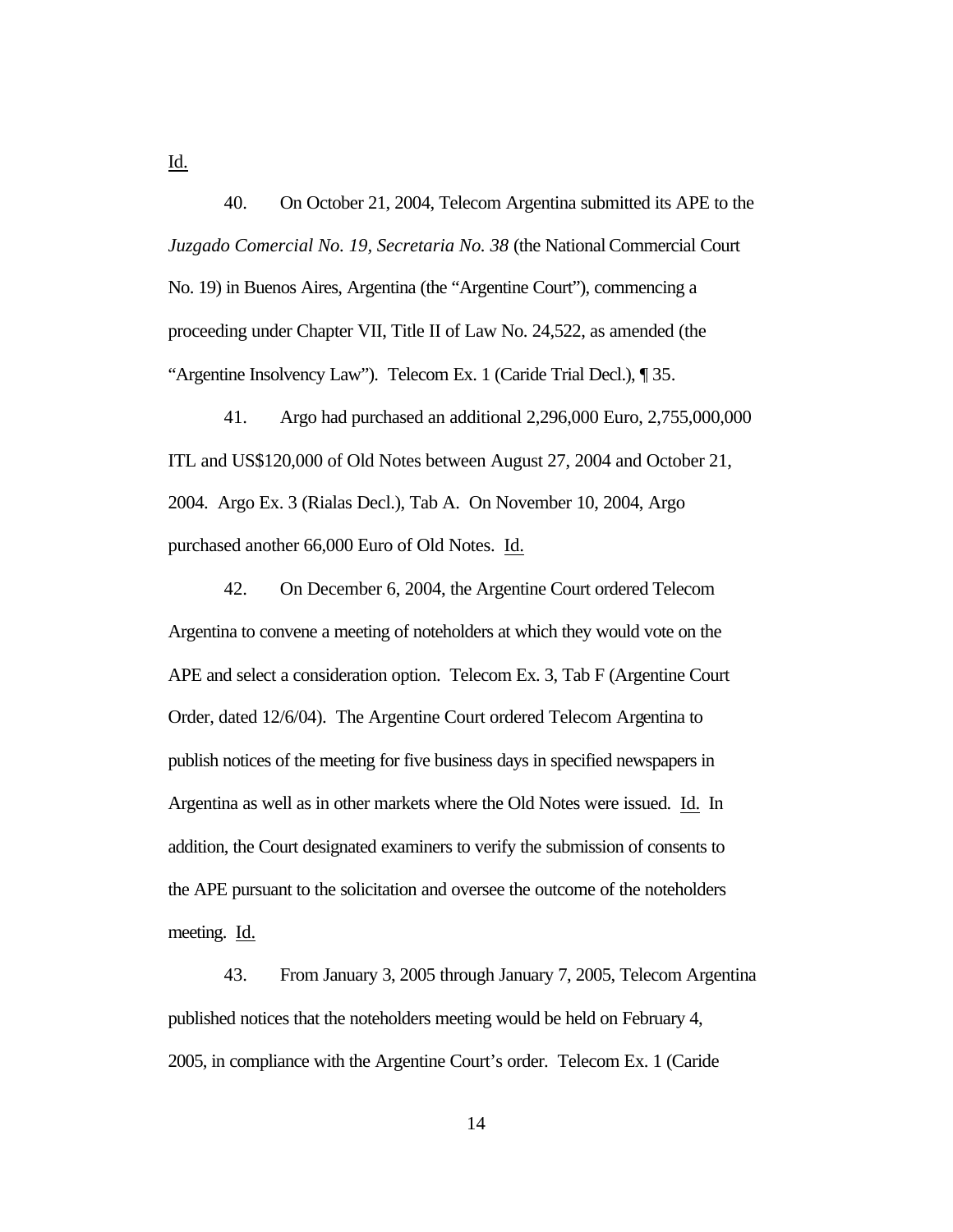Trial Decl.), ¶ 37. Notice was published in the United States in the Wall Street Journal. Telecom Ex. 1, Tab G (Wall Street Journal Notice). Notice was also published in the London Financial Times, the Luxemburg Wort, Il Sole 24 Ore of Italy, the Buenos Aires Stock Exchange Bulletin, and six widely distributed Argentine newspapers (collectively, the "Journals"). Telecom Ex. 1 (Caride Trial Decl.), ¶ 37.

44. On January 7, 2005, counsel for Argo sent another letter to the attorneys for U.S. Bank, the Indenture Trustee, claiming to be "a holder of over USD \$30 million in principal amount of notes" under the March 2000 Indenture, informing U.S. Bank of Telecom Argentina's February 4, 2005 bondholder meeting and indicating its refusal to "[support] the Agreement or [elect] any of the options under that Agreement on February 4." Telecom Ex. 1, Tab N (Letter, dated 1/7/05).

45. Argo warned the Indenture Trustee that if it "(a) takes any action as a result of the Agreement that results in the release, cancellation, transfer or exchange of the Notes in which Argo holds a beneficial interest; or (b) acts in any way to facilitate the terms of the Agreement and deprive Argo of its rights under these Notes" without Argo's written consent, Argo would "use all available means to enforce its rights." Id.

> As we have previously discussed, Telecom Argentina has publicly announced that it intends to hold a bondholder meeting in Buenos Aires, Argentina, on February 4, 2005, for the purpose of seeking approval for a purported Out-of-Court Reorganization Agreement ("Agreement"). (A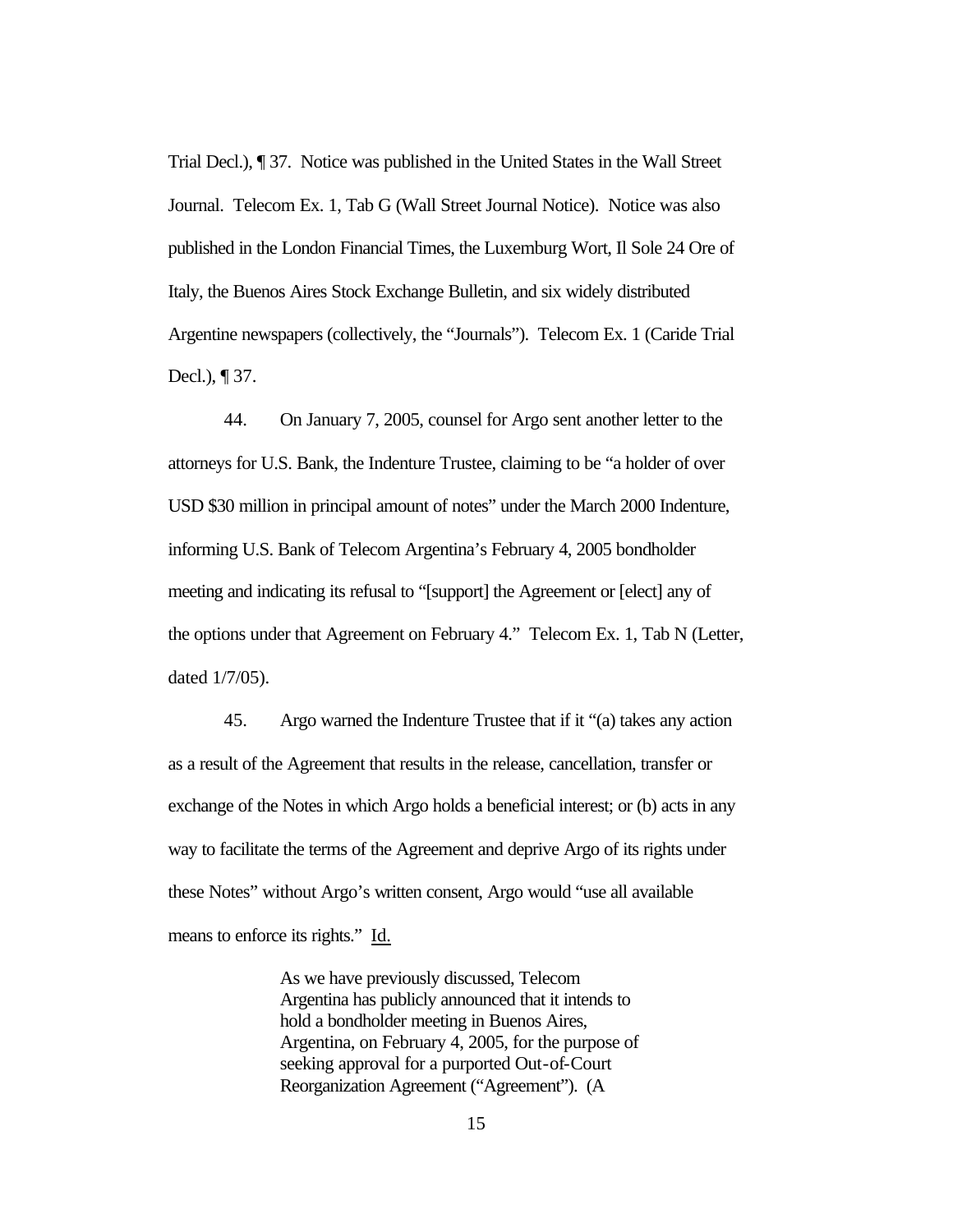copy of a notice that appeared in the January 3, 2005 edition of the *Wall Street Journal* is attached.) Through this Agreement, Telecom Argentina seeks to compel Note holders to accept new notes (the "APE Notes") which bear a lower interest payment obligation and have a longer period of maturity than the Notes. Such efforts clearly violate the provisions of the Trust Indenture Act of 1939, which are expressly incorporated in the Notes.

Although Telecom Argentina contends that the Agreement is part of a U.S.-like bankruptcy plan of reorganization, it is not, and the Agreement violates one of the most fundamental protections provided creditors under U.S. law: the best interests test. Telecom Argentina, with over \$2 billion in market capitalization, is solvent. Accordingly, the Note holders that U.S. Bank represents are entitled to payment in full with interest to the date of payment. The Agreement provides far less.

Further, the Agreement violates a second fundamental creditor right: absolute priority. Here, the shareholders of Telecom Argentina will, under the terms of the Agreement, retain 100 percent of their investment in Telecom, which creditors will be compelled to accept less than 100 percent of the amounts they are owed. Indeed, since Telecom Argentina announced its plan to exchange the Notes for APE Notes, Telecom shares have risen significantly; clearly, bondholder value is being stripped and redistributed to shareholders.

Id.

46. Counsel for U.S. Bank responded on January 14, 2005, agreeing

not to cancel or transfer Argo's Old Notes, but stating that the "confirmation is

subject to actions that [the Indenture Trustee] may be legally required to take

pursuant to or under force of law, including without limitation, court orders and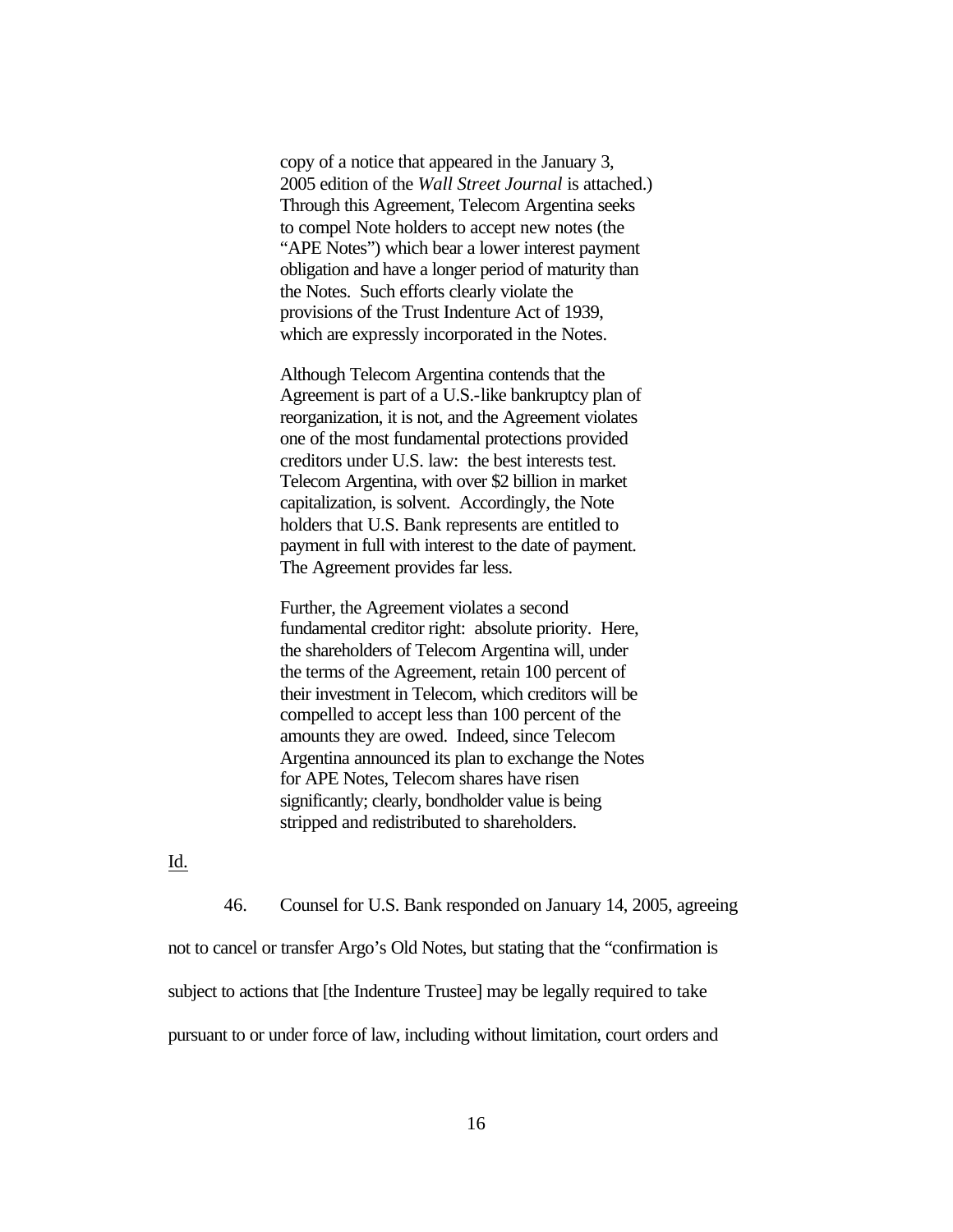governing documents, such as the Indenture." Telecom Ex. 1, Tab O (Letter, dated 1/14/05).

47. The noteholders meeting was held in Buenos Aires on February 4, 2005. Telecom Ex. 1 (Caride Trial Decl.), ¶ 38. Participants included one consenting creditor appearing in person; a representative of non-Italian noteholders appearing via powers of attorney; a representative of Italian noteholders acting via powers of attorney; and the Indenture Trustee for the Old Notes. Id. All noteholders participating in person or voting by proxy cast ballots in favor of the APE. Id.

48. The Argentine Court examiners reviewed the solicitation materials and each letter of transmittal submitted by the holders of the debt instruments together with certificates issued by the clearing systems to verify the completeness of the documentation and the accuracy of the calculations of the majorities achieved in the solicitation. Id. at ¶ 39.

49. On February 25, 2005, after conducting an examination of the procedural fairness of the APE solicitation process and verifying the completeness of the documentation and the accuracy of the calculations of the majorities achieved during that process, the Argentine Court accepted the APE as having been duly and validly approved by the requisite majorities under the Argentine law. Telecom Ex. 1, Tab H (Argentine Court Order, dated 2/25/05).

50. The Court ordered Telecom Argentina to publish notices of the approval of the APE in specified newspapers in Argentina, as well as in other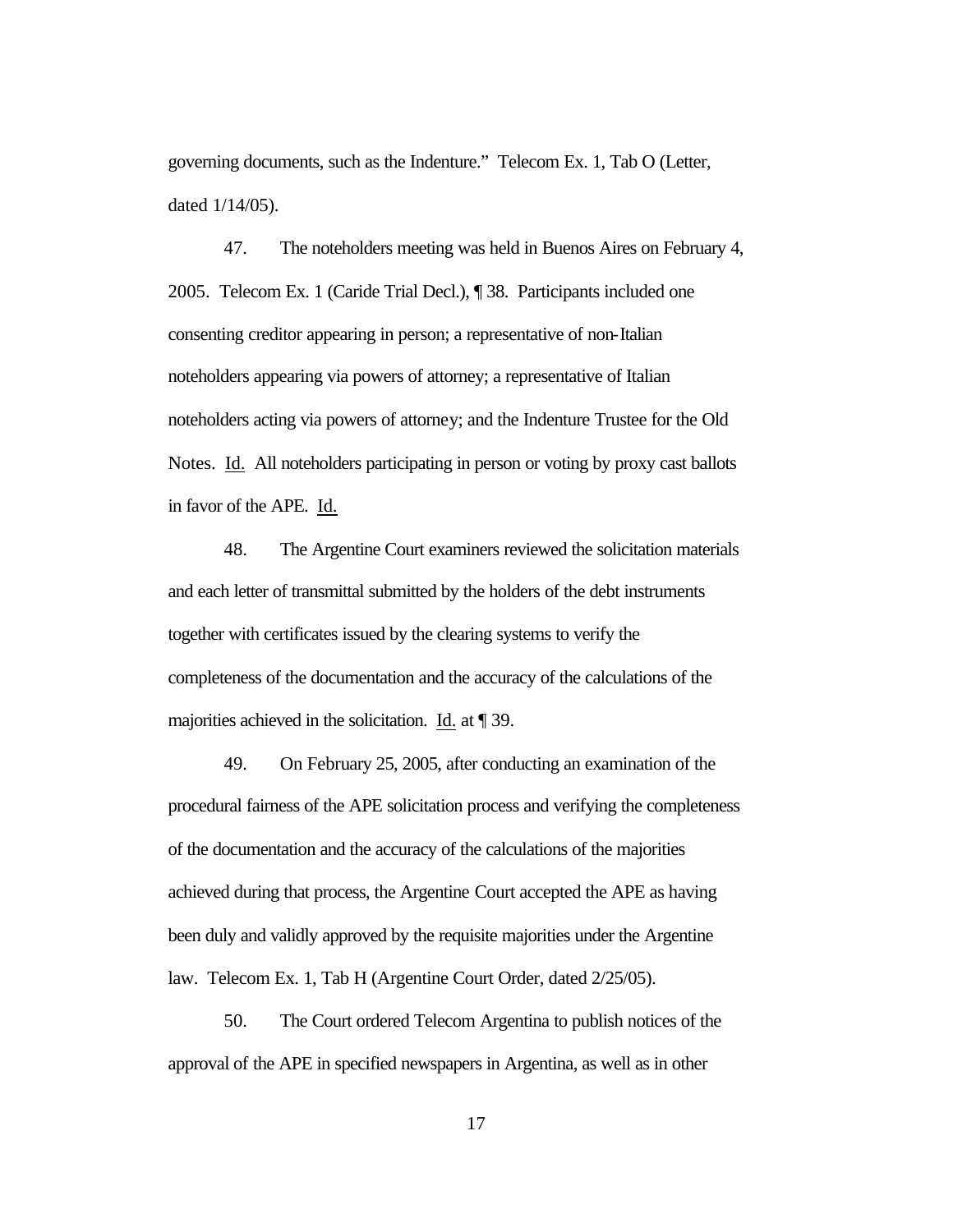markets where the Old Notes were issued, and granted creditors the right to assert any objections regarding the APE before April 7, 2005. Id. The Court also imposed a "general restraint on the disposition of the debtor's property." Id.

51. From March 4, 2005 to March 22, 2005, Telecom Argentina published notices of the approval of the APE in the Journals. Telecom Ex. 1 (Caride Trial Decl.), ¶ 41.

52. Subsequently, creditors raised four objections with the Argentine

Court.

- a) Two tax authorities objected on the grounds that the amounts owed to them were greater than the ones reported by Telecom Argentina in the statement of assets and liabilities filed with the Argentine Court in connection with the APE.
- b) One creditor objected to the form of consideration to be provided to nonconsenting and absent creditors and requested that non-consenting and absent creditors be permitted to elect the form of consideration to be paid to them.
- c) One creditor objected on the grounds that (i) the consideration to be paid to the creditors under the APE was less than Telecom Argentina's liquidation value and (ii) Telecom Argentina failed to include a bankruptcy petition in the list of judicial proceedings required to be filed with the Argentine court together with the APE.

Telecom Ex. 1 (Caride Trial Decl.), ¶ 42; Telecom Ex. 1, Tab I (Argentine Court

Order, dated 5/26/05).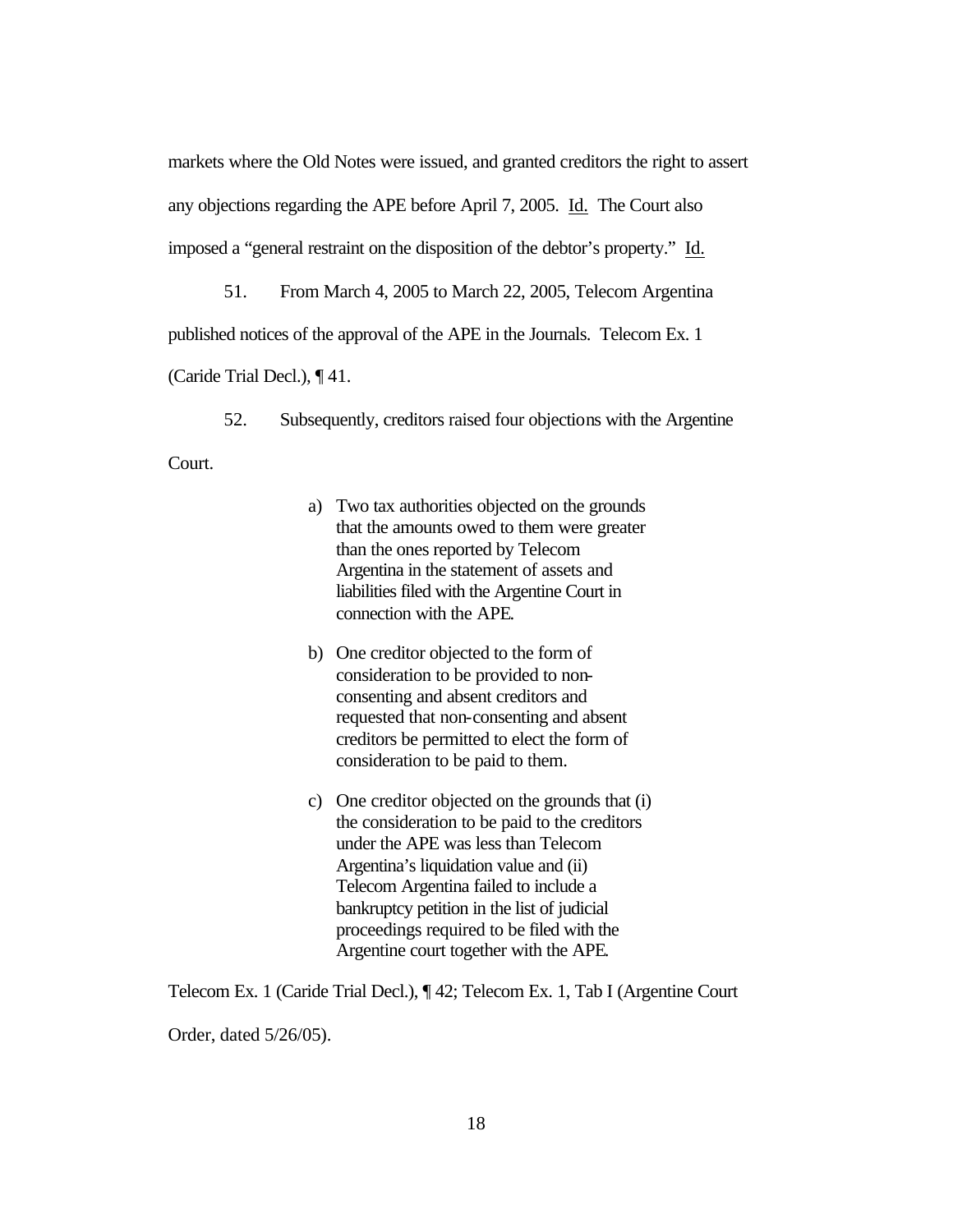53. It is not disputed that neither Argo nor U.S. Bank raised any objections with the Argentine Court.

54. Argo's letters to the Indenture Trustee demonstrate that Argo had notice of Telecom Argentina's APE proceedings, and had articulated its objections to the Indenture Trustee. Nevertheless, Argo failed to bring these objections to the attention of the Argentine Court.

55. Telecom Argentina responded to the four objections raised by

creditors. Telecom Ex. 1, Tab I (Argentine Court Order, dated 5/26/05).

56. On May 26, 2005, the Argentine Court overruled the objections

and issued the Approval Order, approving the APE. Id.

57. Noting Telecom Argentina's business crisis, the Court overruled

all objections and held that the APE was not abusive, fraudulent or discriminatory.

In respect of the proposal made, taking into consideration the restructuring sought as a means of turning around the business crisis, the elements provided to the case by the debtor and those required by the Court, such proposal does not appear to be abusive, fraudulent or discriminatory in accordance with the applicable legal regulations.

Id.

58. The Court also ordered that Telecom Argentina grant those holders of Old Debt that had not selected a payment option under the APE the right to select one of the three consideration options available to consenting creditors. Id. To alert non-consenting and absent creditors of this right, the Court ordered Telecom Argentina to publish notice of the Approval Order stating that holders of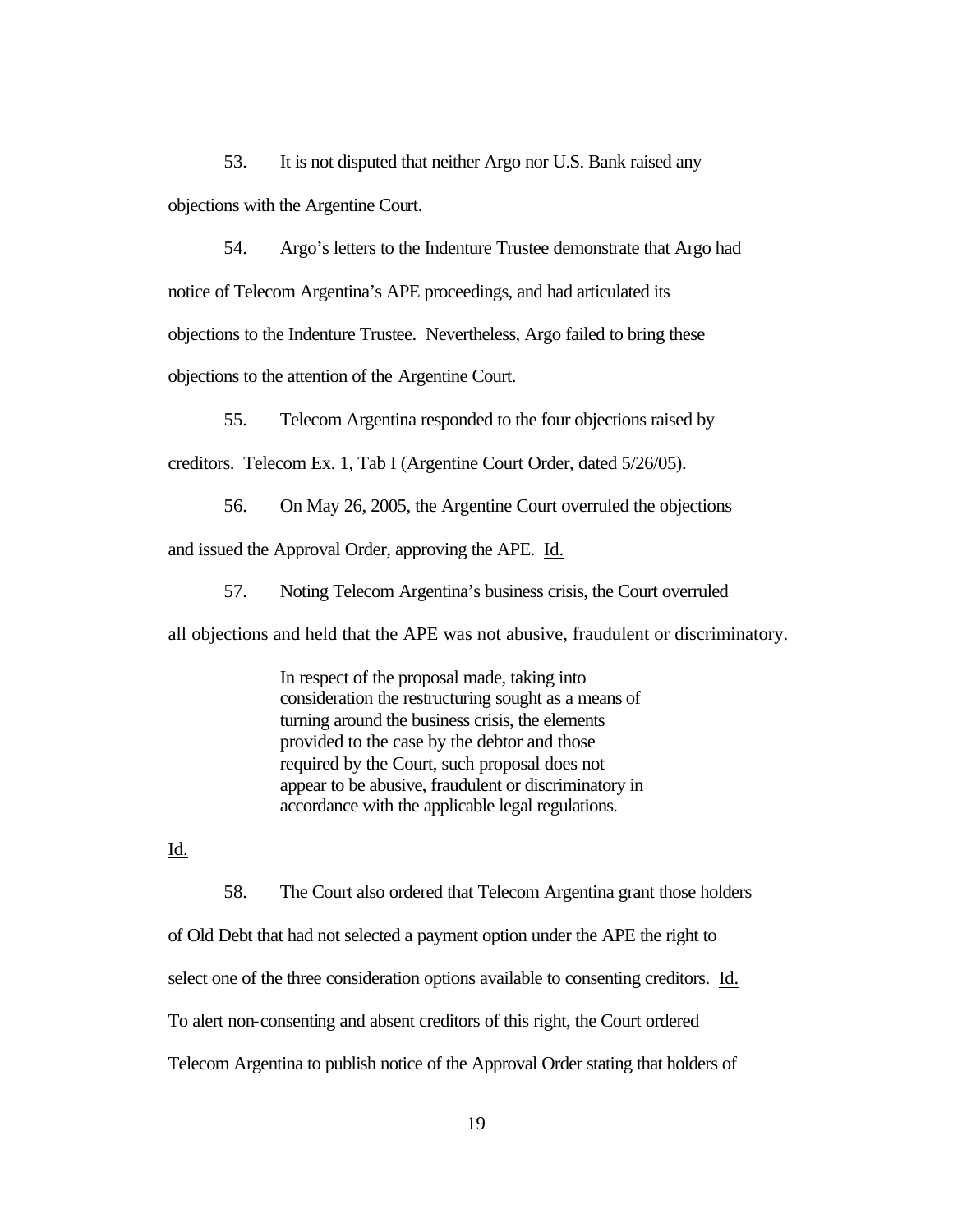Old Debt that had not selected a payment option under the APE had an additional ten court days following the last publication of the notices in which to do so. Id.

59. On June 16, 17 and 20, 2005, Telecom Argentina published notices in the Journals. Telecom Ex. 1 (Caride Trial Decl.) ¶ 43. Some creditors did avail themselves of the opportunity to elect payment. Id.

60. Telecom Argentina also advised the Court that it would establish a trust into which it would deposit the consideration for payment to any remaining non-consenting creditor. Id. at ¶ 44.

61. Meanwhile, during April and May 2005, Telecom Argentina held discussions regarding the procedures for completing the APE (the "Closing") with The Bank of New York, $3$  the clearing systems and the Indenture Trustee. Telecom Ex. 1 (Caride Trial Decl.), ¶ 52. Because the APE provided that all of the Old Debt was to be cancelled upon receipt of the requisite consideration by the creditors, the discussions addressed the mechanics for cancellation. Id.

62. In the course of these discussions, U.S. Bank agreed that it would order the cancellation of the outstanding notes held by the consenting creditors at the Closing. Id. at ¶ 53. However, U.S. Bank indicated that, in the absence of an order from a U.S. court directing it to do so, it would not take any action to cancel the Old Notes held by creditors who had not affirmatively consented to the APE or to cancellation. Id.

 $\overline{a}$ 

 $3$  The Bank of New York was the "settlement agent" under the terms of the APE, acting as attorney in fact for holders of outstanding notes. Telecom Ex. 1, Tab F (APE Agreement), at 1.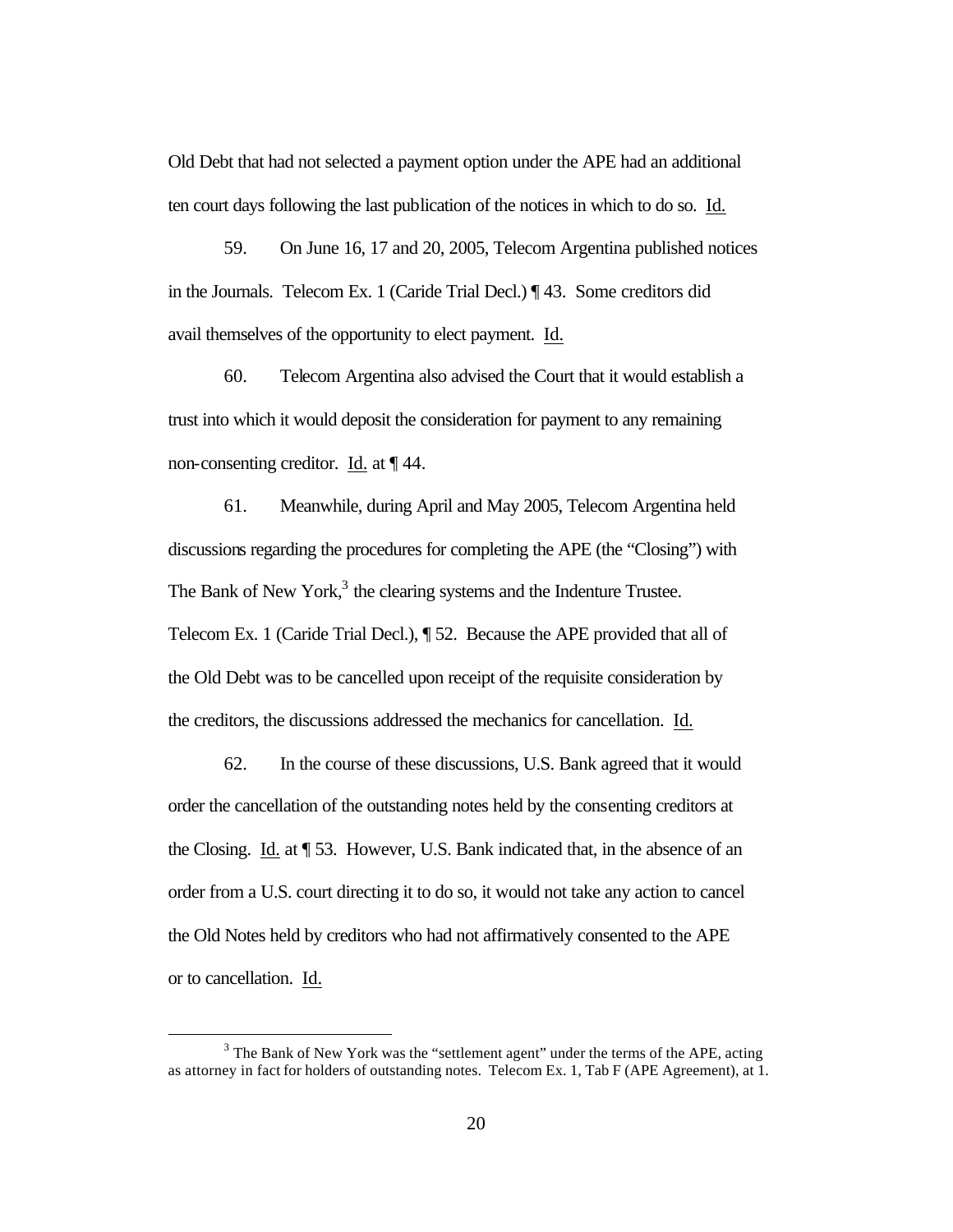63. On May 30, 2005 Telecom Argentina wrote to U.S. Bank to request that it complete the APE and cancel the outstanding Old Notes at the Closing in accordance with the Argentine Court's Approval Order. Telecom Ex. 1, Tab P (Letter, dated 5/30/05).

64. U.S. Bank responded on June 3, 2005, stating that it would only agree to cancel the Old Notes held by consenting creditors and would not cancel Old Notes of nonconsenting creditors absent a U.S. court order that "governs the Indenture and the rights of noteholders." Telecom Ex. 1, Tab Q (Letter, dated 6/3/05).

65. On July 6, 2005, Argo purchased 400,000,000 ITL of Old Notes. Argo Ex. 3 (Rialas Decl.), Tab A.

66. On August 11, 2005, Telecom Argentina's Board of Directors passed a resolution (the "Resolution") authorizing the filing of the Section 304 Petition should U.S. Bank continue to refuse to cancel the Old Notes. Telecom Ex. 1, Tab T (Telecom Argentina Board Minutes).

67. On August 24, 2005, Telecom Argentina announced its intent to complete the Closing on August 31, 2005. Telecom Ex. 1, Tab J (Press Release, dated 8/24/05).

68. On August 31, 2005, the Closing occurred. Telecom Ex. 1 (Caride Trial Decl.), ¶ 46; Telecom Ex. 1, Tab K (Press Release, dated 8/31/05). Telecom Argentina paid, or made available to, creditors the consideration owing pursuant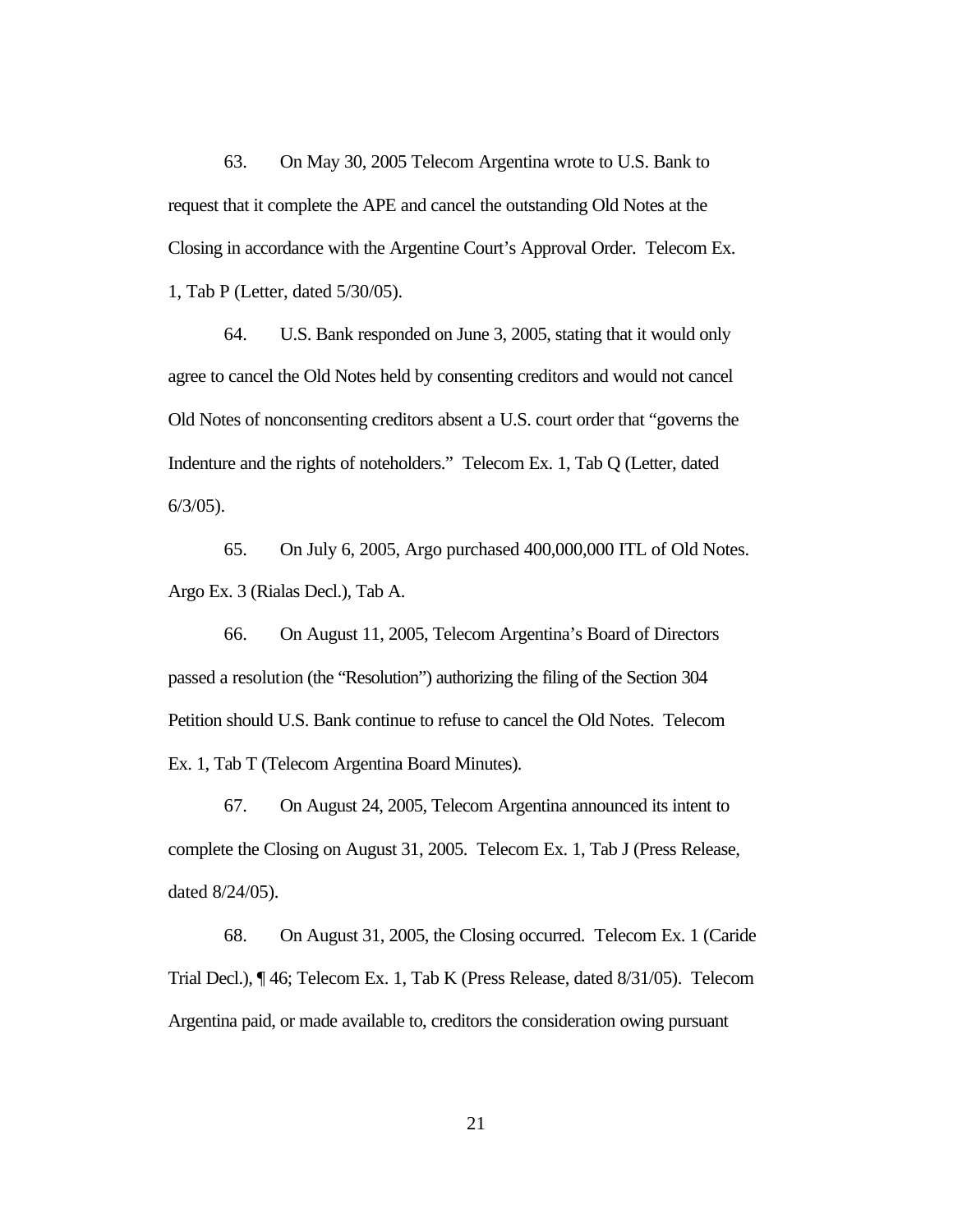to the APE, and the Old Debt was extinguished as a matter of Argentine law. Telecom Ex. 1 (Caride Trial Decl.), ¶ 46.

69. In connection with the Closing, the Old Notes held by creditors that had consented to the APE were cancelled. Id. Approximately US\$80 million of Old Notes, held by creditors who had not consented to the APE, were not cancelled. Id.

70. The consideration owing to non-consenting holders was paid into a trust. Id. That consideration has been made available for distribution to creditors that have acknowledged the extinguishment of their claims and have agreed to cancellation of the Old Notes. Id.

71. On the date of the Closing, Argo purchased 319,000 Euro of Old Notes. Argo Ex. 3 (Rialas Decl.), Tab A.

72. On September 6, 2005, Telecom Argentina again requested that U.S. Bank cancel the remaining Old Notes. Telecom Ex. 1, Tab R (Letter, dated 9/6/05). U.S. Bank again refused to do so. Telecom Ex. 1, Tab S (Letter, dated 9/12/05).

73. Between the August 31, 2005 Closing date and December 5, 2005, additional non-consenting creditors agreed to the terms of the APE and collected payments totaling approximately US\$34,230,000. Telecom Ex. 1, Tab L (Chart of Positions of Non-Participating Creditors).

74. On September 9, 2005, Argo purchased US\$1,640,625 of the New Notes issued under the APE. Argo Ex. 3 (Rialas Decl.), Tab A.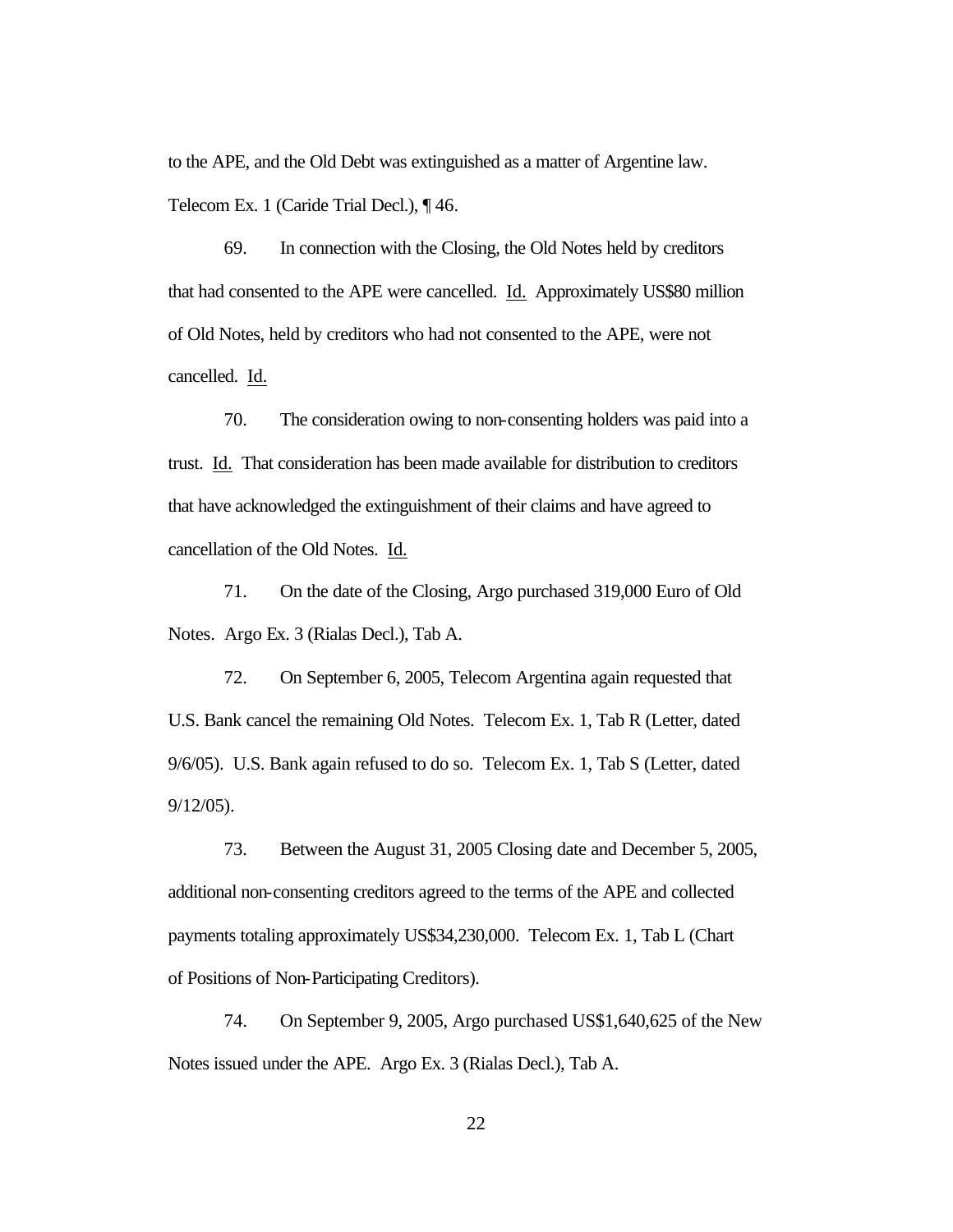75. The Indenture Trustee's refusal to cancel the Old Notes held by the non-consenting creditors, notwithstanding the occurrence of the Closing, deprives Telecom Argentina, and those creditors who have consented to the APE, of the full benefit of the APE.

76. A failure by Telecom Argentina to adhere to the equality of treatment that was the basis for the APE and was mandated by the Approval Order would constitute a breach of the APE, and would violate Argentine law, see, infra. The evidence shows that a breach of the APE could also have a detrimental effect on Telecom Argentina's relationships with its current and future creditors and a negative impact on Telecom Argentina's ability to secure financing in the future.

### **Section 304 Proceedings and Trial**

77. On September 13, 2005, the Board filed a verified Section 304 petition commencing, on behalf of Telecom Argentina, a case ancillary to a foreign proceeding pursuant to Section 304 of the Bankruptcy Code. (Verified Petition For Relief Under 11 U.S.C. § 304 (Docket No. 1)).

78. The petition sought judgment declaring that the Approval Order and the APE should be given full force and effect in the United States, to the same degree as they are given effect in Argentina; that the Approval Order and the APE are binding on all creditors and their agents, as well as on any trustee or agent or other intermediary for the Old Notes, as they are in Argentina; and that, since the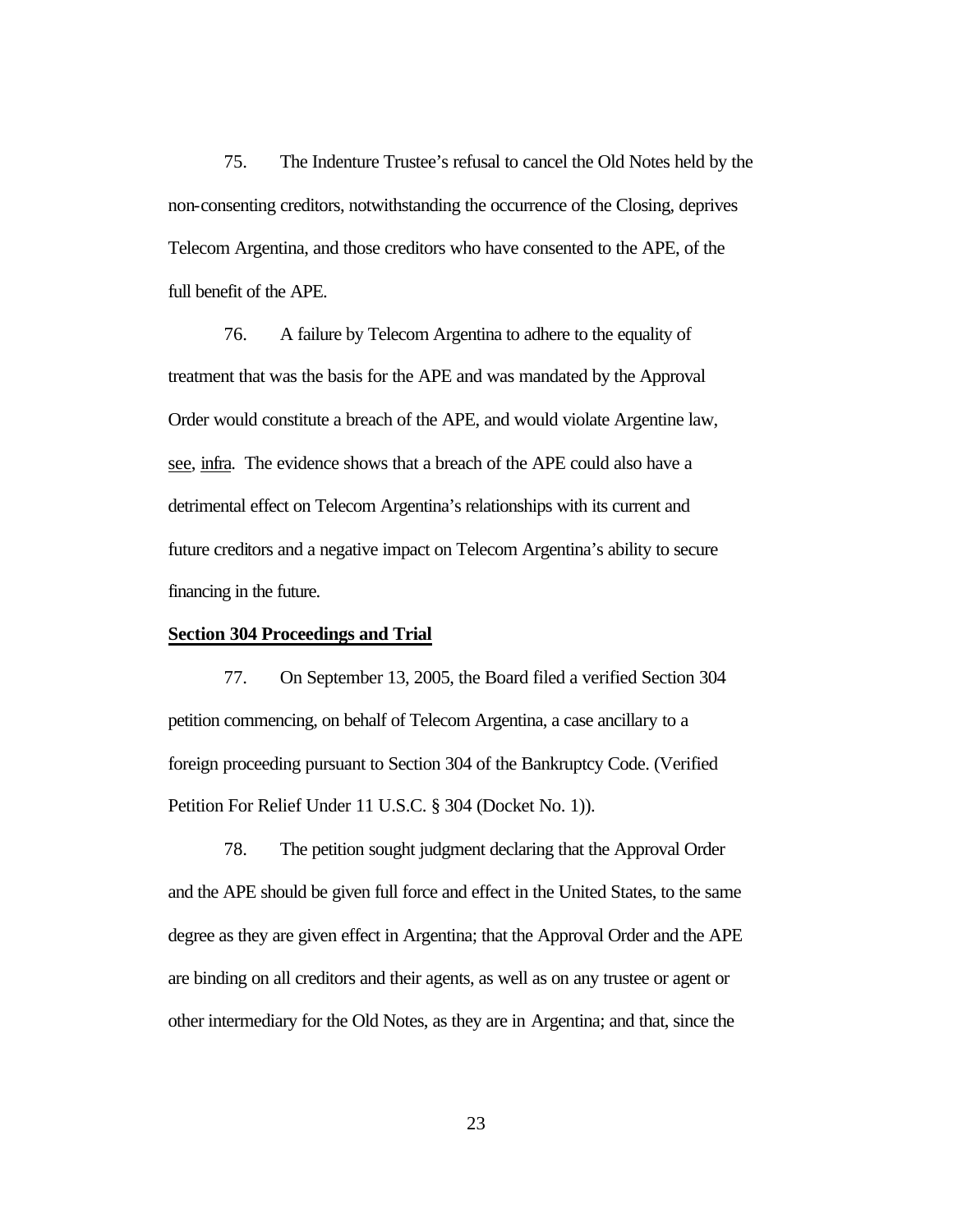Closing had occurred, all of the Old Notes had been extinguished and must be cancelled. Id.

79. On September 21, 2005, U.S. Bank sent a notice to holders of the Old Notes informing them of the filing of the 304 Petition and of the objection deadline. (U.S. Bank's Limited Objection to Relief Requested Under 28 U.S.C. § 2201 Pursuant to Section 304 Petition (Docket No. 9), at 3-4).

80. Thereafter, on October 11, 2005, U.S. Bank filed a limited objection to the Section 304 Petition, requesting the inclusion of certain language protective of the Indenture Trustee in any order granting the requested relief. (U.S. Bank's Limited Objection to Relief Requested Under 28 U.S.C. § 2201 Pursuant to Section 304 Petition (Docket No. 9)).

81. On October 11, 2005, Argo filed a purported answer ("Answer") to the Section 304 Petition. (The Argo Fund, Ltd.'s Answer, Defenses and Objections to the Verified Petition of Telecom Argentina, S.A. (Docket no. 10)). Argo also filed a motion to withdraw the reference of the Section 304 Petition in the United States District Court for the Southern District of New York ("District Court") on the grounds that consideration of Telecom Argentina's petition would require substantial and material consideration of the Trust Indenture Act of 1939, 15 U.S.C. § 77aaa, et seq. ("Trust Indenture Act"). (Argo's Mem. of Law in Support of its Mot. to Withdraw the Ref. From the Bankr. Ct. Pursuant to 28 U.S.C. § 157(d) (Docket no. 12)).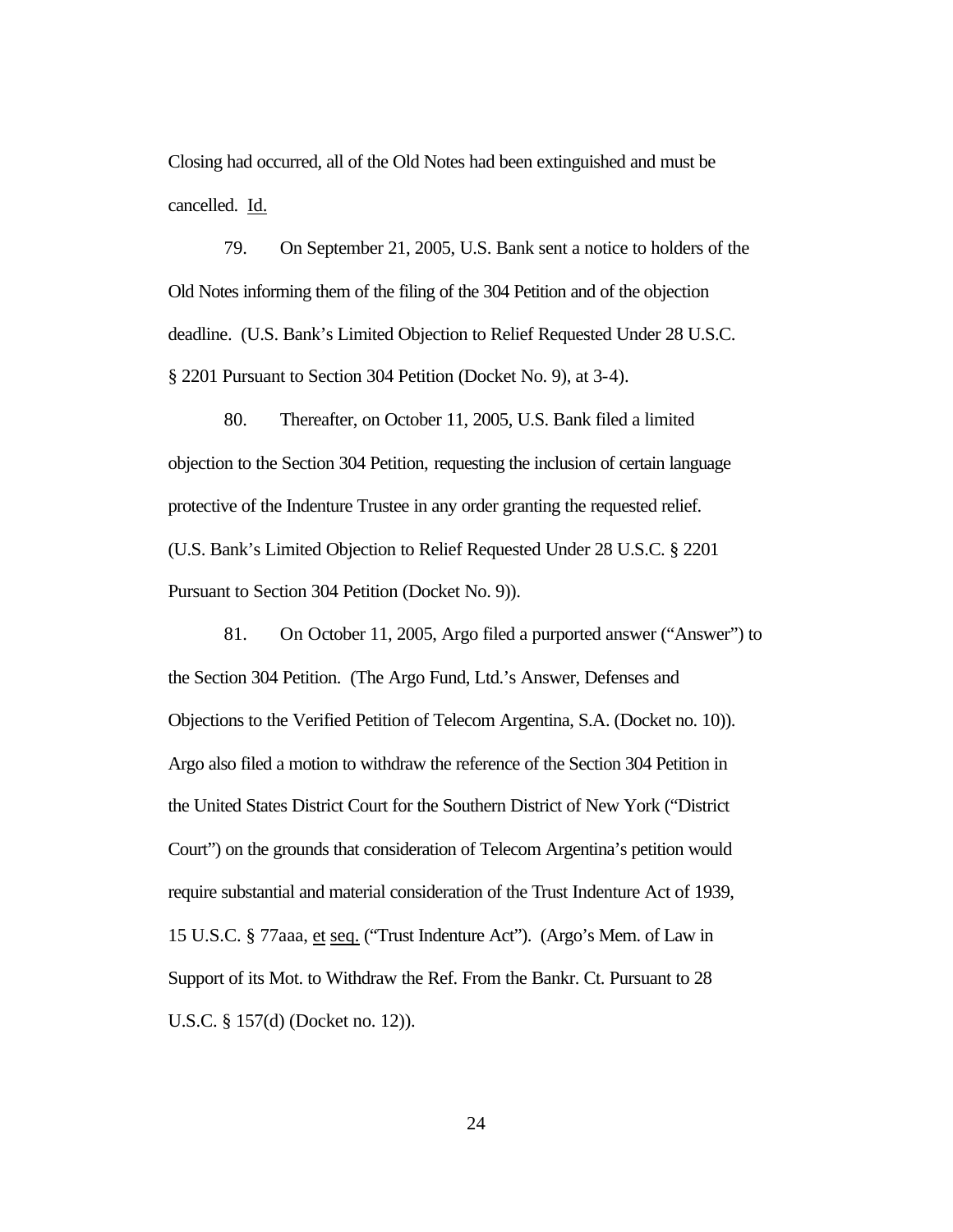82. Telecom Argentina filed a response, contending that withdrawal was unwarranted. (Pet.'s Mem. Of Law in Opposition to Mot. to Withdraw the Ref. (District Court Docket no. 6)).

83. On November 18, 2005, the District Court denied Argo's motion to withdraw the reference, finding that if the Trust Indenture Act was relevant at all, its application would be a routine matter, and that the critical question was whether the requirements of Section 304 were met, a matter squarely within the expertise of this Court. In re Bd. of Dirs. of Telecom Argentina, No. 05 Civ. 8803 (SAS), 2005 U.S. Dist. LEXIS 28640, \*11 (S.D.N.Y. Nov. 18, 2005).

84. Meanwhile, Argo had attempted to purchase approximately US\$386,657.01 of the Old Notes but was prevented from doing so by the terms of Telecom Argentina's APE, which blocked the purchase of Old Notes after the Closing had occurred and the Old Notes had been extinguished. Argo Ex. 3 (Rialas Decl.), Tab A.

85. On November 11, 2005, Telecom Argentina moved *in limine* to prevent introduction of evidence addressing Telecom Argentina's financial eligibility to file an APE on the grounds, *inter alia*, that no collateral attack of the Argentine Court's Approval Order would be permissible. (Pet.'s Mot. *in Limine* to Exclude the Testimony of Prof. Israel Shaked [proffered expert] and Evidence of Telecom Argentina's Financial Status (Docket no. 19)).

86. On November 22, 2005, this Court granted Telecom Argentina's motion *in limine* to prevent the introduction of evidence regarding Telecom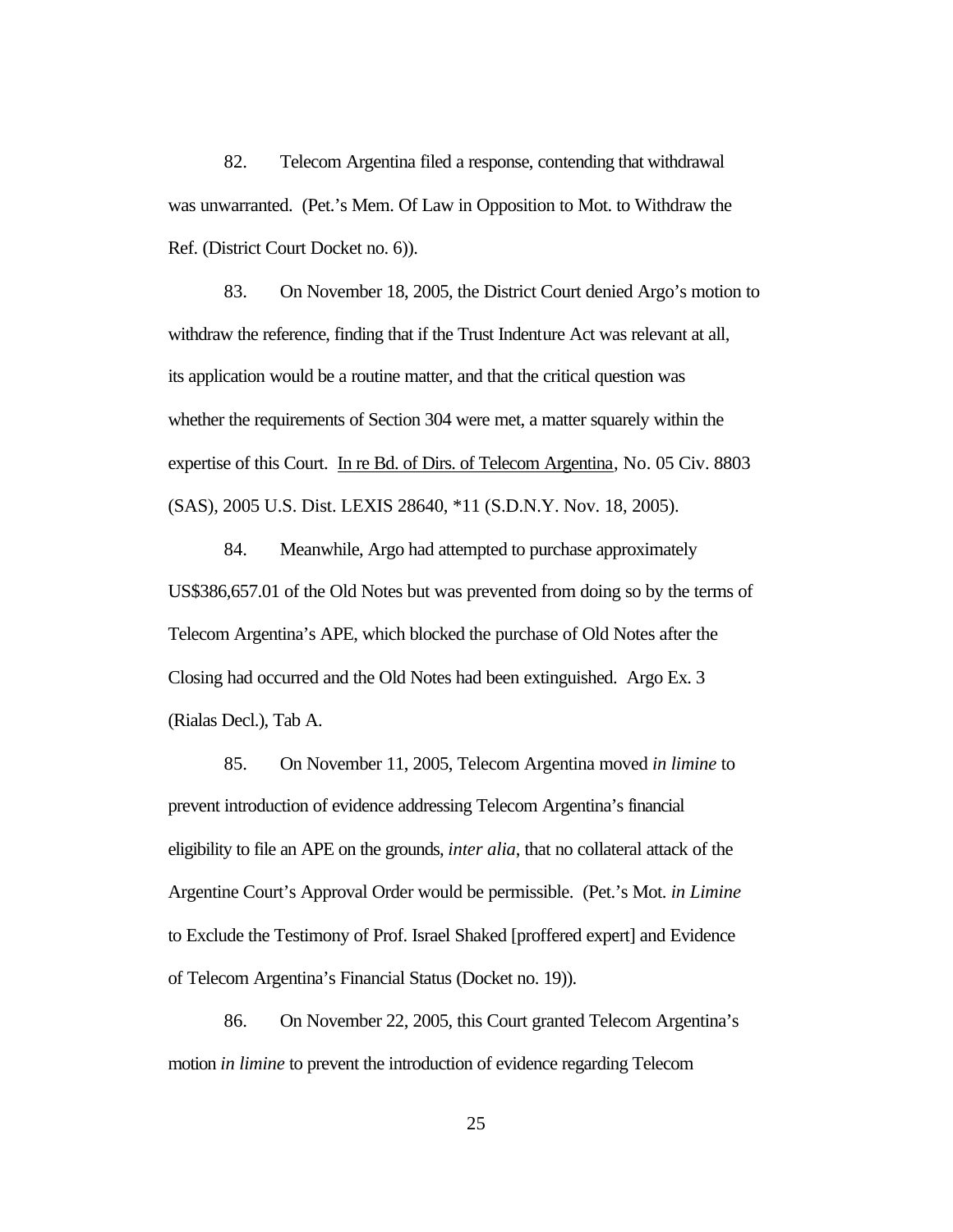Argentina's financial eligibility to file an APE. (Order Granting Mot. *in Limine* (Docket no. 27)).

87. On December 12, 2005, a trial was held before this Court.

88. At the trial, Telecom Argentina introduced the testimony of Mr. Pablo Caride, Finance Director of Telecom Argentina, who testified to the background facts that were the cause of Telecom Argentina's financial difficulties, and to the APE process, including both the negotiating phase and the court-supervised stage. Telecom Ex. 1 (Caride Decl.). Mr. Caride also introduced copies of, *inter alia*, the APE, the Argentine Court orders, the various documents filed with regulatory authorities, and the letters sent by Argo to the Indenture Trustee. Telecom Ex. 1, Tab D (Final Solicitation Statement), Tab F (APE Agreement), Tab H (Argentine Court Order, dated 2/25/05), Tab I (Argentine Court Order, dated 5/26/05), Tab M (Letter, dated 9/13/04) and Tab N (Letter, dated 1/7/05). All of Mr. Caride's evidence was introduced into evidence without objection. Tr. 4:17-5:3.

89. In addition, Telecom Argentina introduced the testimony of Dr. Javier Lorente, an expert in Argentine insolvency law. Dr. Lorente's testimony was introduced in written form as well as pursuant to live testimony. Telecom Ex. 2 (Lorente Decl.); Telecom Ex. 3 (Lorente Supp. Decl.); Tr. 22-56, 86-91. Dr. Lorente's credentials as an expert were not challenged.

90. U.S. Bank introduced no evidence.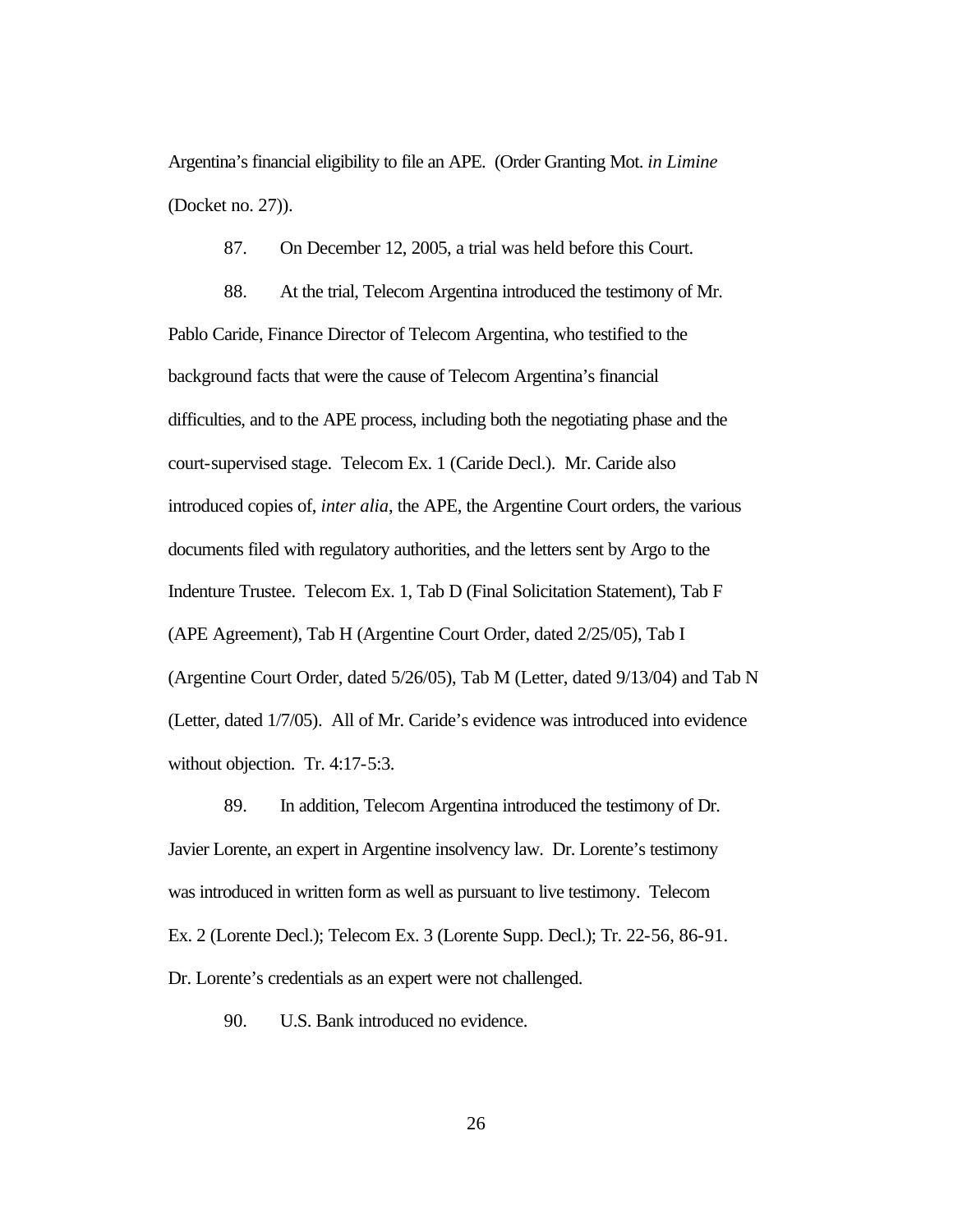91. Argo introduced the testimony of Mr. Andreas Rialas, the Chief Executive of Argo Capital Management Ltd., the investment advisory company for Argo. Argo Ex. 3 (Rialas Decl.), ¶ 1. Mr. Rialas testified to Argo's beneficial interest in Telecom Argentina's Old Notes. Id. at ¶¶ 2-4 and Tab A. Mr. Rialas's testimony was introduced in written submission only. Argo Ex. 3 (Rialas Decl.); Tr. 85:10-85:15.

92. Argo also introduced the testimony of Dr. Julio César Rivera, its Argentine insolvency law expert. Dr. Rivera's testimony was introduced in both written form and pursuant to live testimony. Argo Ex. 1 (Rivera Trial Decl.); Argo Ex. 2 (Rivera Supp. Decl.); Tr. Rivera 57-85.

93. Post-trial submissions were required to be submitted by January 31, 2006. (Minute Order (Docket no. 35)).

## **Argentine Insolvency Law**

94. The testimony of the Argentine experts demonstrates that the Argentine Insolvency Law, and Telecom Argentina's APE, meet the requirements of Section 304 of the Bankruptcy Code.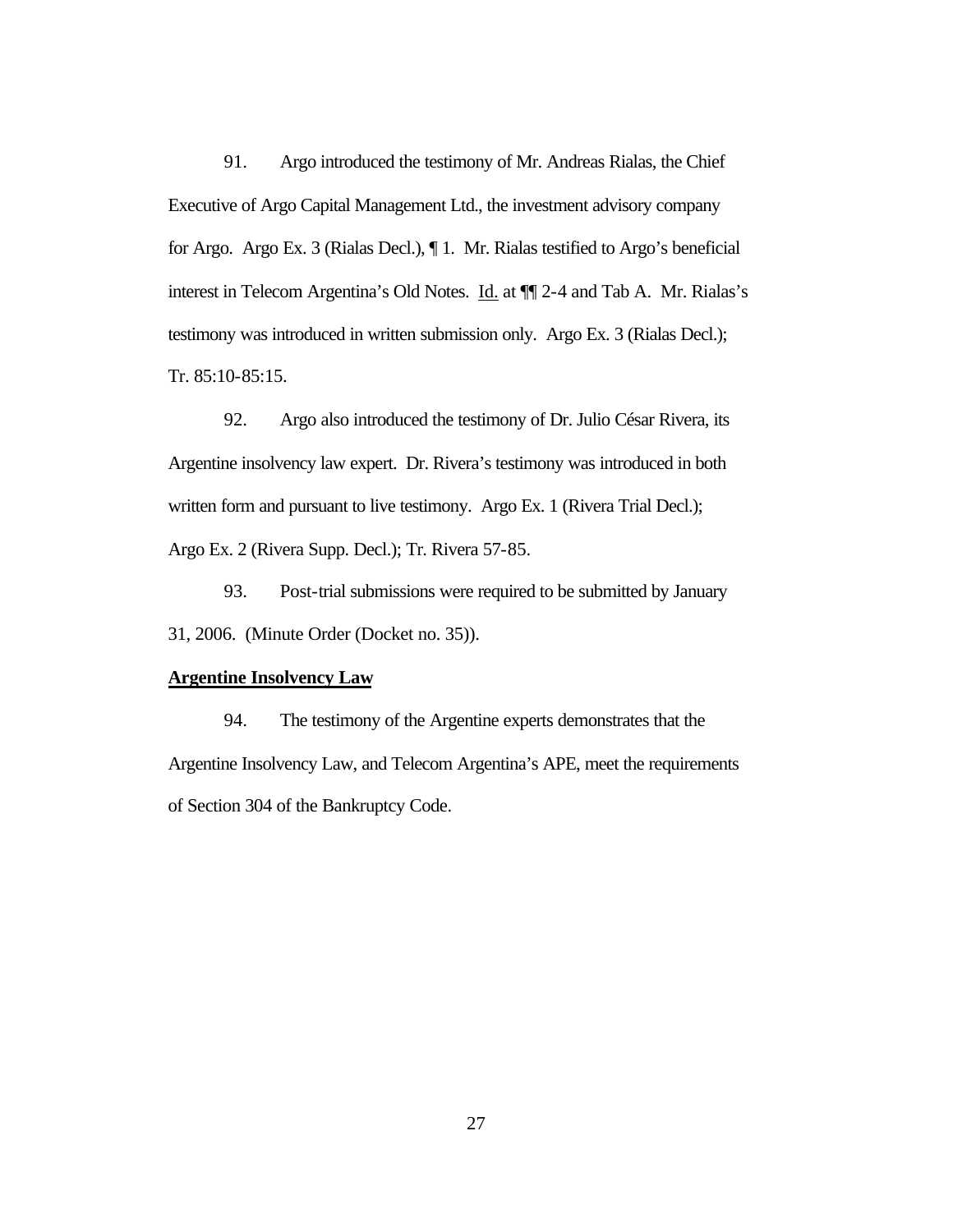#### **A. An APE is Governed by Argentine Insolvency Law**

95. The Argentine Insolvency Law provides for three types of insolvency-related proceedings, two of which are consensual and one of which is a liquidation. Tr. Lorente 23:8-23:16, 53:4-53:8, 53:15-53:16. The two proceedings intended to effect a consensual arrangement between the debtor and its creditors are the *concurso preventivo* proceeding and the *acuerdo preventivo extrajudicial,* or "APE*.*" Tr. Lorente 23:8-23:16. An APE proceeding is thus an insolvency proceeding. Tr. Rivera 67:16-67:23.

96. The APE law employed by Telecom Argentina had been amended in May 2002 (the "May 2002 Amendment") to recognize that a privately negotiated debt restructuring plan, supported by a qualified majority of a debtor's unsecured creditors prior to its filing, if confirmed by a court of competent jurisdiction, would become binding upon non-consenting holders of affected debt. Tr. Lorente 23:18-23:24. The May 2002 Amendment thus permitted a process which is analogous to a United States pre-packaged plan process.

97. The May 2002 Amendment was issued in the midst of a severe economic and financial crisis affecting the Argentine economy, which produced an extended inability of the private sector to honor its debts in accordance with their original terms. The devaluation of the peso, the restrictions on the banking system, the "pesification" and freezing of the public service tariffs and the default of the Argentine sovereign debt deeply affected the performance of the Argentine economy, resulting in a substantial decrease of the gross domestic product in year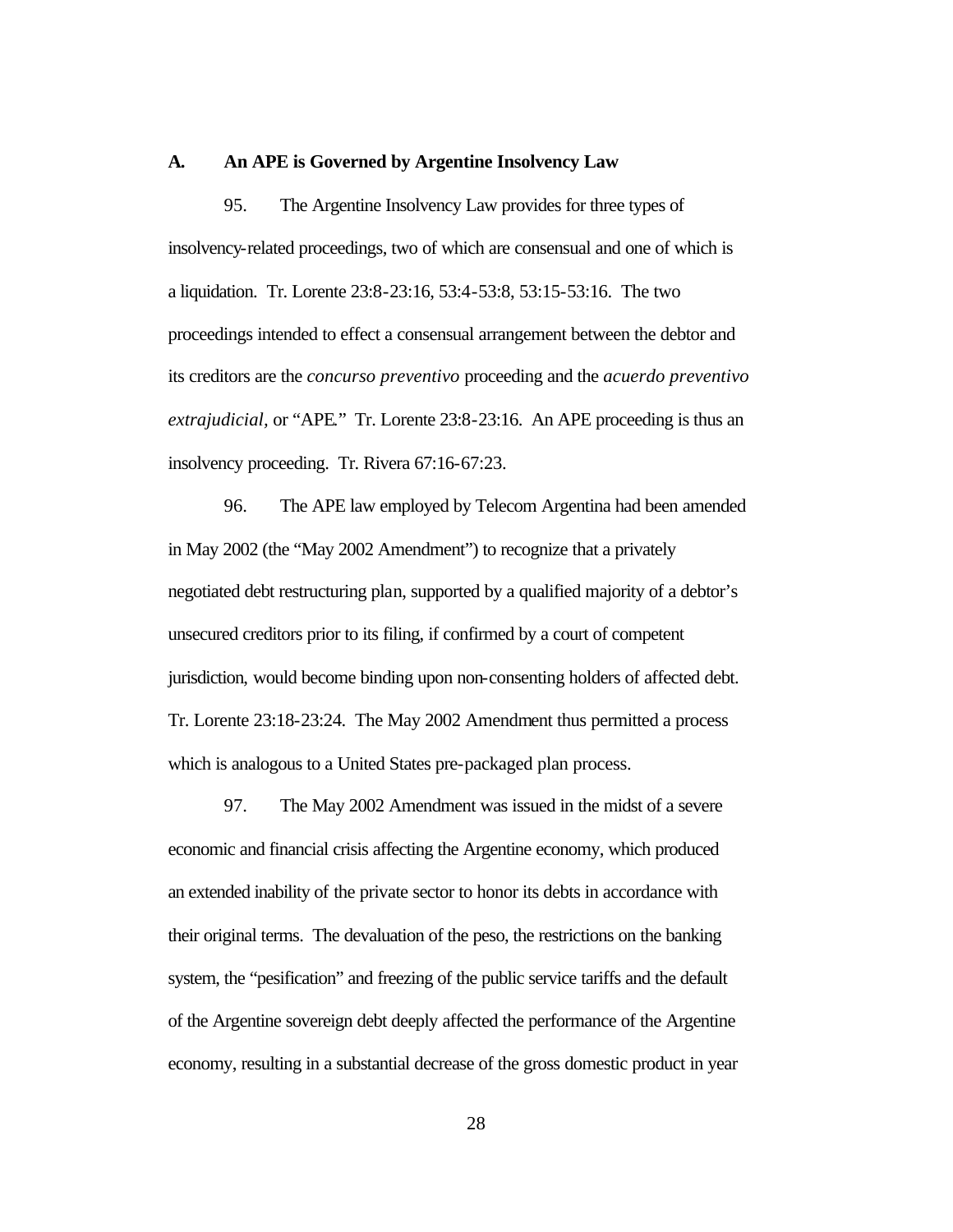2002 and a substantial increase in inflation. In re Bd. of Dirs. of Multicanal, S.A., 314 B.R. 486, 493 (Bankr. S.D.N.Y. 2004).

98. The May 2002 Amendment rendered the APE Proceeding an effective means of solving conflicts between debtors and creditors by making a judicially confirmed APE binding on all creditors affected by such APE, while avoiding the expense of the more cumbersome and time-consuming *concurso preventivo* proceeding. Telecom Ex. 2 (Lorente Decl.), ¶ 7. Argo's expert, Dr. Rivera, noted that this amendment gave the APE law a "true usefulness" that had previously been absent. Telecom Ex. 3, Tab E (Article by Dr. Rivera entitled, *"Instituciones de Derecho Concursal"*), at 544.

99. While Dr. Rivera initially contended that the APE process is not an insolvency proceeding, he acknowledged that his position has been rejected by Argentine courts. Tr. Rivera 67:6-67:25. Indeed, at least ten lower Argentine courts and three appellate-level courts have explicitly held that an APE proceeding constitutes an insolvency proceeding under Argentine Insolvency Law. Telecom Ex. 3 (Lorente Supp. Decl.), ¶ 9.

## **B. Commencing the APE Process**

100. In order to invoke the APE law, the debtor must be either insolvent or in "general financial or economic difficulties." Telecom Ex. 2, Tab A (Argentine Insolvency Law), Art. 69. Thus, a debtor is not required to be insolvent. Telecom Ex. 2 (Lorente Decl.), ¶ 31; Argo Ex. 1 (Rivera Trial Decl.), ¶ 14.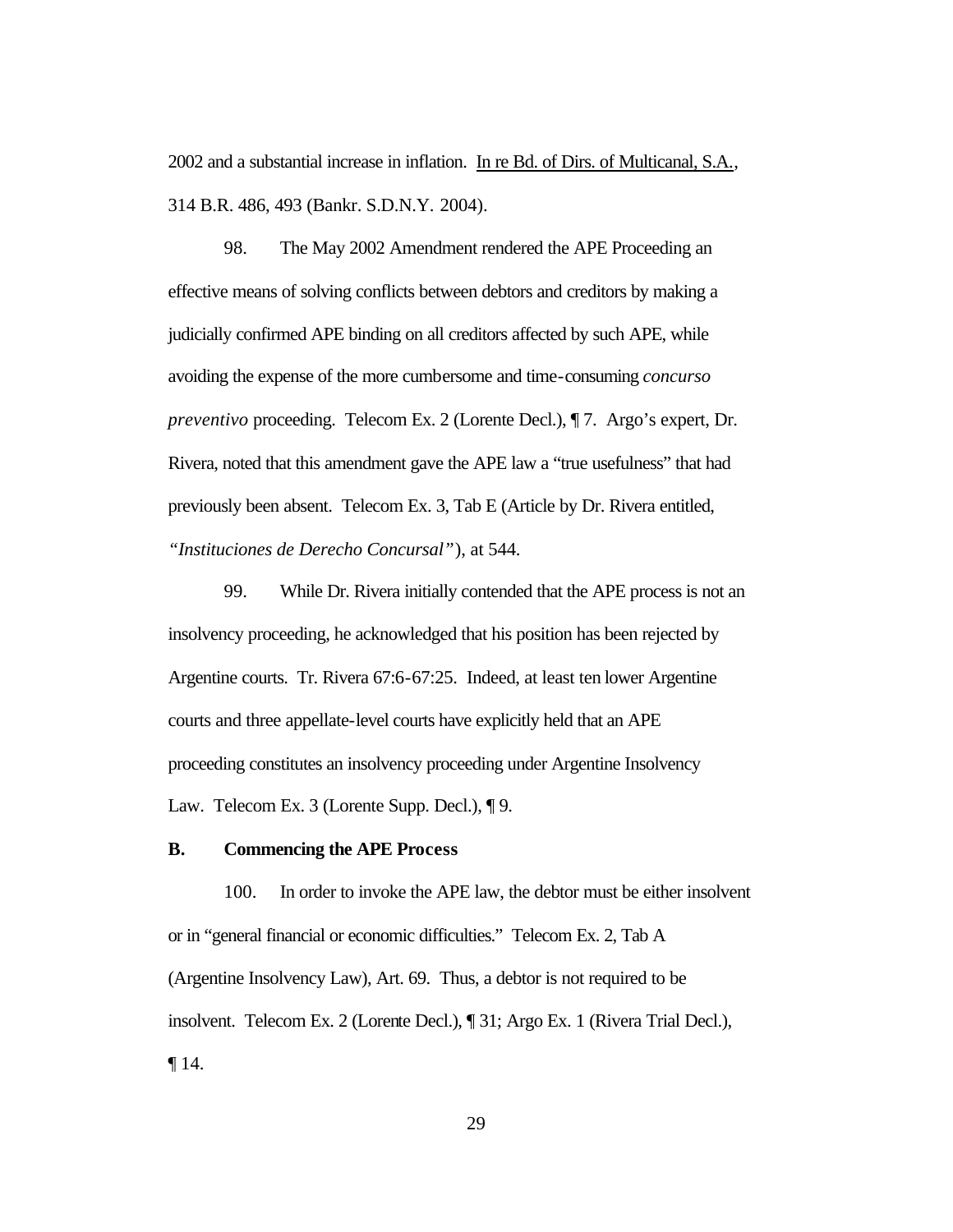101. In similar fashion to a U.S. Bankruptcy Code pre-packaged plan, to commence the APE process, the debtor must first formulate a financial restructuring proposal with its affected creditors. Eventually, the debtor will execute an APE agreement with those creditors. Telecom Ex. 2 (Lorente Decl.), ¶¶ 7, 24 and 25. The Argentine Insolvency Law requires the debtor to obtain the support of two-thirds of the total outstanding amount of the unsecured debt affected by the APE and more than one half in number of the claims affected by the APE. Id. at  $\P$  27.

102. The debtor may then seek court approval, or *homologation*, of the APE from an Argentine court of competent jurisdiction. As the Telecom Argentina Court found, the reason for seeking such approval is to bind nonconsenting creditors. Telecom Ex. 1, Tab I (Argentine Court Order, dated 5/26/05), at 3-4. Again, this process is very similar to the pre-packaged plan process under the U.S. Bankruptcy Code.

103. To initiate the court process, the debtor must file, in addition to the APE, a number of other documents disclosing its financial condition and its creditors.<sup>4</sup> Telecom Ex. 2 (Lorente Decl.), ¶ 32. A court will only confirm an

 $\overline{a}$ 

<sup>&</sup>lt;sup>4</sup> These documents include the following, each certified by a public accountant (preferably the debtor's independent auditors): (i) a statement of assets and liabilities valued as of a cut-off date (the "Assets and Liabilities Statement") on or about the date of the APE; (ii) a schedule listing all of the debtor's creditors, certified as to completeness; (iii) a schedule listing pending lawsuits and administrative procedures against the debtor, indicating the courts where such proceedings are pending; (iv) a schedule listing its accounting books, and other books; and (v) evidence that the Requisite Holders have consented to the APE, indicating the amount of debt affected by the APE that is held by creditors that have expressed their support for and consent to the APE and the number of claims represented by such creditors. Telecom Ex. 2 (Lorente Decl.) ¶ 32.

<sup>(…</sup>continued)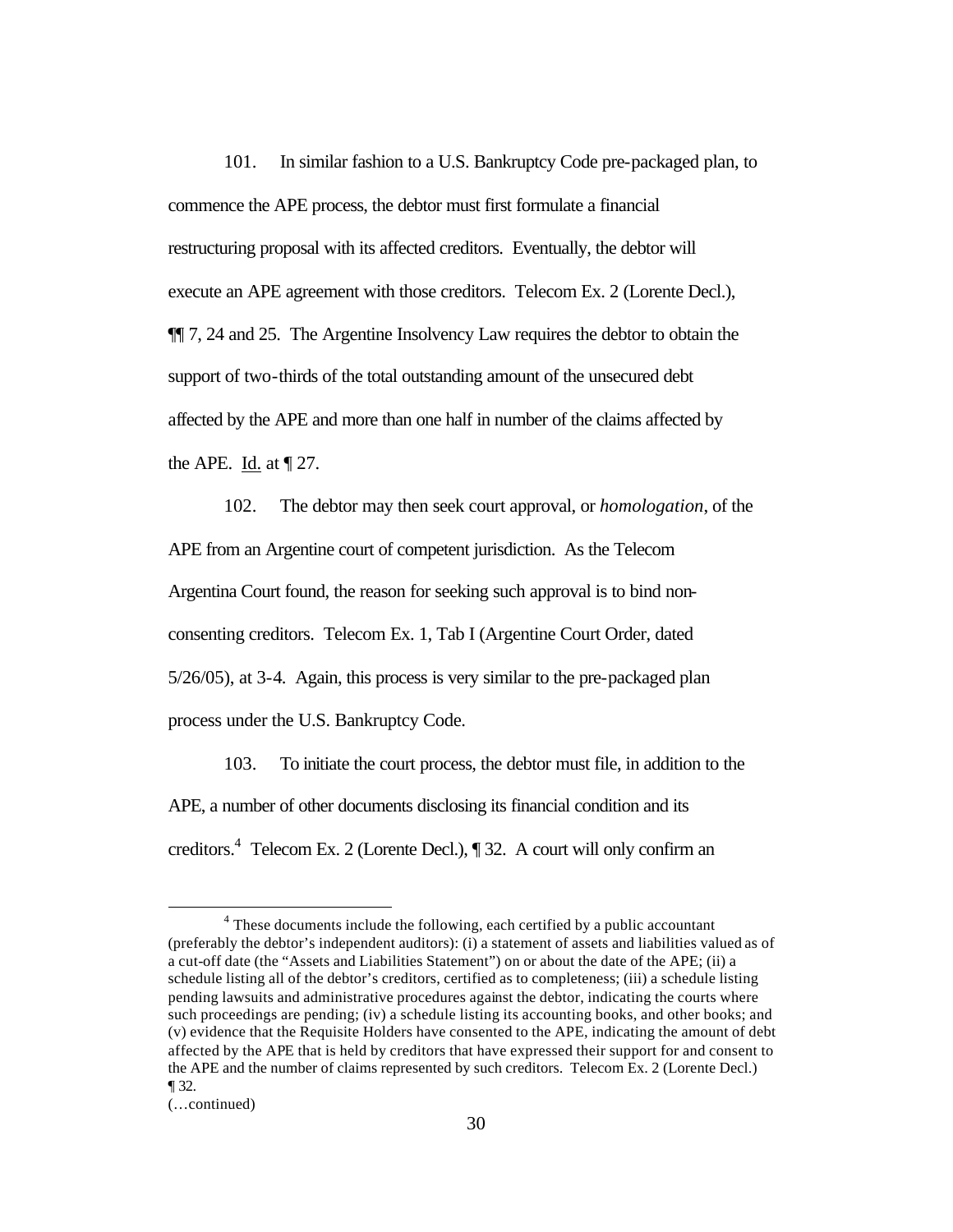APE if full, complete and transparent information has been included in the APE filing. Id. at ¶ 33. Argentine courts presiding over APEs have found that there is an implicit requirement in the APE rules that the court and creditors affected by an APE be provided complete and accurate information. Id. at ¶ 49.

104. In addition, other laws mandate full disclosure of financial information. For example, Argentine securities laws mandate disclosure of information material to a restructuring pursuant to an APE. Id. at ¶ 33. These disclosure materials are distributed, in accordance with applicable Argentine securities laws, with a view to reaching the owners of a debtor's debt securities to solicit their vote to accept or reject the APE proposal. Id.

105. There is no dispute that Telecom Argentina provided creditors with a great deal of information regarding its  $APE<sub>1</sub><sup>5</sup>$  and the Argentine Court so found. Telecom Ex. 1 (Caride Trial Decl.), ¶¶ 22, 26, and 28-30, Telecom Ex. 1, Tab D (Final Solicitation Statement) and Tab H (Argentine Court Order, dated 2/25/05).

# **C. Court Review of the APE Vote**

 $\overline{a}$ 

106. After the initial papers are filed, the Argentine Court makes an initial determination whether an APE has been validly filed, by ensuring that the requisite majority votes were obtained in an appropriate manner.

(continued…)

 $<sup>5</sup>$  Dr. Rivera had no knowledge of the disclosure of information to creditors in Telecom</sup> Argentina's case and, therefore, offered no opinion regarding this issue. Tr. Rivera 73:9-73:22.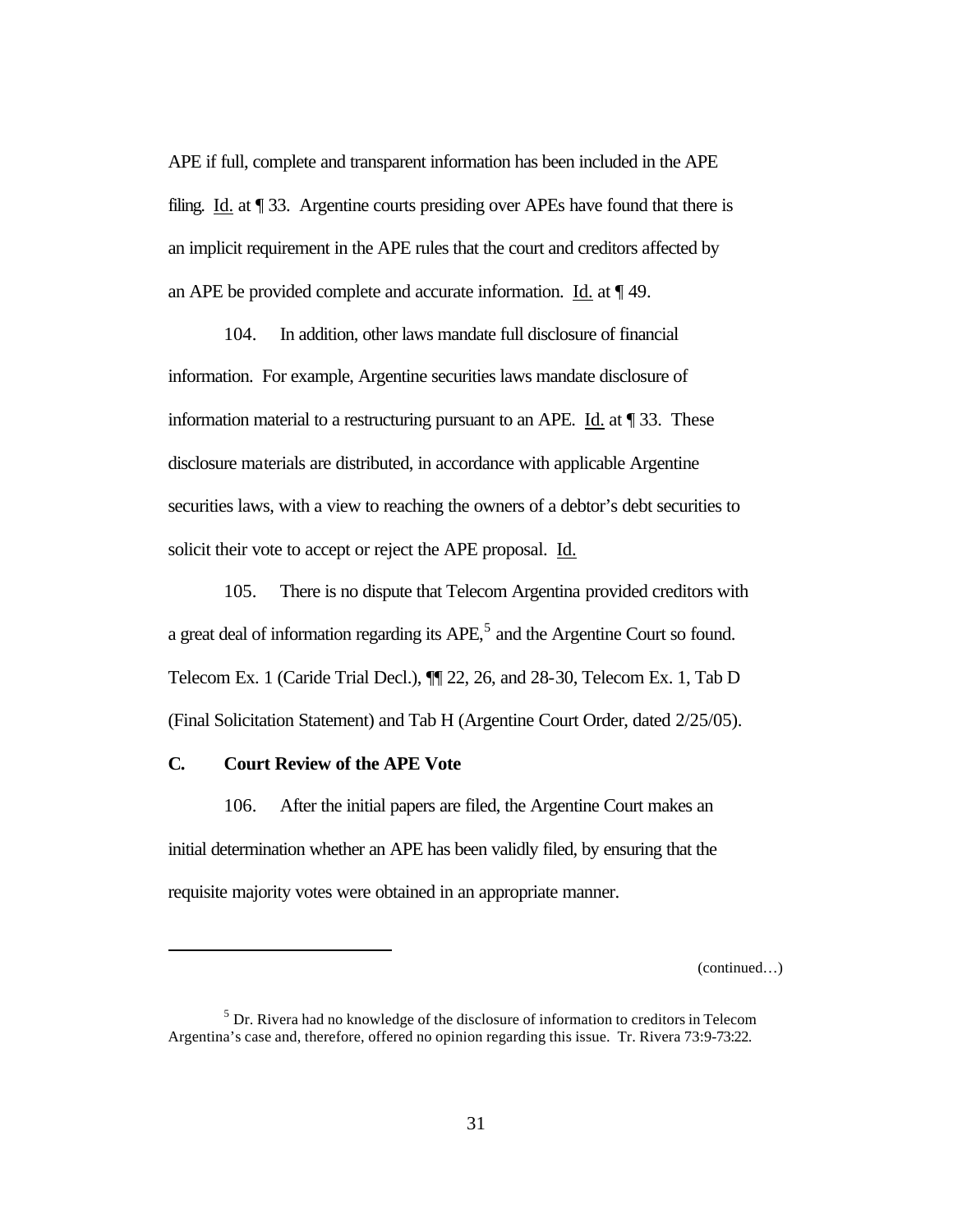107. In this case, the Argentine Court required Telecom Argentina to submit all the consents and powers of attorneys (letters of transmittal) received from its creditors for review by the Court. Telecom Ex. 2 (Lorente Decl.), ¶ 64 (discussing resolution dated 11/3/04). The Court also required Telecom Argentina to submit an auditor's certificate certifying the existence and the outstanding amount of its bank debt. Telecom Ex. 3, Tab F (Argentine Court Order, dated 12/6/04).

108. The Argentine Court ordered Telecom Argentina to hold a noteholders meeting at which creditors would vote on the APE and select a form of consideration. Id. The Court examined the procedural fairness of the APE solicitation process, reviewing Telecom Argentina's solicitation materials and other documents to ensure that the required majority approval votes had actually been achieved. Telecom Ex. 1, Tab H (Argentine Court Order, dated 2/25/05), at 1, and Tab I (Argentine Court Order, dated 5/26/05), at 4-5.

## **D. Protective Aspects of Argentine Insolvency Law**

109. Telecom Argentina's board and management remained in

possession, so two overseers were appointed to perform certain specified tasks.

Given the particulars of the APE, pursuant to the applicable laws, given the lack of trustees and under the terms of Section 36 of the Code of Procedure and Section 45 bis, subsection 8 of the BL to the effects therein, Messrs. Mario Ernesto Kaminker and Jorge Daniel Grispo, both domiciled at Avda Carlos Pellegrini 961,  $5<sup>th</sup>$  Floor of [the City of Buenos Aires], are hereby appointed judicial overseers, whose duties shall be to: 1) enforce the requirements set forth above; 2) examine any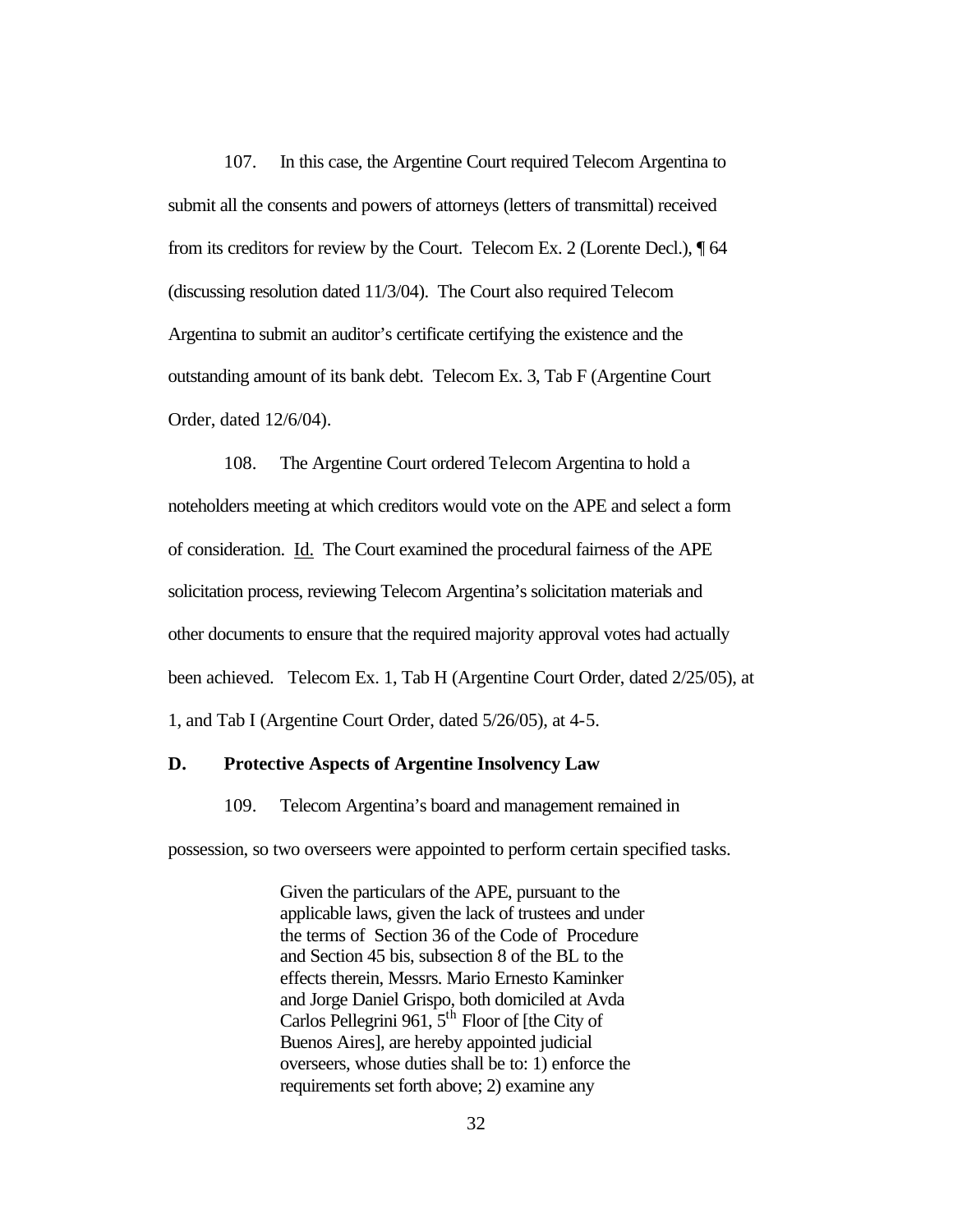documents deemed necessary, obtaining copies; 3) request explanations; and 4) in order to gain access to any place that is necessary and maintain the order of the Meeting, they may require the aid of the police forces, and shall be required to report to the Court the outcome of their mission in the Notarial minutes that will supplement the minutes required to be taken at the Meeting.

Telecom Ex. 3, Tab F (Argentine Court Order, dated 12/6/04).

110. In addition, the directors and officers of Telecom Argentina were required to act as "good business persons" with respect to creditors, both prior to the filing of an APE proceeding as well as during and after any such proceeding, and to adhere to a number of other laws governing the conduct of officers and directors of a public company. Telecom Ex. 2 (Lorente Decl.), ¶¶ 59-61.

111. Upon a judicial determination that a debtor has validly filed its

APE, a stay comes into effect regarding affected claims. Id. at  $\P$  8 and 34. Article 60 of the Argentine insolvency law prohibits the debtor from making any payments on affected claims. Telecom Ex. 2, Tab A (Argentine Insolvency Law), Art. 60. Article 72 automatically stays all claims against the debtor and all of its assets arising under the debt instruments affected by the APE, to the same extent that such claims would be stayed in the case of the filing of a *concurso preventivo*, or plenary bankruptcy proceeding. Id. at Art. 72.

112. In the Telecom Argentina case, the stay came into effect on October 21, 2004, and was confirmed by the court in a resolution dated February 25, 2005. Telecom Ex. 1, Tab H (Argentine Court Order, dated 2/25/05). In that resolution, the Court specifically restrained Telecom Argentina from use of much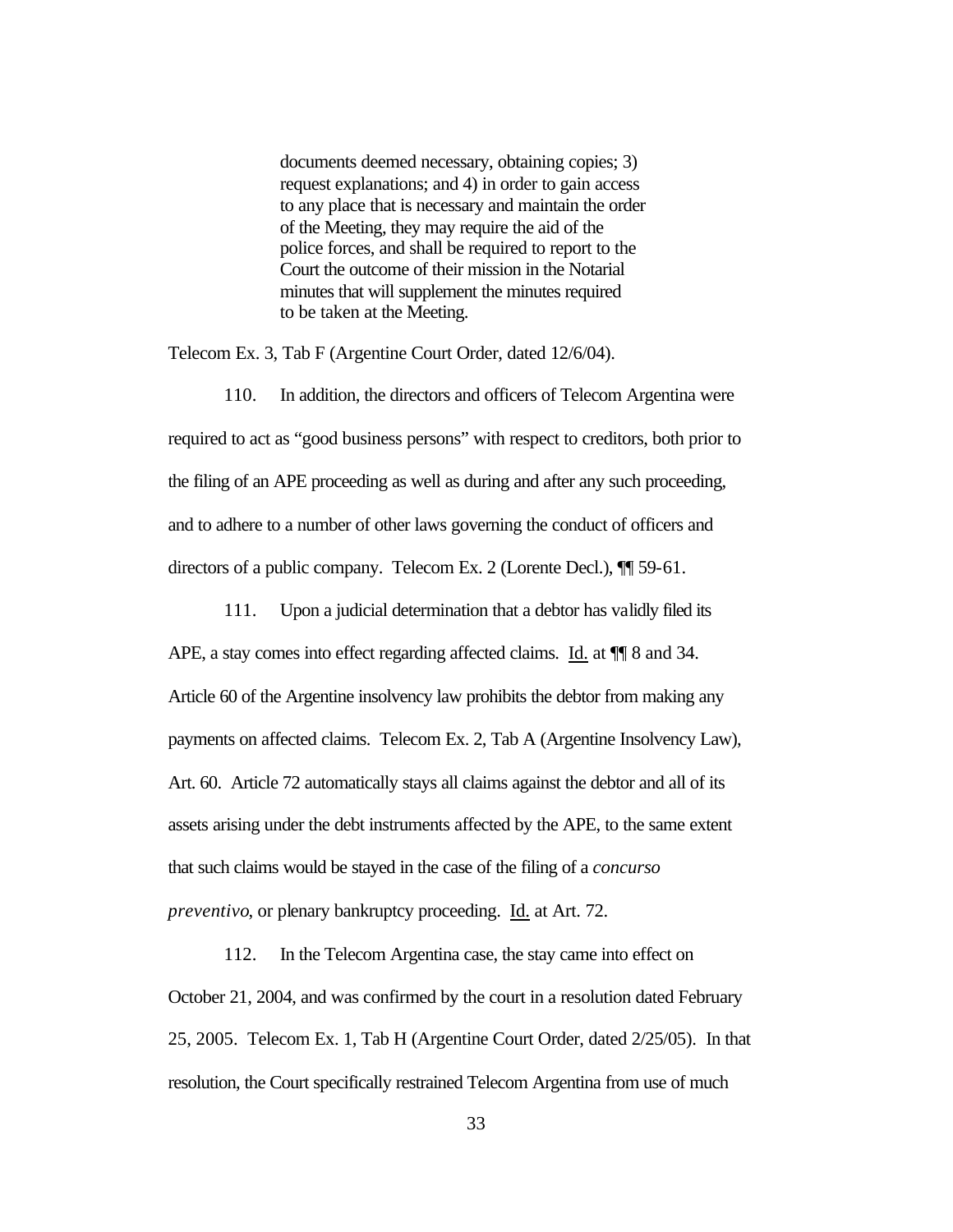of its property, in particular, real estate and registered moveable assets. Id. (imposing a "general restraint on the disposition of the debtor's property"); Tr. Rivera 74:14-74:23 (acknowledging that the Argentine Court barred Telecom Argentina from disposing of its assets during the confirmation proceedings).

113. Courts have also undertaken to ensure that the debtor does not dispose of assets outside the ordinary course of business for the duration of the APE process. Telecom Ex. 2 (Lorente Decl.), ¶ 56. In at least six proceedings, including Telecom Argentina's APE proceedings, courts have enjoined the petitioners from transferring or disposing properties and assets by ordering a precautionary measure to restrain transfer of assets, which is registered in public records. Id.; Telecom Ex. 1, Tab H (Argentine Court Order, dated 2/25/05).

114. The Argentine Insolvency Law also provides procedures for the avoidance of preferential or fraudulent dispositions of property. Telecom Ex. 2 (Lorente Decl.), ¶¶ 55, 58. Depending on when and in what context a preferential or fraudulent conveyance was made, creditors affected thereby may object to the confirmation of an APE or request that a confirmed APE be declared null and void on this ground. Id. at ¶ 55.

115. Further, the general principle of equal treatment of similarly situated classes of creditors affected by a restructuring plan prevents a debtor from making discriminatory payments to creditors affected by its APE. Id. at ¶ 58.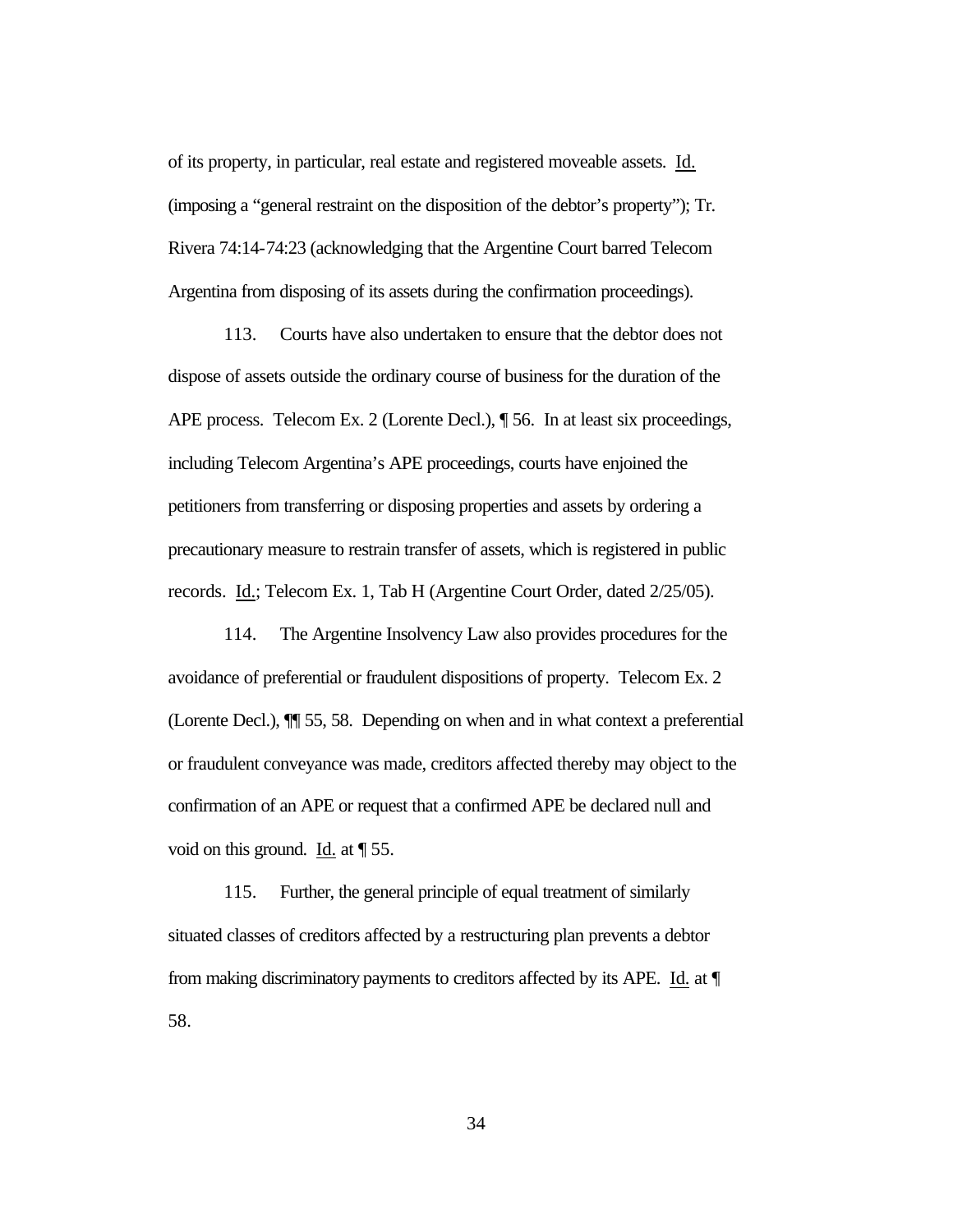#### **E. Subsequent Proceedings and Creditor Participation**

116. After a court concludes that the filing requirements are met, public notice is issued to open an objection period. Tr. Lorente 25:17-25:22; Telecom Ex. 3 (Lorente Supp. Decl.), ¶ 18.

117. Objections unrelated to confirmation may be raised prior to the period in which the Argentine Court hears confirmation objections, and thereafter objections related to the confirmability of the APE will be heard. Nonconfirmation objections that could be asserted prior to the period for submitting confirmation-related objections include objections based on an entity's eligibility, financial or otherwise, to be a debtor in an APE proceeding, since the Argentine Insolvency law provides that a debtor must "have economic or financial difficulties" in order to qualify. Telecom Ex. 3 (Lorente Supp. Decl.), ¶¶ 20-21.

118. Therefore, a creditor, such as Argo, could have objected to Telecom Argentina's APE on the ground that Telecom Argentina was not financially eligible to be a debtor as required by the APE law. Id. at 21.

119. Once the initial filing has been approved, objections to confirmation may be made. Argentine courts may hear objections to confirmation of an APE based on many grounds, derived from both the Argentine Insolvency Law and from other general bodies of law.

120. Under Article 75 of the Argentine Insolvency Law, a creditor may object based upon either (a) misrepresentation in the Assets and Liabilities Statement filed with the Argentine court, or (b) failure of the debtor to obtain the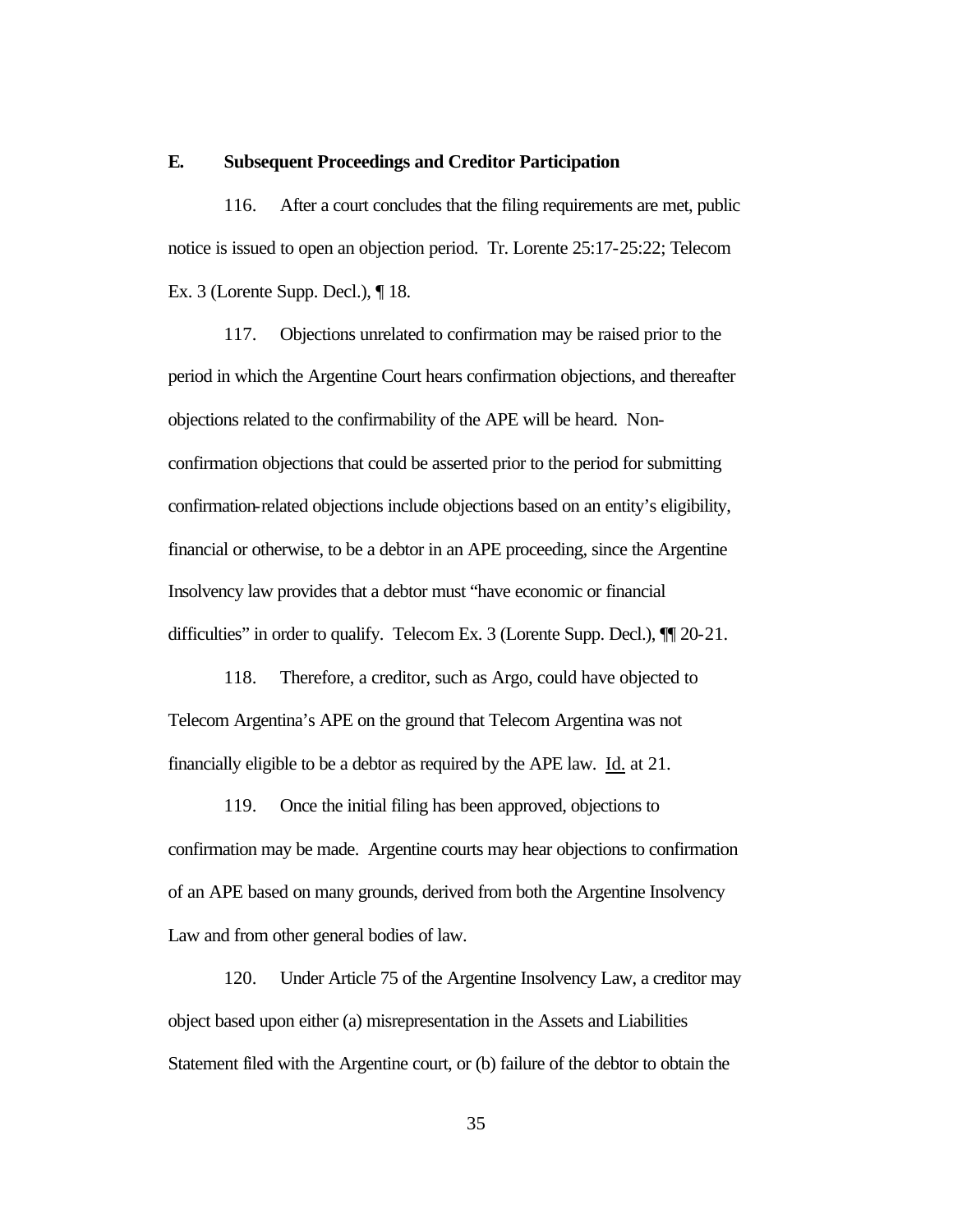support and consent of the Requisite Holders. Telecom Ex. 2, Tab A (Argentine Insolvency Law), Art. 75.

121. Article 75 also permits objections regarding whether the legal requirements of an APE have been met. Id.; Tr. Lorente 40:8-40:14. This broad right stems from the second paragraph of Article 75, which states: "When legal requirements have been met and no objections are raised, the Court shall approve the APE." Telecom Ex. 2, Tab A (Argentine Insolvency Law), Art. 75. This language broadens the scope of permissible objections to an APE. Tr. Lorente 41:10-41:14. Dr. Rivera agreed that the second paragraph of Article 75 directs judges to consider these requirements before approving an APE. Tr. Rivera 60:20-60:24.

122. In addition, the 2002 Amendments brought into existence Article 52.4, which enables creditors to object to the confirmation of an APE on grounds that the APE is "abusive or fraudulent." Telecom Ex. 3 (Lorente Supp. Decl.), ¶ 24. Article 52.4 provides that "[i]n no case shall the Court approve a proposal that is abusive or contrary to law." Telecom Ex. 2, Tab A (Argentine Insolvency Law), Art. 52.4. In addition to inviting creditor objections, Article 52.4 imposes an obligation on the Argentine court to review the APE for abusiveness. Tr. Lorente 34:2-34:6.

123. The concept of "abusiveness" is defined broadly. Telecom Ex. 3 (Lorente Supp. Decl.), ¶¶ 29-30; Tr. Rivera 76-77. "Abusiveness" is a factspecific inquiry that must be determined on a case-by-case basis. Tr. Lorente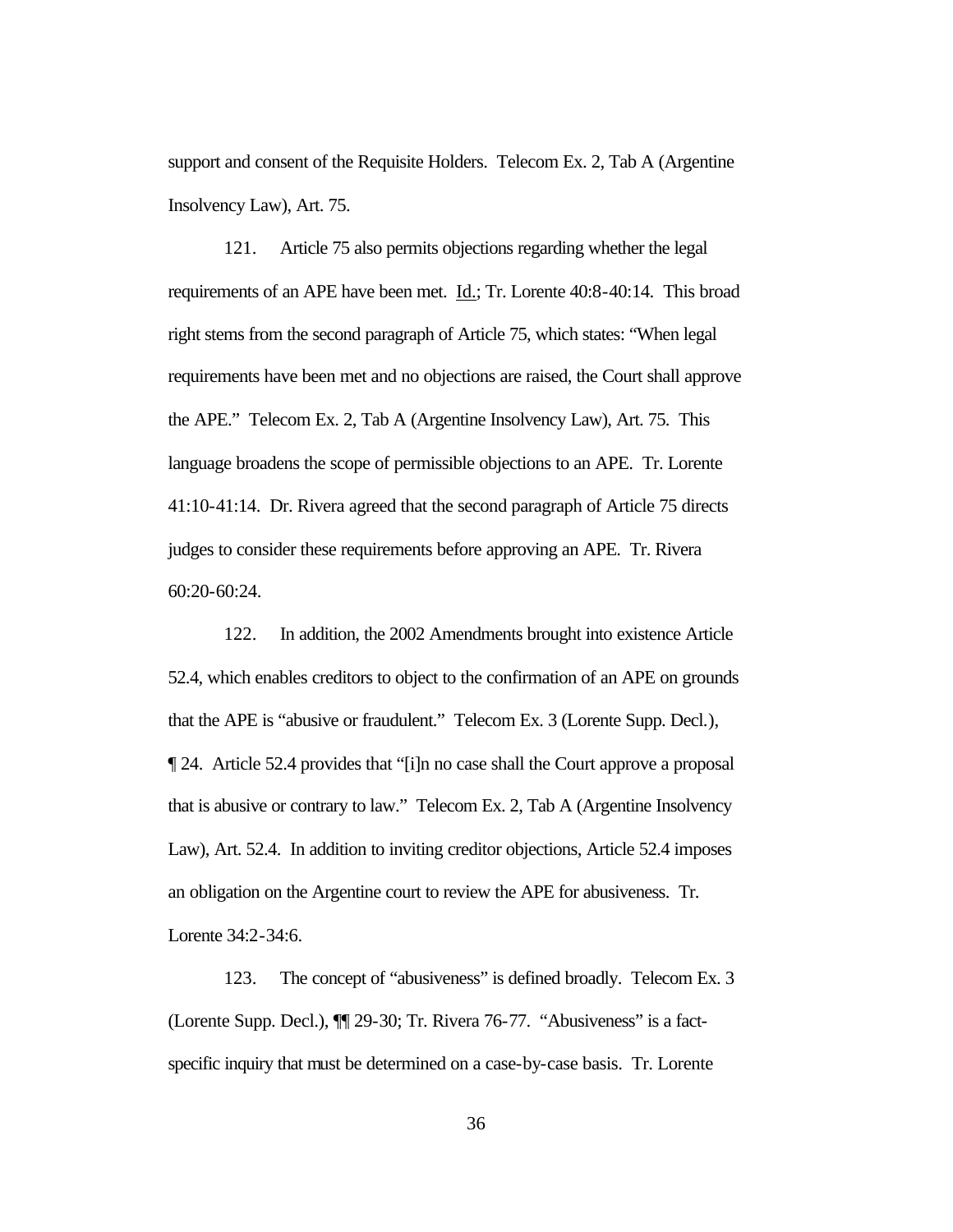48:2-48:7. Creditors may question the abusive features of an APE on any ground.

"That is not limited." Tr. Rivera 76-77, 74:24-75:8 (stating that "creditors have

the right to call attention to the judge about the abuse [or] fraud, and of course

they make all kinds of argument").

124. There are many Argentine cases in which Argentine courts have

considered the issue of abuse and fraud. Telecom Ex. 3 (Lorente Supp. Decl.),

¶ 26; Tr. Lorente 38:6-38:8. As one such case noted:

The powers of the judge, also confirmed by case law upon rejecting in numerous cases the approval of abusive agreements . . . are fully applicable to the [APE].

Additionally, and as is already known, the [2002 Amendment] expressly addressed such powers by setting forth in section 52, sub-section 4 of Law No. 24,522 that "*The Judge shall in no case approve a proposal which is abusive or contrary to the law.*" (Julio César Rivera, Institutes of Bankruptcy Law, Volume 1, page 478 . . . .).

Telecom Ex. 3, Tab H (Micro Omnibus Norte S.A., Order, dated 9/14/05), at 5-6

(emphasis in original).

125. Although Dr. Rivera initially claimed that the Argentine legal

definition of the term "abusive" is limited, and that Art. 75 provides the only

grounds on which creditors can object to an APE, he agreed at trial that there was

no limit to the possible objections:

Q Is it true that you testified on Saturday that in response to the question whether a creditor could object under Article 52(2)(b)(4), the creditor can state that the APE is abusive or fraudulent. What is abusive or fraudulent and especially what is abusive are standards that have to be applied in every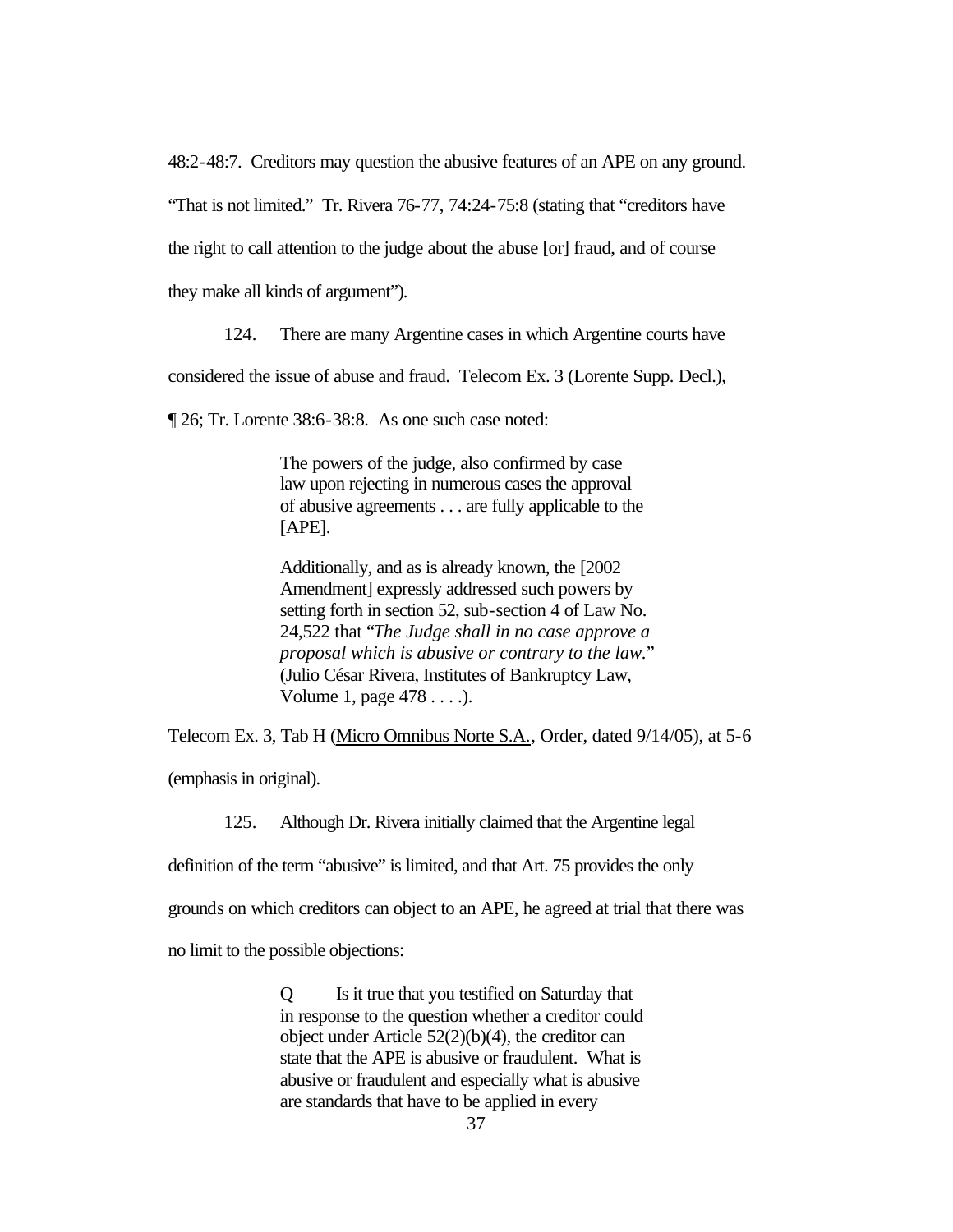specific case. And you [] went on to say, the creditor could question the abusive features of an APE with all kinds of reasons. That is not limited. And then you go on to say, there is nothing against the concept that within the argument the idea would include that the results of the liquidation will be better. Is that accurate?

A Yes, it is.

Tr. Rivera 76-77. <sup>6</sup>

 $\overline{a}$ 

126. Dr. Rivera attempted to argue that the bases upon which creditors could object were procedurally limited, contending that creditors can object under Article 75 but may only file a *denuncia* under Article 52.4, and that a judge is not required to consider a *denuncia.* Tr. Rivera 65:19-66:5. However, Dr. Rivera agreed that the concept of a *denuncia* comes from only one Argentine case. Tr. Rivera 82:23-83:6. In any event, there is no substantive or material difference between a *denuncia* and an objection. As Dr. Rivera recognized, "like Dr. Lorente said in his declaration, the creditors have the right to call attention to the judge about the abuse [or] fraud, and of course they make all kinds of argument." Tr. Rivera 74:24-75:8. Dr. Rivera also testified that he is unaware of any lower court or appellate authority that prevents a creditor who files a *denuncia* from raising an appeal. Tr. Rivera 81.

 $6$  Dr. Rivera's limited definition also ignored the fact that the term "abusive" is a legal term defined in Article 1071 of the Argentine Civil Code, which the appellate courts have held is applicable to APE proceedings. Telecom Ex. 3 (Lorente Decl.), ¶ 30. As set forth in Article 1071 of the Argentine Civil Code, "[t]he abusive exercise of rights shall be considered that which contravenes the purposes the law had in mind when recognizing them or that which exceeds the limits imposed by good faith, ethics, and morals." Id. (citing Article 1071 of the Argentine Civil Code).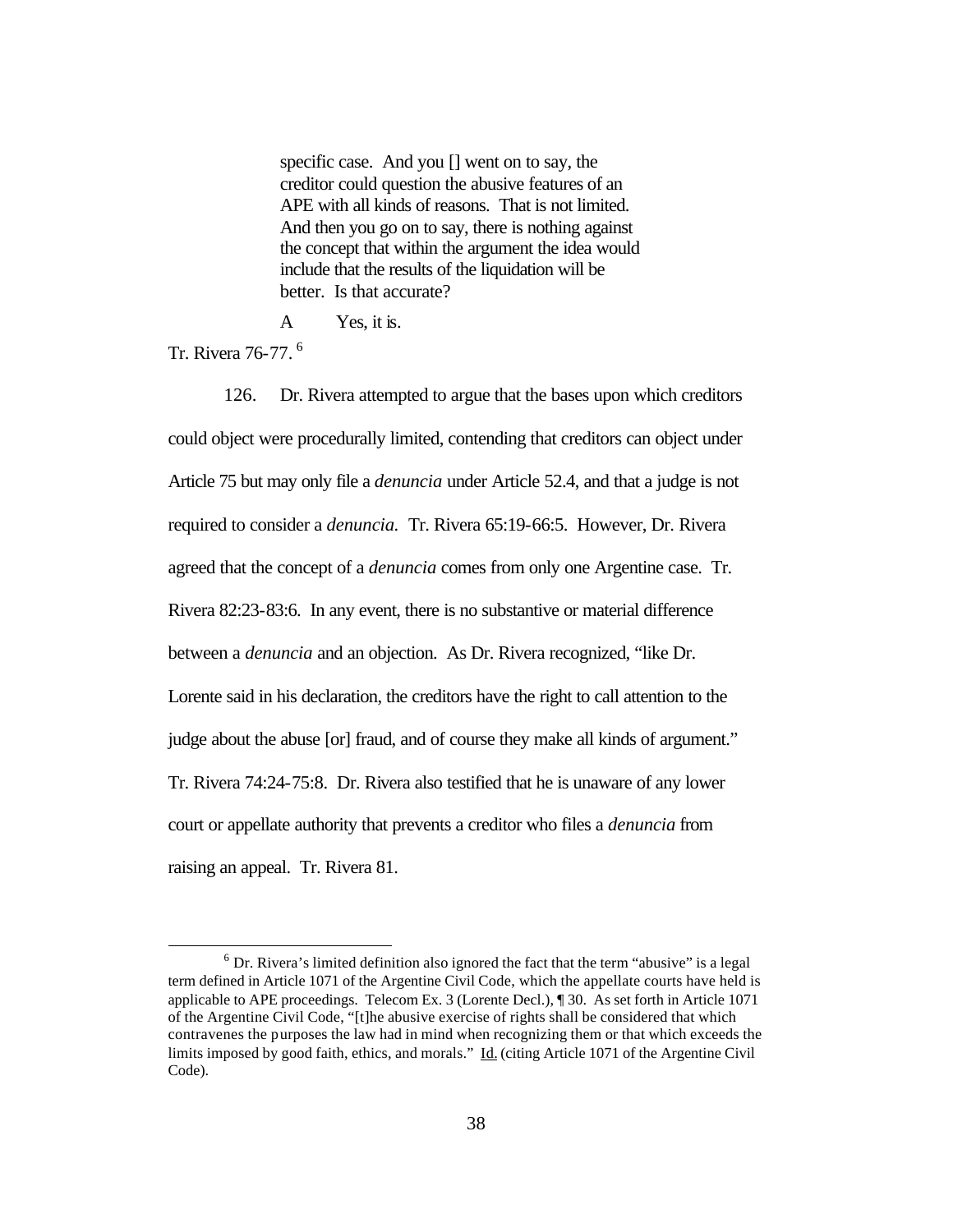127. In the Telecom Argentina case, the Court required extensive notice of various steps in the confirmation process, including the bondholder meeting held on February 4, 2005, and the process by which it was determined that the APE proceeding had been properly filed. Telecom Ex. 1, Tab H (Argentine Court Order, dated 2/25/05) and Tab I (Argentine Court Order, dated 5/26/05); Telecom Ex. 3, Tab F (Argentine Court Order, dated 12/6/04).

128. Consequently, creditors had ample opportunity to object to the Telecom Argentina APE on all of the grounds now raised by Argo in this Court.

As Telecom Argentina's expert, Dr. Lorente, testified without contradiction

[I]t is my opinion that the Argentine Insolvency Law and Telecom Argentina's APE proceedings provided creditors, including Argo, with a full and fair opportunity to assert objections to the APE, and that these objections were considered in a meaningful way by the Argentine Court.

Telecom Ex. 3 (Lorente Supp. Decl.),  $\P 8$ <sup>7</sup>

 $\overline{a}$ 

129. Further, Argentine courts are empowered to require evidence where appropriate in considering objections. An Argentine court may rule on issues of law without requiring evidence, or may order that evidence be produced if an issue of fact exists. Id. ¶ 32; Telecom Ex. 2, Tab A (Argentine Insolvency Law), Art. 75. Therefore, a creditor may put forth, or demand, evidence with regard to any objection to an APE.

 $^7$  Dr. Rivera, Argo's expert, had not studied Telecom Argentina's Argentine Court proceedings prior to issuing his opinion and neither did contradict, nor could have contradicted, Dr. Lorente's testimony. Tr. Rivera 73:23-74:13.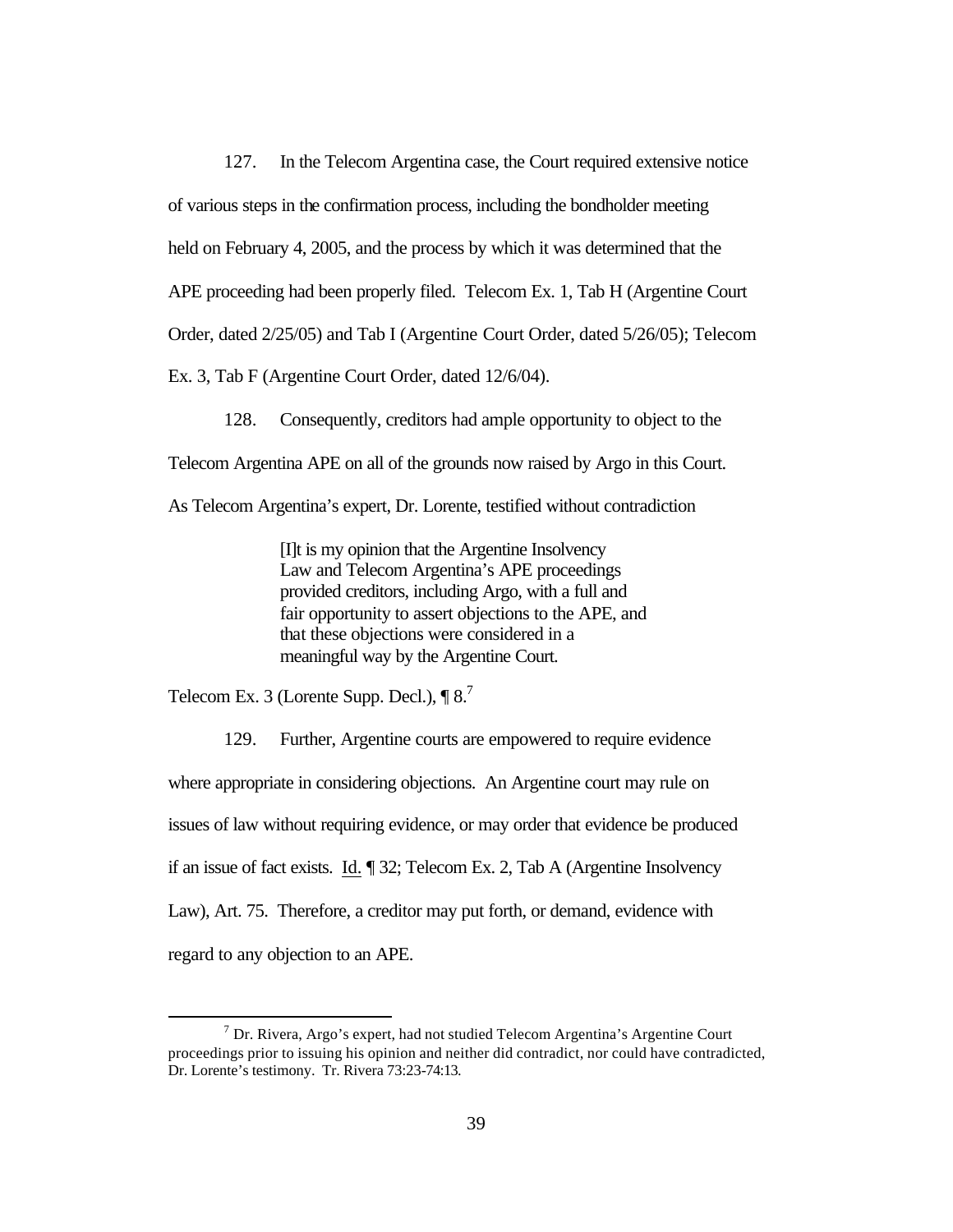130. In fact, four creditors filed objections to the Telecom Argentina APE. Two are relevant here.

131. One creditor claimed that the plan was abusive because it did not grant non-consenting creditors the same consideration options as those granted consenting creditors. "The proposal is abusive or violates the *credito pars creditorum* . . . [The APE] implies a differential and abusive treatment under the bankruptcy system on the basis of the aforementioned principle and the remaining legal provisions they quote." Telecom Ex. 1, Tab I (Argentine Court Order, dated 5/26/05), at 3.

132. Telecom Argentina opposed on the grounds, *inter alia*, that the objection was outside the scope of Article 75. Id. The Argentine Court overruled the objection and granted the relief, requiring that the APE provide the same consideration options to consenting and non-consenting creditors alike. Id. at 4-5. This ruling is one example of the fact that the bases for objection go beyond the scope of Article 75, and further demonstrates the commitment of the law generally, and of the Argentine Court in particular, to equal treatment of similarly situated creditors.

133. Another creditor objected on the ground that the plan was abusive because Telecom Argentina could have paid more because creditors would have received more in a liquidation. Tr. Lorente 27:6-27:10. This claim was deemed untimely, but Dr. Lorente testified that the creditor had stated a valid legal ground of objection: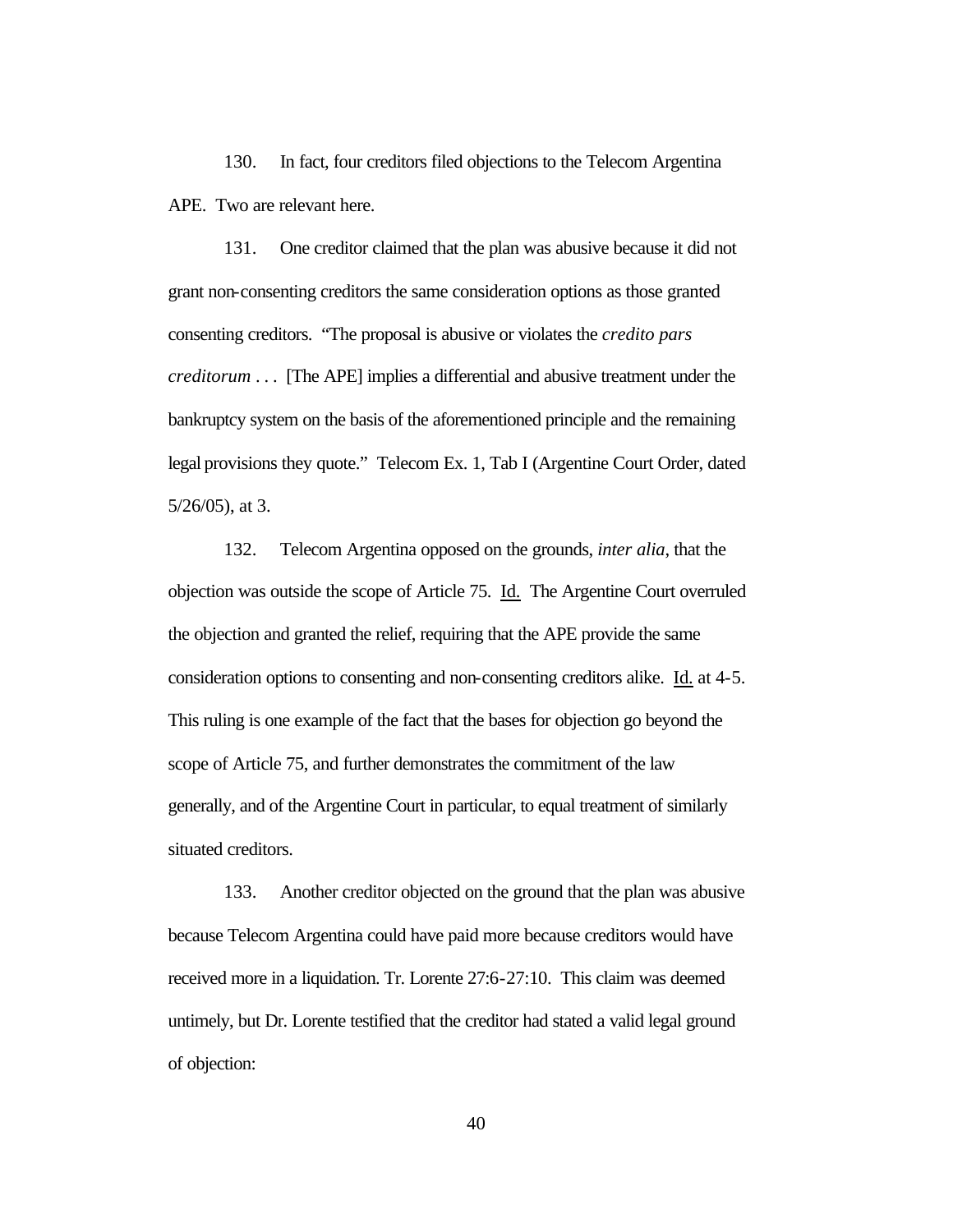[I]f you can pay more because you have more assets and you are offering less and you reach a plan that offers less, that objection could be raised because you are being abusive with that plan.

Tr. Lorente 32:8-32:13.

134. Dr. Rivera agreed that the issue whether a debtor could pay more could be raised in an objection. Tr. Rivera 74:24-75:21.

135. It was also agreed that in considering this objection, the Argentine Courts have requested evidence regarding liquidation value. Tr. Rivera 76:2- 76:11. Dr. Lorente testified that the "abusiveness concept includes liquidation

value." Tr. Lorente 34:8-34:11.

 $\overline{a}$ 

136. Thus, the evidence demonstrates that Argo could have objected to Telecom Argentina's eligibility to file its APE, as a pre-confirmation objection, and to the fairness or abusiveness of the substantive provisions of the APE, in connection with confirmation. Argo made no objection at any stage in the Argentine courts. Notwithstanding Argo's silence before the Argentine courts, Argo now seeks to attack the Argentine Court's findings collaterally in this forum.

137. Further, no evidence was offered to suggest that U.S. creditors suffered any prejudice or inconvenience in their ability to participate in the Argentine proceedings, or in the processing of their claims.<sup>8</sup> Indeed, all creditors,

<sup>&</sup>lt;sup>8</sup> Argo is not a U.S. creditor. (Respondent The Argo Fund, Ltd.'s Answer, Defenses and Objections to the Verified Petition of Telecom Argentina, S.A. (Docket no. 10), at 10). There is no need to address the question whether Argo is entitled to the protections of Section 304.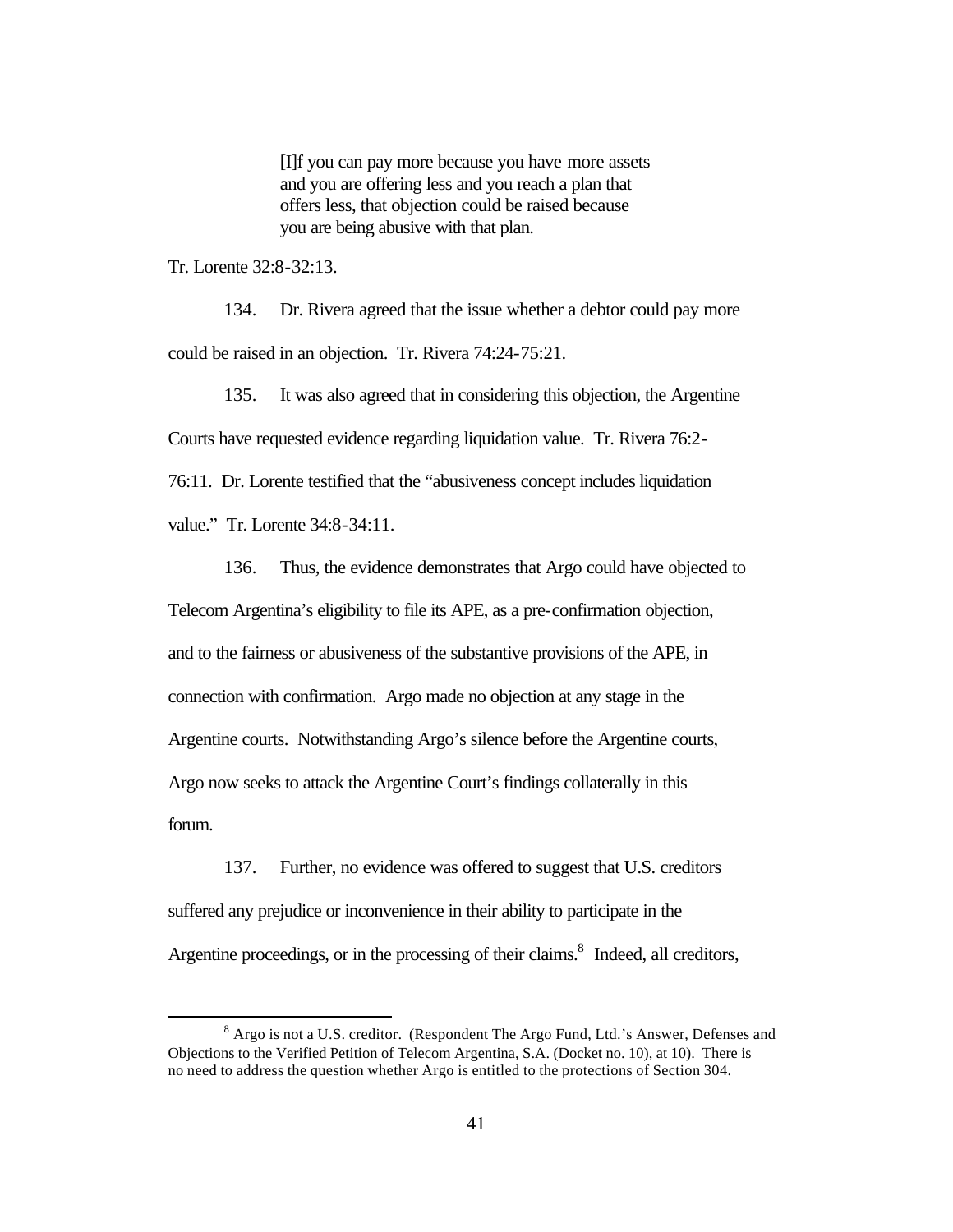wherever situated, were required simply to send a letter of transmittal indicating their vote on the APE, and all were invited to the bondholder meeting and to participate in the process generally. Telecom Ex. 1, Tab D (Final Solicitation Statement), at cover page 2, and Tab F (Argentine Court Order, dated 12/6/04). No evidence was presented to demonstrate that any U.S. creditor was dissatisfied with the APE.

# **F. Grounds for Approval of An APE**

138. As a matter of Argentine law, the Argentine Court would not have confirmed the APE if the Court had found that the APE exceeded the limits imposed by good faith, ethics, and morals. Telecom Ex. 3 (Lorente Supp. Decl.), ¶ 31.

139. As noted, the Telecom Argentina Court was presented with and considered four objections to the APE. The Argentine Court addressed each objection in the Approval Order, finding, *inter alia*, that Telecom Argentina had met the financial eligibility requirements ("taking into consideration the restructuring sought as a means of turning around the business crisis") and had met the requisite standards for approval. Telecom Ex. 1, Tab I (Argentine Court Order, dated 5/26/05).

140. Thus, the Court found:

In respect of the proposal made, taking into consideration the restructuring sought as a means of turning around the business crisis, the elements provided to the case by the debtor and those required by the Court, such proposal does not appear to be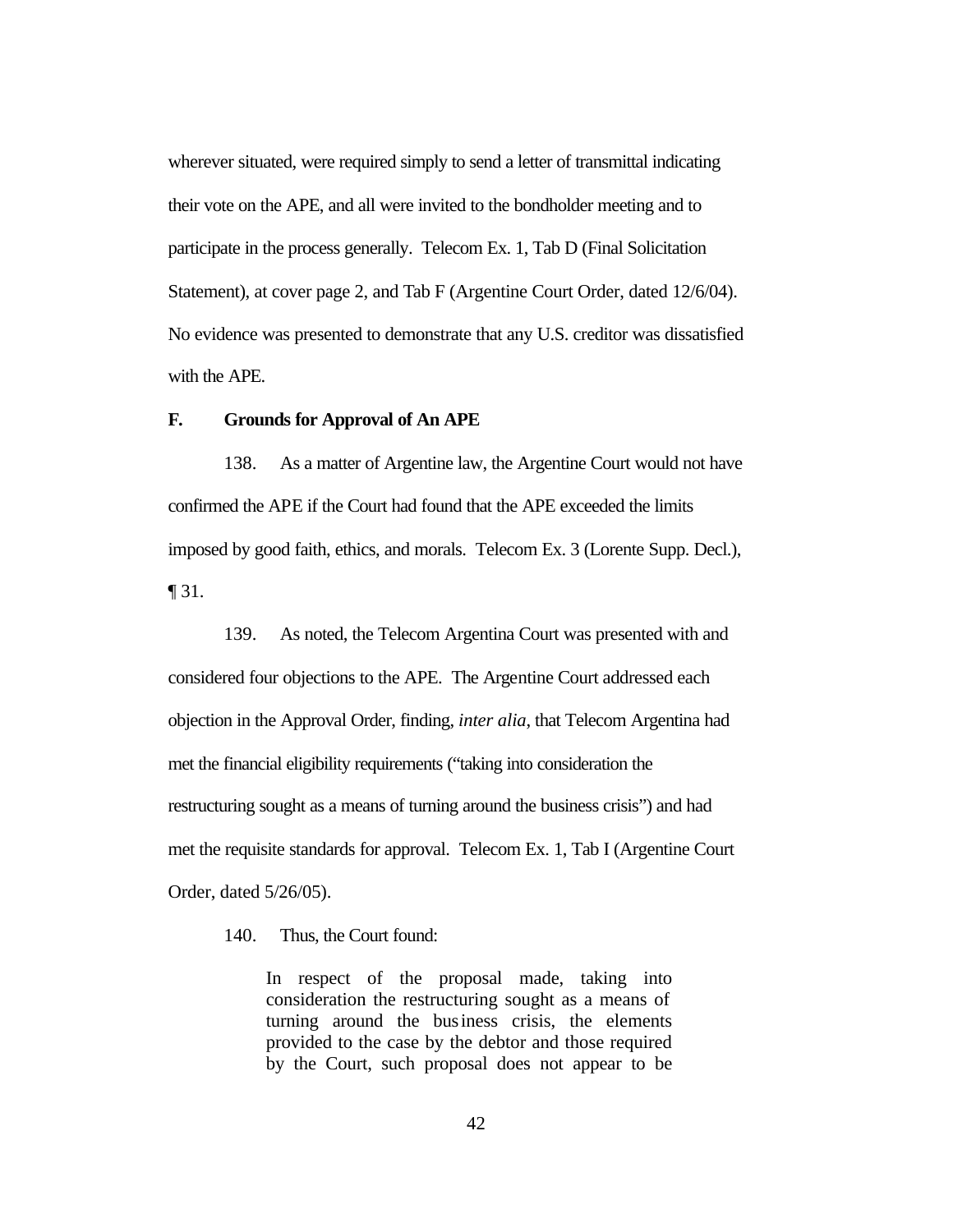abusive, fraudulent or discriminatory in accordance with the applicable legal regulations.

Id.

 $\overline{a}$ 

141. As noted, the Court ruled that all creditors were to be given the same consideration options.  $\frac{9}{1}$  Id. at 4-5.

142. Therefore, under the approved APE all affected creditors were treated equally and justly, consistent with the required provisions for distribution in a case under the U.S. Bankruptcy Code.

143. The Argentine Insolvency Law does not require that a restructuring plan, particularly an agreed APE, eliminate the rights of equity holders. Telecom Ex. 2 (Lorente Decl.), ¶ 24 n.1. Here, Telecom Argentina had advised its creditors that any change in the direct or indirect ownership of Telecom Argentina would result in the termination of its license and its business. Telecom Ex. 1, Tab D (Final Solicitation Statement); Tr. Lorente 30:12-30:19, 30:22-30:23, 89:16- 90:3. Consequently, no such requirement was demanded by creditors in the Telecom Argentina APE, and no objection was made on the basis that ownership would be unchanged under the APE. Telecom Ex. 1, Tab I (Argentine Court Order, dated 5/26/05).

<sup>9</sup> Although Argo's expert initially believed that Telecom Argentina's proposal treated creditors unequally because dissenting creditors were not given the same opportunity as consenting creditors to choose among the three consideration options, he had failed to review the Argentine Court's order mandating a change in the APE. Tr. Rivera 71:17-73:8. After discovering that the Approval Order required Telecom Argentina to allow dissenting creditors to elect from the three options, he agreed that the basis for his objection no longer existed. Id.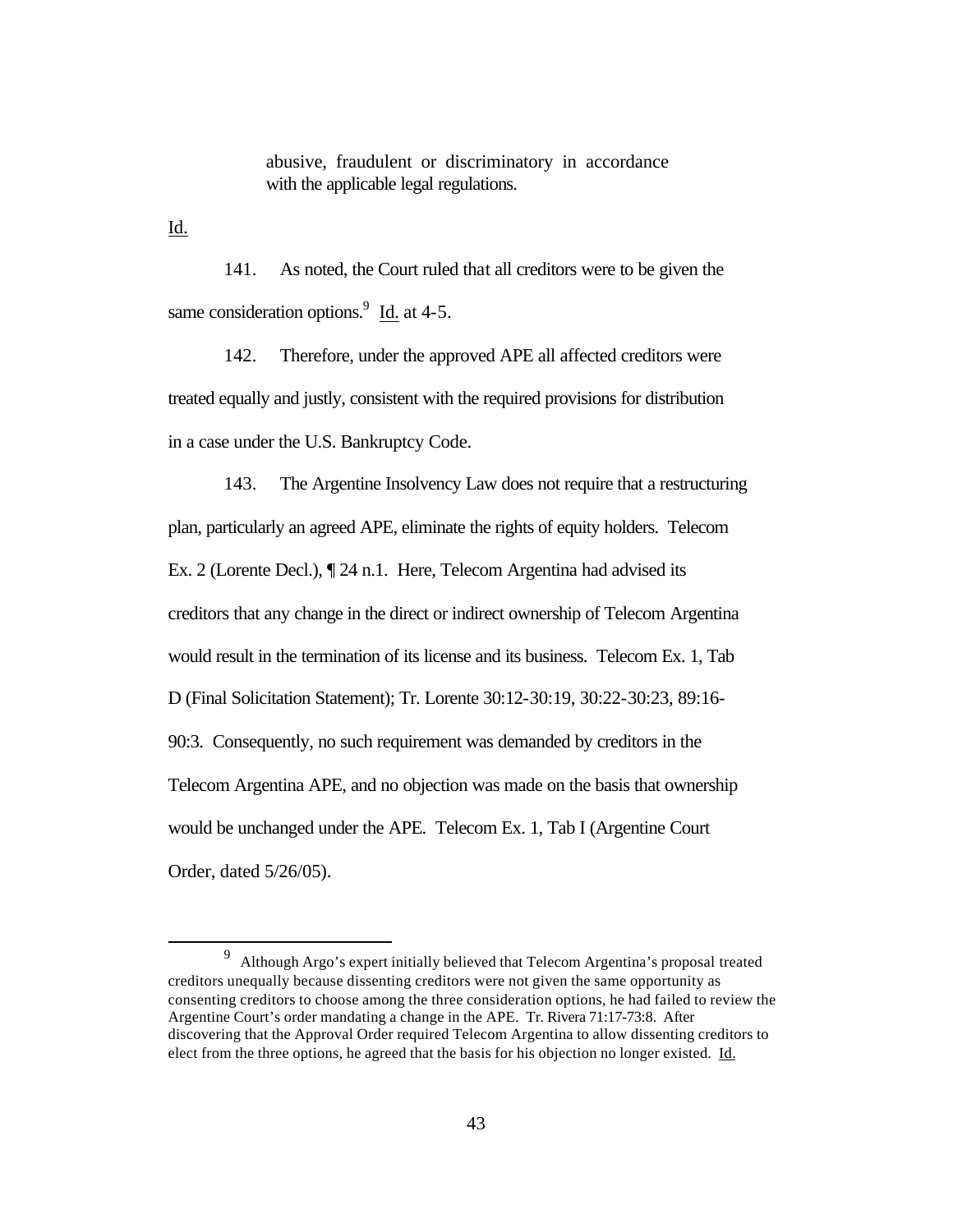#### **G. Telecom Argentina APE Recoveries We re Very High**

144. Mr. Caride, Telecom Argentina's Finance Director, testified without contradiction that creditor recoveries ranged from 80.3% to 100% of outstanding principal face amount of their claims, plus an additional amount for interest. Telecom Ex. 1 (Caride Trial Decl.), ¶ 33.

145. Dr. Lorente, Telecom Argentina's expert, testified without contradiction that the consideration provided by Telecom Argentina in its APE was the "best consideration I have seen in an APE." Tr. Lorente 31:18-31:20.

146. Mr. Caride also testified, without contradiction, that 94.4% of principal face amount of debt, or approximately 82.4% in number, of affected creditors voted for the APE. Telecom Ex. 1 (Caride Trial Decl.), ¶ 34. These numbers well exceed the voting requirements of Argentine law, and well exceed the voting requirements of U.S. law for approval of a plan.

147. Between the August 31, 2005 Closing date and December 5, 2005, additional non-consenting creditors agreed to the terms of the APE and collected payments totaling approximately US\$34,230,000. Telecom Ex. 1, Tab L (Chart of Positions of Non-Participating Creditors).

## **H. Post Confirmation Grounds for Objection or Appeal**

148. The court reviewing the APE must rule on any objections within the ten days following the close of evidence. Telecom Ex. 2 (Lorente Decl.), ¶ 44. A party whose objection is overruled by the court reviewing the APE may appeal such decision within five business days. Id. No evidence was offered to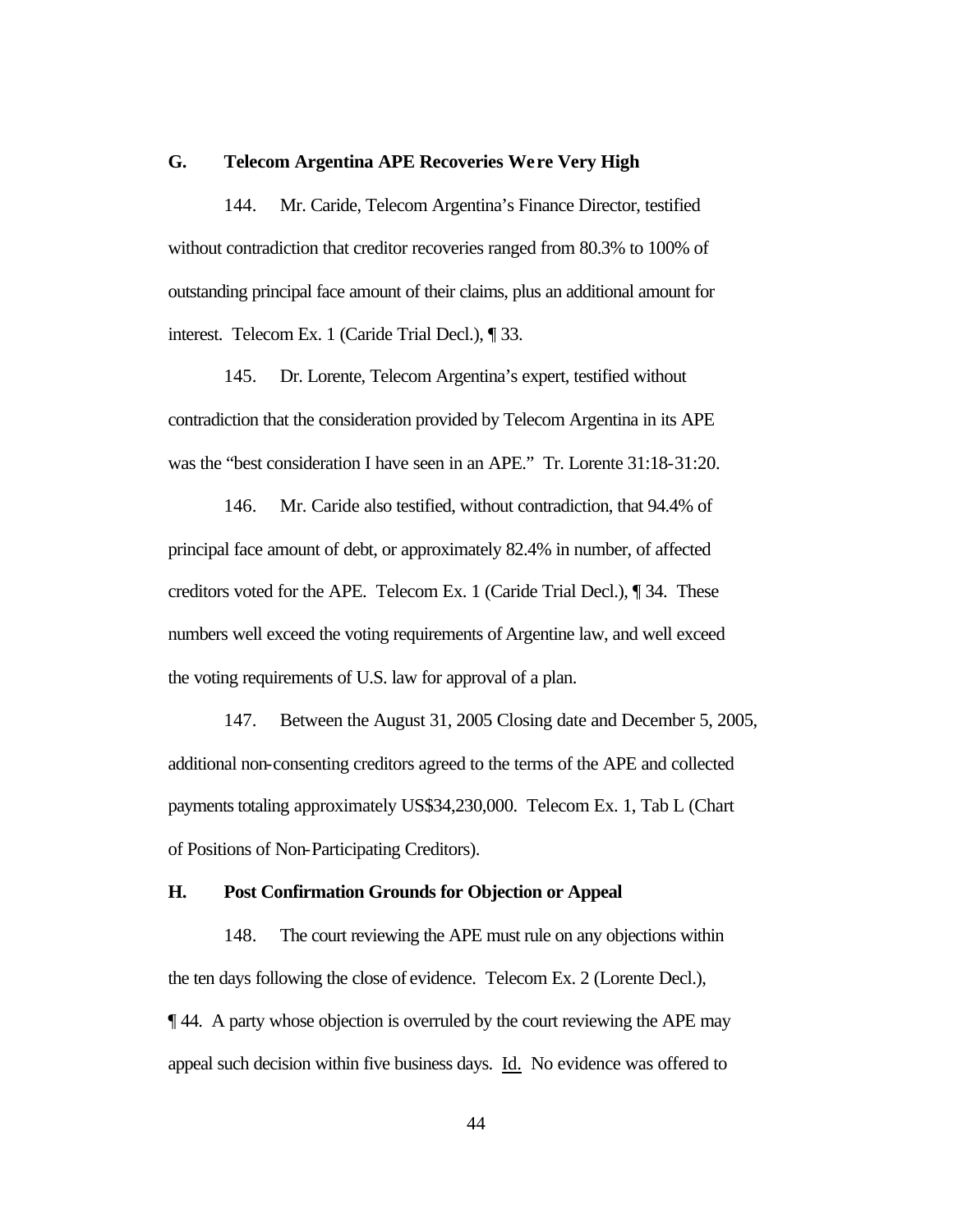suggest that the right to appeal the overruling of an objection was in any way limited. Tr. Rivera 81:23-81:25, 82:1-82:6.

149. In its Approval Order, the Argentine Court required that notice of the Approval Order be widely circulated, and it was. Telecom Ex. 1, Tab I (Argentine Court Order, dated 5/26/05).

150. No appeal was brought from the Approval Order.

151. Even if Argo had discovered grounds for attacking the APE after the order had become final, Argo could have at that point attacked the APE. Creditors may bring claims under Argentina's Civil Code to challenge the validity of an APE fraudulently obtained or otherwise in violation of Argentine public order. Telecom Ex. 2 (Lorente Decl.), ¶ 46. Further, under Article 60, an affected creditor may file a petition to have an APE that has been confirmed declared null and void based on willful misrepresentation in the Assets and Liabilities Statement, or the creation of illegitimate preferences in favor of certain creditors, which, in either case, is discovered after the court confirmation of the APE. Telecom Ex. 2, Tab A (Argentine Insolvency Law), Art. 60.

152. No such attack was brought in the Argentine courts, by Argo or any other creditor.

# **I. The** *Res Judicata* **Effect of the Argentine Court's Decision**

153. Pursuant to the Argentine Insolvency Law, an APE that has obtained final court confirmation is entitled to *res judicata*. Telecom Ex. 2, Tab A (Argentine Insolvency Law), Arts. 55 and 56. Consequently, the Approval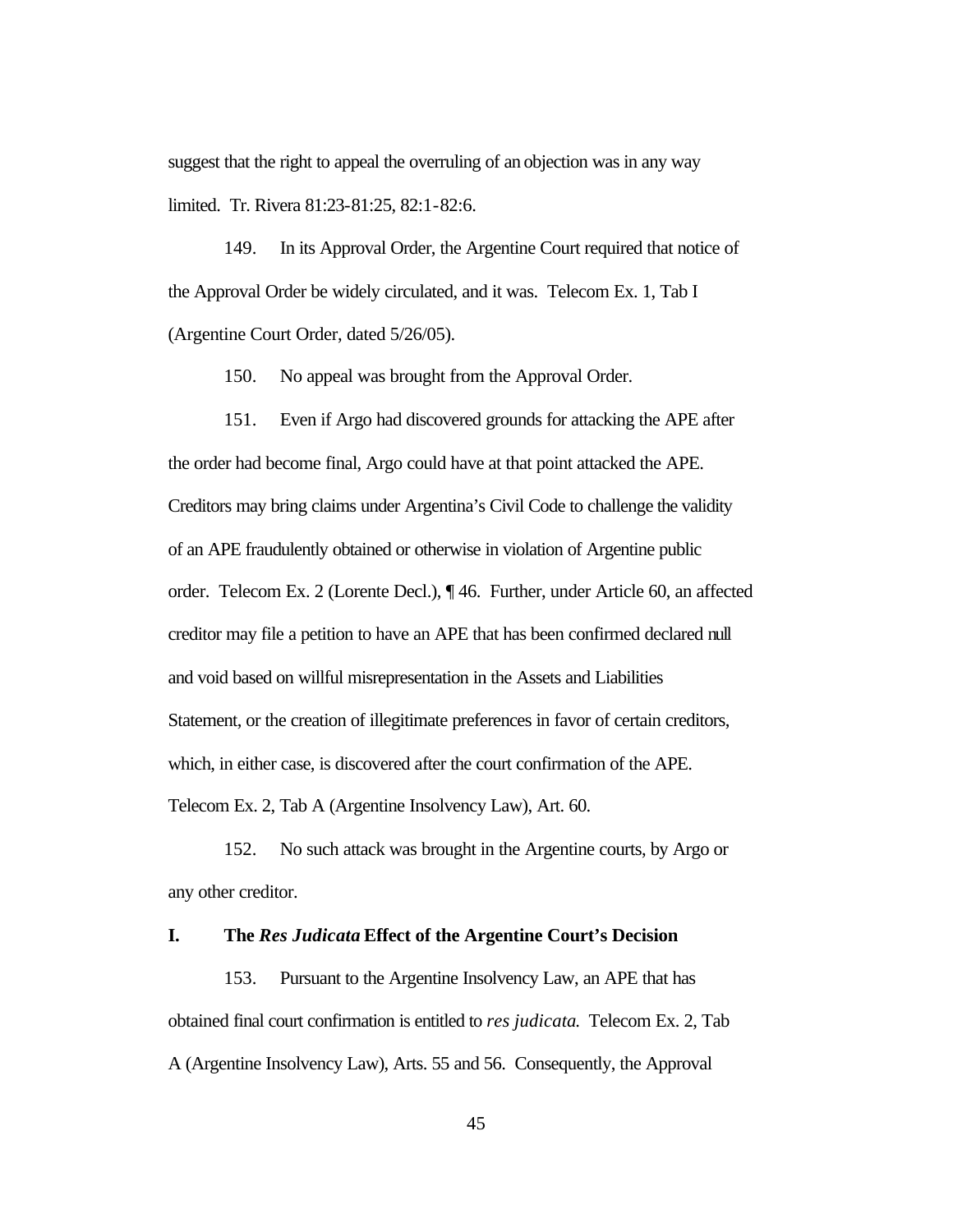Order is entitled to *res judicata* and binds all affected creditors, both consenting and non-consenting. Id.

154. Therefore, an Argentine court would not enforce an order of this or any other court that was inconsistent with the Approval Order. Telecom Ex. 2 (Lorente Decl.), ¶ 81.

155. Pursuant to the approved APE, on August 31, 2005, Telecom Argentina paid, or made available to the consenting creditors, the consideration contemplated in the APE. The consideration owed to non-consenting holders of Old Notes was transferred into a trust, and is available for distribution to any such creditor that acknowledges the extinguishment of its claims and agrees to the cancellation of their old debt. Telecom Ex. 1 (Caride Trial Decl.), ¶ 46.

156. Pursuant to Article 55, the confirmation of Telecom Argentina's APE coupled with the closing of the APE caused the novation of all claims affected by the APE. Telecom Ex. 2, Tab A (Argentine Insolvency Law), Art. 55. The Old Notes are cancelled and replaced by the new obligations issued under the APE. "The old [bonds] ha[ve] been [extinguished] because of that order, that final order, and the new debt, the new [bonds] ha[ve] been bor[n]." Tr. Lorente 29:2-29:5. Consequently, the old debt is extinguished. Telecom Ex. 2 (Lorente Decl.), ¶ 68.

157. U.S. Bank, the indenture trustee for the Old Debt, is bound by the Approval Order as a matter of Argentine law and is therefore required to cancel all of the Old Notes, including those few held by non-consenting holders of Old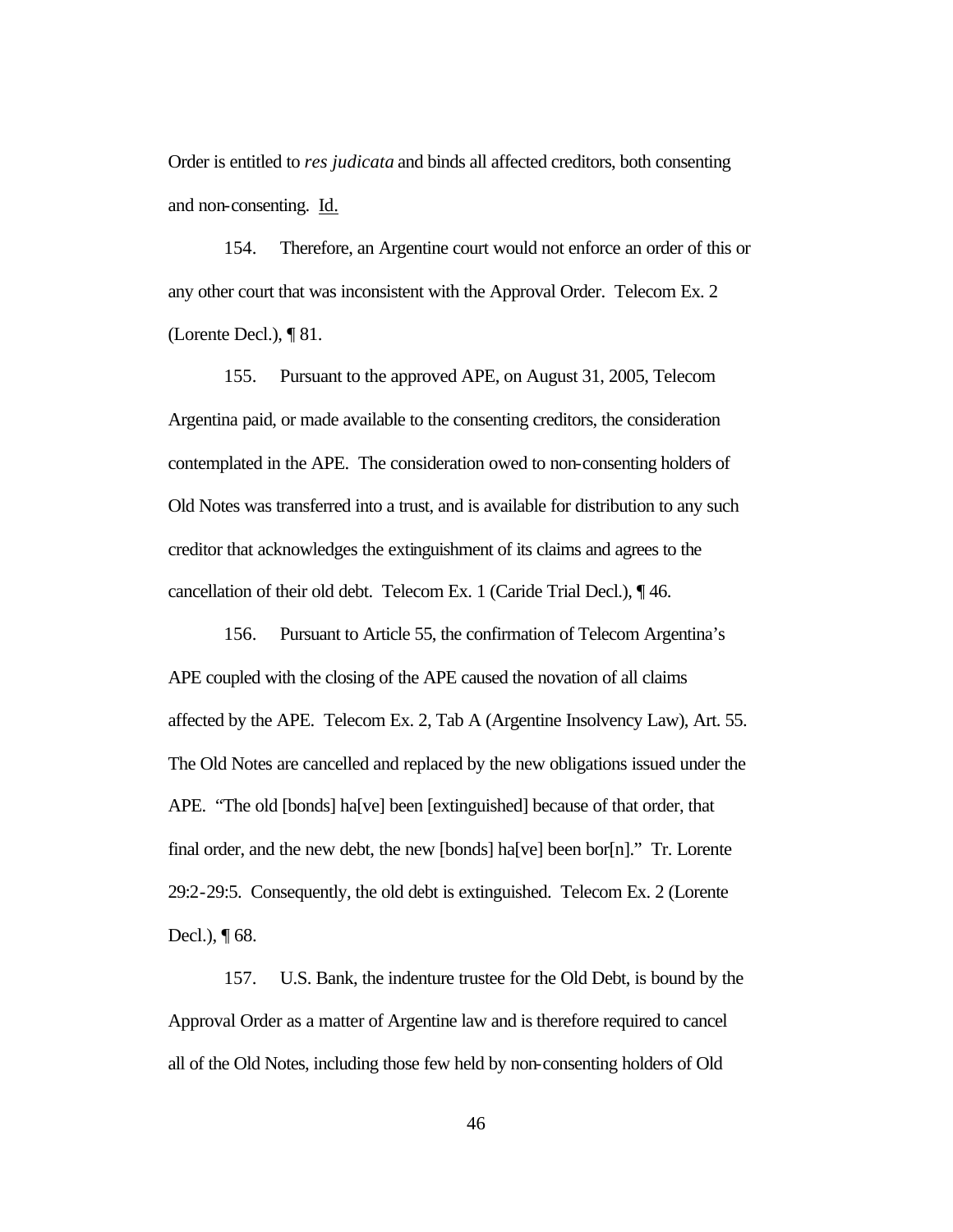Notes. Telecom Ex. 2, Tab A (Argentine Insolvency Law), Arts. 55 and 56; Telecom Ex. 2 (Lorente Decl.), ¶¶ 68 and 69.

# **J. The Consequences of Breach of the APE**

158. If Telecom Argentina now chose, or were required, to treat Argo or any other non-consenting creditor differently from all of those who have taken the consideration offered in the APE, Telecom Argentina would risk liquidation. Telecom Ex. 2 (Lorente Decl.), ¶ 79.

159. Articles 60-63 establish the effects of a failure by Telecom Argentina to fulfill its obligations under the APE. If a court were to compel Telecom Argentina to comply with an order inconsistent with the Approval Order, Telecom Argentina would be forced to breach its APE. Any such payment would be considered null and void, and Telecom Argentina would run the risk that the company could be placed in immediate liquidation. Id.; Telecom Ex. 2, Tab A (Argentine Insolvency Law), Arts. 60-63; Tr. Lorente 29:17-30:2.

#### **CONCLUSIONS OF LAW**

160. Telecom Argentina filed its Section 304 petition to seek an order of this Court granting recognition to the Approval Order and the APE.

161. Section 304 provides that a bankruptcy court may hear a "case ancillary to a foreign proceeding" brought by a "foreign representative" of the debtor in a district where venue is proper. 11 U.S.C. § 304(a); 28 U.S.C.  $§ 1410(c).$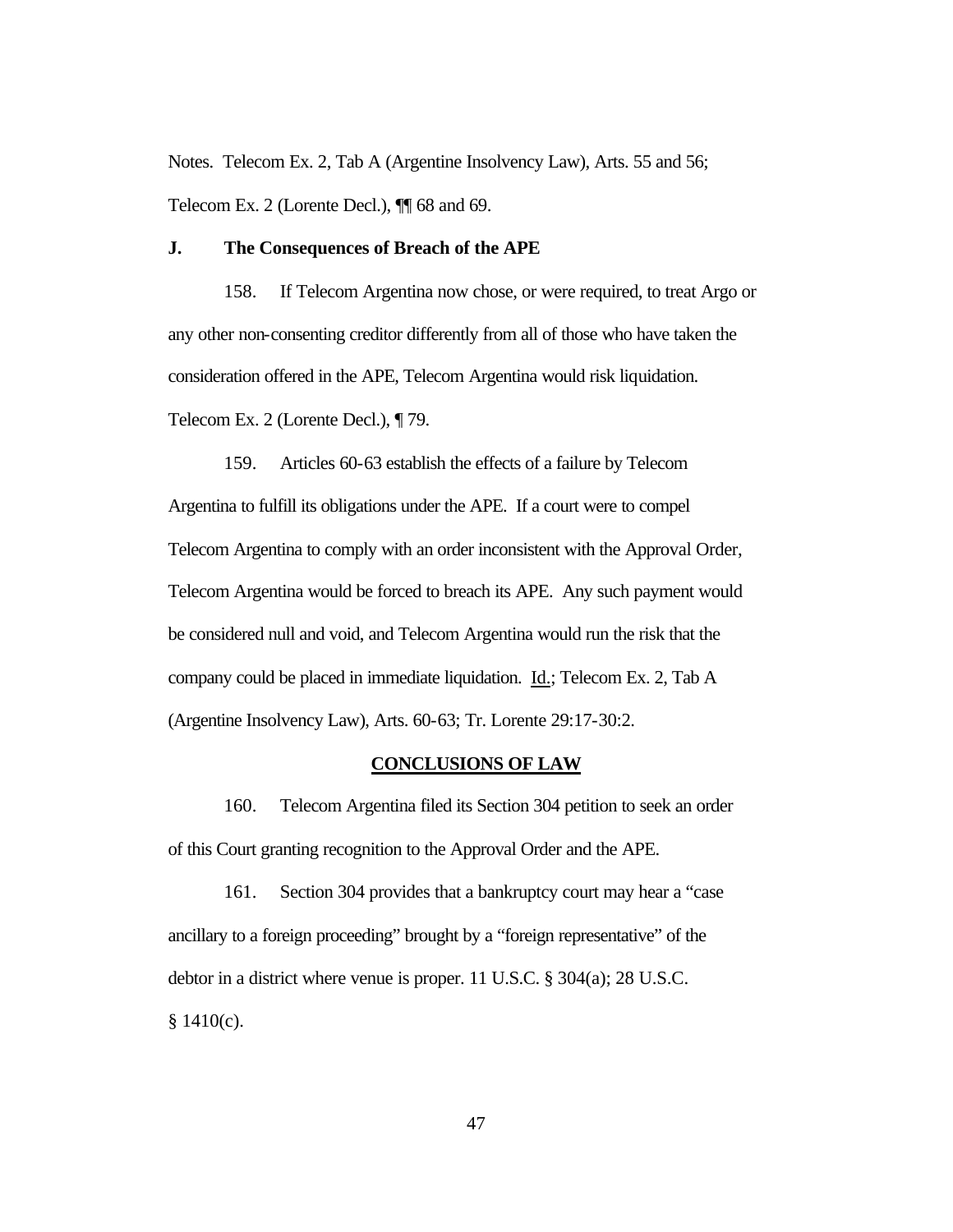162. There is no dispute that the Board is a "foreign representative" of Telecom Argentina and that venue in this district is proper.

163. Section 101(23) of the Bankruptcy Code defines a "foreign proceeding" as: "[A] proceeding, whether judicial or administrative and whether or not under bankruptcy law, in a foreign country in which the debtor's domicile, residence, principal place of business, or principal assets were located at the commencement of such proceeding, for the purpose of liquidating an estate, adjusting debts by composition, extension, or discharge, or effecting a reorganization[.] 11 U.S.C. § 101(23)."[T]he phrase 'foreign proceeding' is to be broadly construed." In re Netia Holdings S.A., 277 B.R. 571, 581 (Bankr. S.D.N.Y. 2002) (citing In re MMG LLC, 256 B.R. 544, 550 (Bankr. S.D.N.Y.

2000)) (footnote omitted).

164. To constitute a "foreign proceeding" under Section 101(23) of the

Bankruptcy Code, three requirements must be met:

(1) the proceeding must entail an administrative or judicial process involving insolvency or reorganization;

(2) it must be conducted for the purpose of liquidating an estate, adjusting its debts or effecting its reorganization; and

(3) it must be pending in a foreign country where the debtor maintains its residence, domicile, [or] principal place of business.

Id. at 581 (quoting MMG, 256 B.R. at 550) (alteration in original).

165. Courts also consider "the amount of judicial involvement and

supervision or, conversely, the degree of access to the court available at various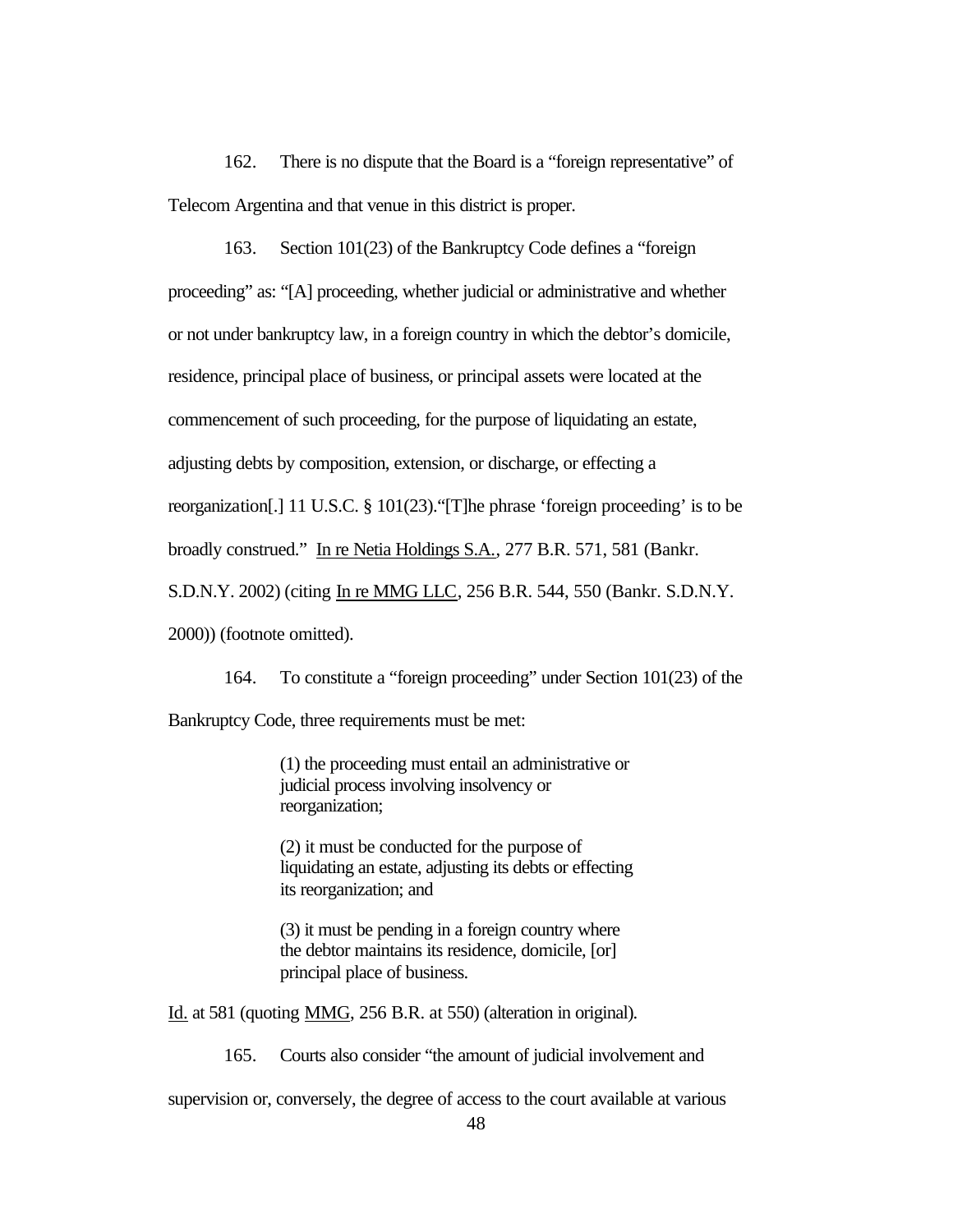stages to creditors so that they may voice any objections they may have." In re Bd. of Dirs. of Hopewell Int'l Ins. Ltd., 238 B.R. 25, 50 (Bankr. S.D.N.Y. 1999) (citations omitted), aff'd, 275 B.R. 699 (S.D.N.Y. 2002); see also In re Ward, 201 B.R. 357, 361 (Bankr. S.D.N.Y. 1996); In re Tam, 170 B.R. 838, 843 (Bankr. S.D.N.Y. 1994).

166. At the trial in this case, the experts agreed that an APE proceeding is a judicially supervised insolvency proceeding, and that Telecom Argentina's APE proceeding was subject to judicial supervision.

167. Under section 304 of the Bankruptcy Code, the rule of the foreign jurisdiction "need not be identical to those of the United States" but it must be "substantially in accordance" with United States bankruptcy law. In re Board of Dirs. Telecom Argentina, 05 Civ. 8803 (SAS), 2005 U.S. Dist. LEXIS 28640, \*11, citing Bank of New York v. Treco (In re Treco), 240 F.3d 148, 158 (2d Cir. 2001; In re Petition of Hourani, 180 B.R. 58, 65 (Bkrtcy.S.D.N.Y.,1995) ("There is no requirement in section 304 that other nations adopt or mirror our Bankruptcy Code... The key is that the insolvency laws in the foreign proceeding must not be repugnant to this nation's general principles of justice, regardless of the form in which those principles are manifested.")

168. The rules governing an APE are consistent with the Bankruptcy Code. Both require approval of the holders of two-thirds of the unsecured indebtedness and more than half of the number of claims affected by the proceedings. See Multicanal, 314 B.R. at 505; Telecom Ex. 2 (Lorente Decl.),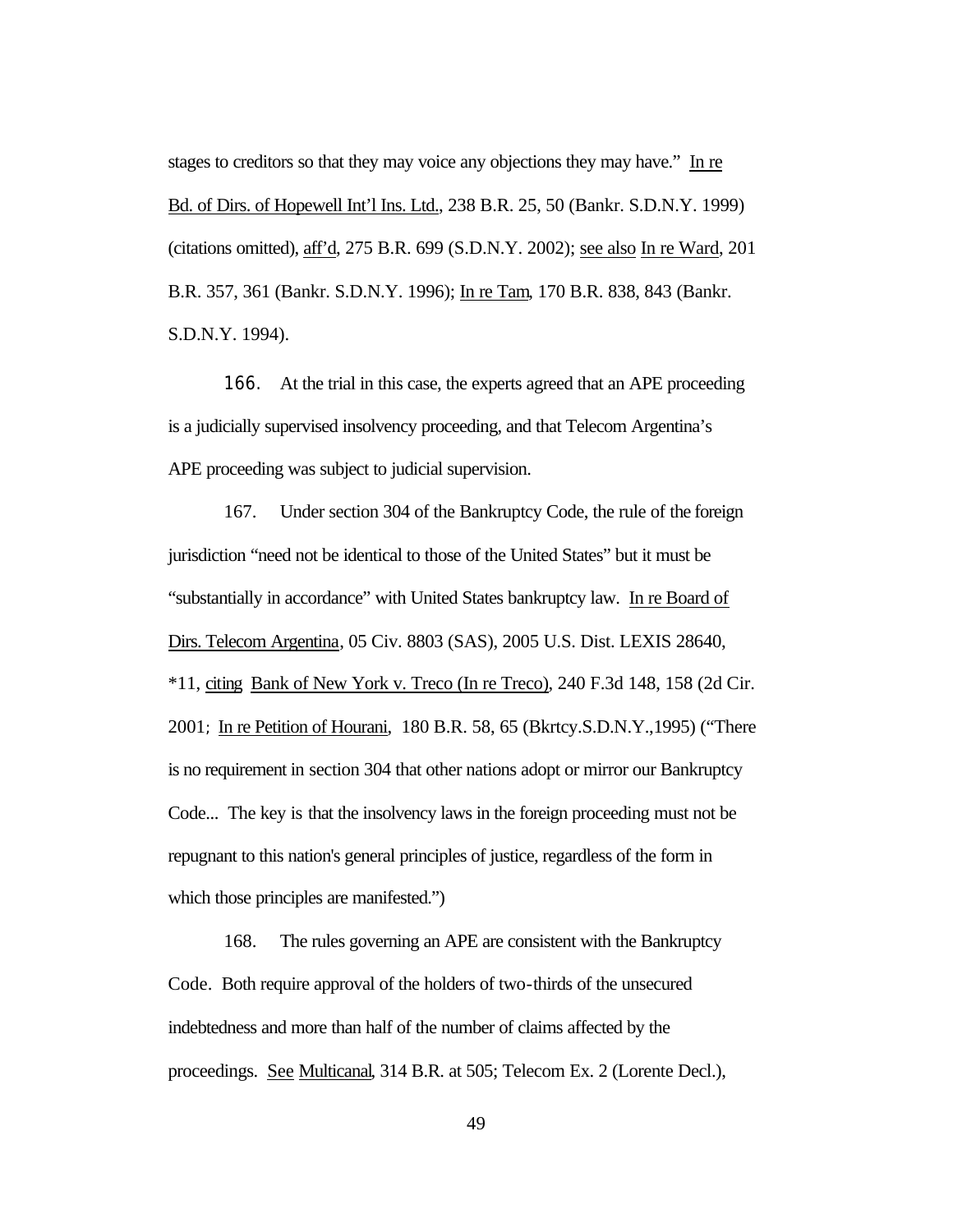¶¶ 25-30. Both provide for a stay of litigation against the debtor. See Multicanal, 314 B.R. at 505; Telecom Ex. 2 (Lorente Decl.), ¶¶ 8 and 34. In both, the debtor remains in possession of its property, while the bankruptcy court exercises supervision over the APE process. See Multicanal, 314 B.R. at 505; Telecom Ex. 2 (Lorente Decl.), ¶¶ 7, 9 and 35. In both, the court ensures that the required majorities have been obtained. See Multicanal, 314 B.R. at 505-06; Telecom Ex. 2 (Lorente Decl.), ¶¶ 25-30, 32 and 38. Argentine courts, like their U.S. counterparts, retain the power to unwind the proceeding if the confirmation of the plan has been obtained by fraud. Telecom Ex. 2 (Lorente Decl.), ¶¶ 45-46 and 71.

169. This Court has already found that an APE proceeding is a "foreign proceeding." See Multicanal, 314 B.R. at 501 (holding that an APE proceeding was "clearly a judicial 'proceeding . . . for the purpose of . . . adjusting debts . . . or effecting a reorganization[,]'" and that Argentine APE proceedings are sufficiently similar to prepackaged Chapter 11 cases so as to lead to their classification as a "foreign proceeding" under Section 304).

170. In the Multicanal case, Judge Gropper analyzed in detail the provisions of Argentina's APE law, and found it worthy of recognition under Section 304 based upon well settled precedent. See, e.g., Canada S. Ry. Co. v. Gebhard, 109 U.S. 527, 537 (1883); Cunard S.S. Co. v. Salen Reefer Servs. AB (In re Cunard), 773 F.2d 452, 458 (2d Cir. 1985); In re Treco, 240 F.3d at 153-54; Koreag, Controle et Revision S.A. v. Refco FX Assocs. (In re Koreag, Controle et Revision S.A.), 961 F.2d 341, 358 (2d Cir. 1992).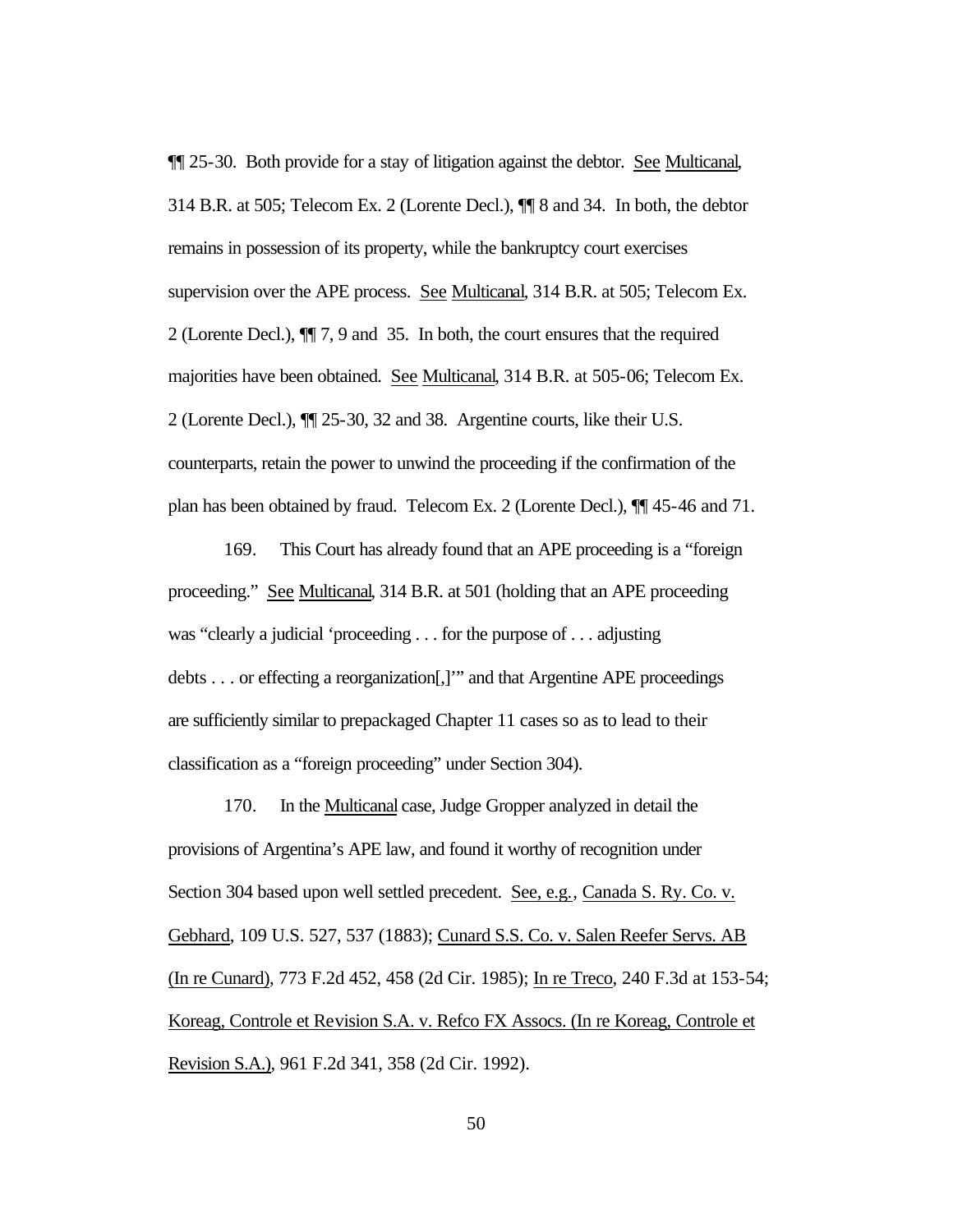171. The Court concluded that the APE law generally, and Multicanal's APE in particular, were entitled to recognition.<sup>10</sup> Id. at 523. Specifically, the Court concluded that "Multicanal's APE, which bears many similarities to a prepackaged Chapter 11 proceeding, is the type of reorganization proceeding that, in principle, is subject to recognition under § 304." Id. at 509.

172. Likewise, the evidence and record before me demonstrate that an

APE proceeding under the Argentine Insolvency Law is entitled to comity.

173. In addition, the Telecom Argentina APE, and the Approval Order,

qualify for recognition under Section 304.

 $\overline{a}$ 

174. Section 304(c) of the Bankruptcy Code provides:

In determining whether to grant relief under [Section 304(b)] the court shall be guided by what will best assure an economical and expeditious administration of such estate, consistent with –

- (1) just treatment of all holders of claims against or interests in such estate;
- (2) protection of claim holders in the United States against prejudice and inconvenience in the processing of claims in such foreign proceeding;
- (3) prevention of preferential or fraudulent dispositions of property of such estate;
- (4) distribution of proceeds of such estate substantially in accordance with the order prescribed by this title; [and]

 $10$  The Multicanal APE was found to have certain deficiencies that are not relevant here.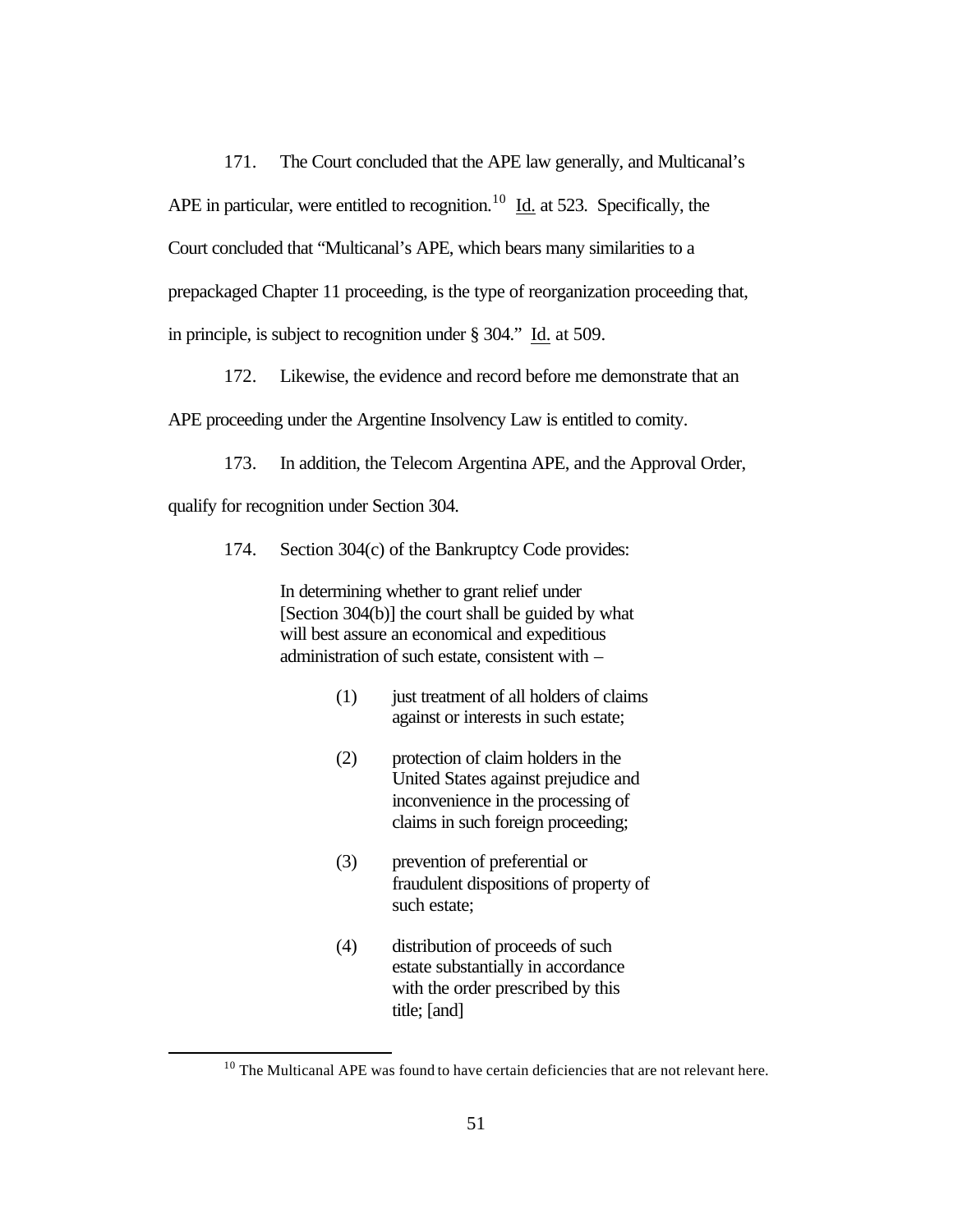# (5) comity.

11 U.S.C. § 304(c).<sup>11</sup>

 $\overline{a}$ 

#### **1. Just Treatment Of Affected Creditors Was Provided**

175. Section 304 requires the just treatment of all holders of claims against or interests in the estate of the foreign debtor. 11 U.S.C. § 304(c)(l). "[T]he requirement of just treatment implicates general due process standards [and]  $\S$  304(c)(1) [is] satisfied if a foreign proceeding provides for a comprehensive procedure for the orderly and equitable distribution of [a debtor's] assets among all of its creditors." Multicanal, 314 B.R. at 510 (quoting In re Treco, 240 F.3d at 158 (internal quotations omitted and final alteration in original).

176. There is no dispute that Telecom Argentina's APE proceeding provided holders of all affected claims with notice, due process and an opportunity to participate in negotiating the APE, in voting to approve the APE, and in the court-supervised approval process. Telecom Ex. 1 (Caride Decl.), ¶¶ 10-21, 24-32, 38-39 and 43.

177. I find that this element of Section 304 has been met.

<sup>&</sup>lt;sup>11</sup> The sixth enumerated factor, the "provision of an opportunity for a fresh start for the individual that such foreign proceeding concerns," does not apply to this case because Telecom Argentina is a business entity. See In re Culmer, 25 B.R. 621, 631 n.4 (Bankr. S.D.N.Y. 1982) (The § 304(c)(6) factor "by its terms relates to individual debtors and thus has no application" in the case of a business entity.).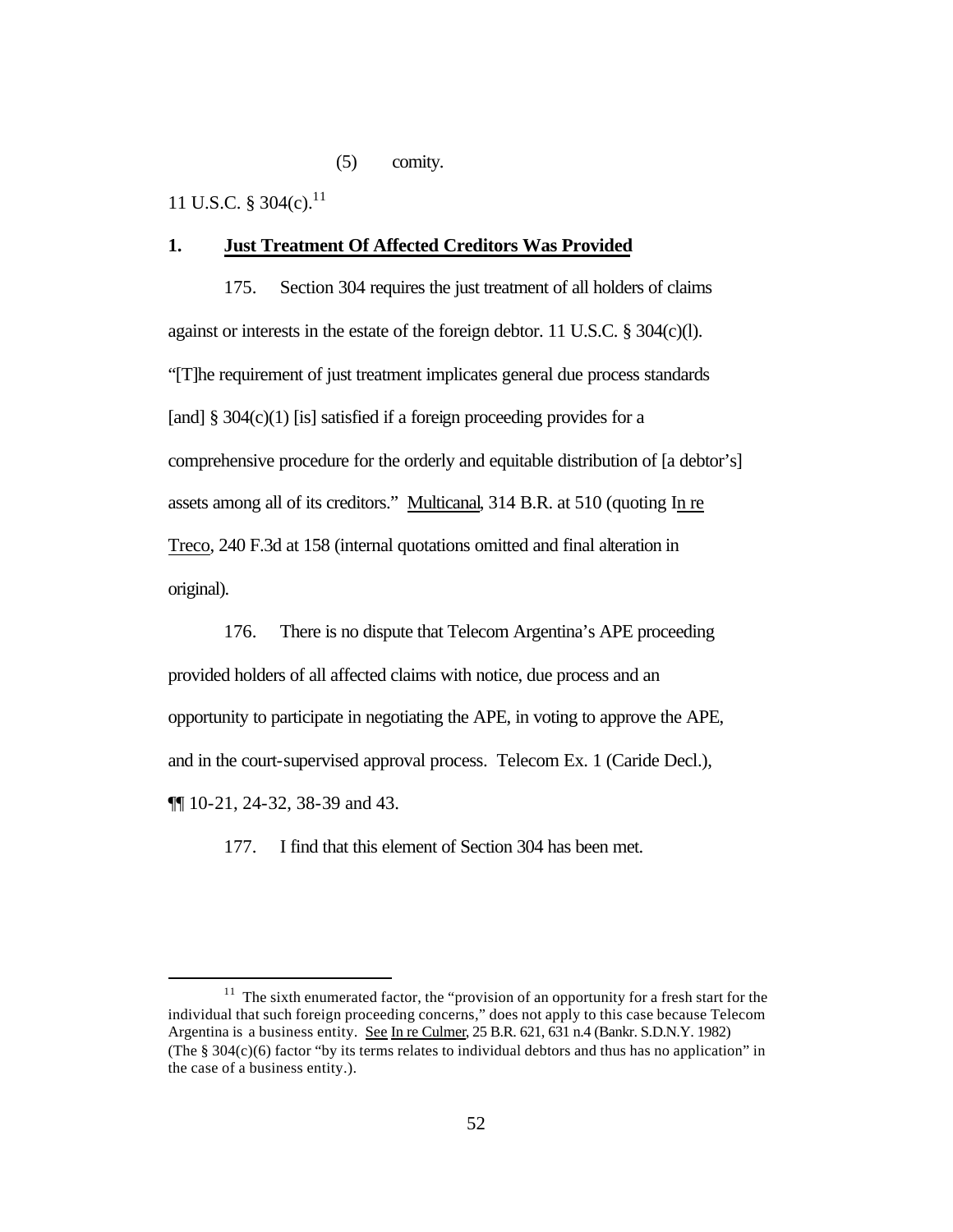# **2. United States Creditors Were Not Prejudiced Or Inconvenienced**

178. The next Section 304 factor considers the "protection of claim holders in the United States against prejudice and inconvenience" in the processing of their claims in the foreign proceeding. 11 U.S.C. § 304(c)(2).

179. No evidence was presented to suggest that U.S. creditors did not participate in the APE on exactly the same terms as all other affected creditors, or were otherwise prejudiced or inconvenienced. On the contrary, Argo seeks to force better terms than other creditors – and in any event, it is not clear that the Cayman Island-based Argo is a U.S. claimholder entitled to protection. 11 U.S.C.  $§ 304(c)(2).$ 

180. Thus, to ensure that U.S. creditors were given appropriate information, Telecom Argentina filed a registration statement describing the APE with the SEC which allowed Unites States creditors to be informed and to participate in the process. Telecom Ex. 1 (Caride Decl.), ¶ 28 and Tab D (Final Solicitation Statement). As in Multicanal, notice of the APE was "extensive and highly sophisticated," id., including the Registration Statement, newspaper notices, materials on a website, and the solicitation statement. Telecom Ex. 1 (Caride Decl.), ¶¶ 10 and 24-32.

181. Nor were U.S. creditors prejudiced by the processing of claims. U.S. noteholders were required to return a letter of transmittal to The Bank of New York, the settlement agent, to participate in the APE. Telecom Ex. 1, Tab D (Solicitation Statement), at cover page 2.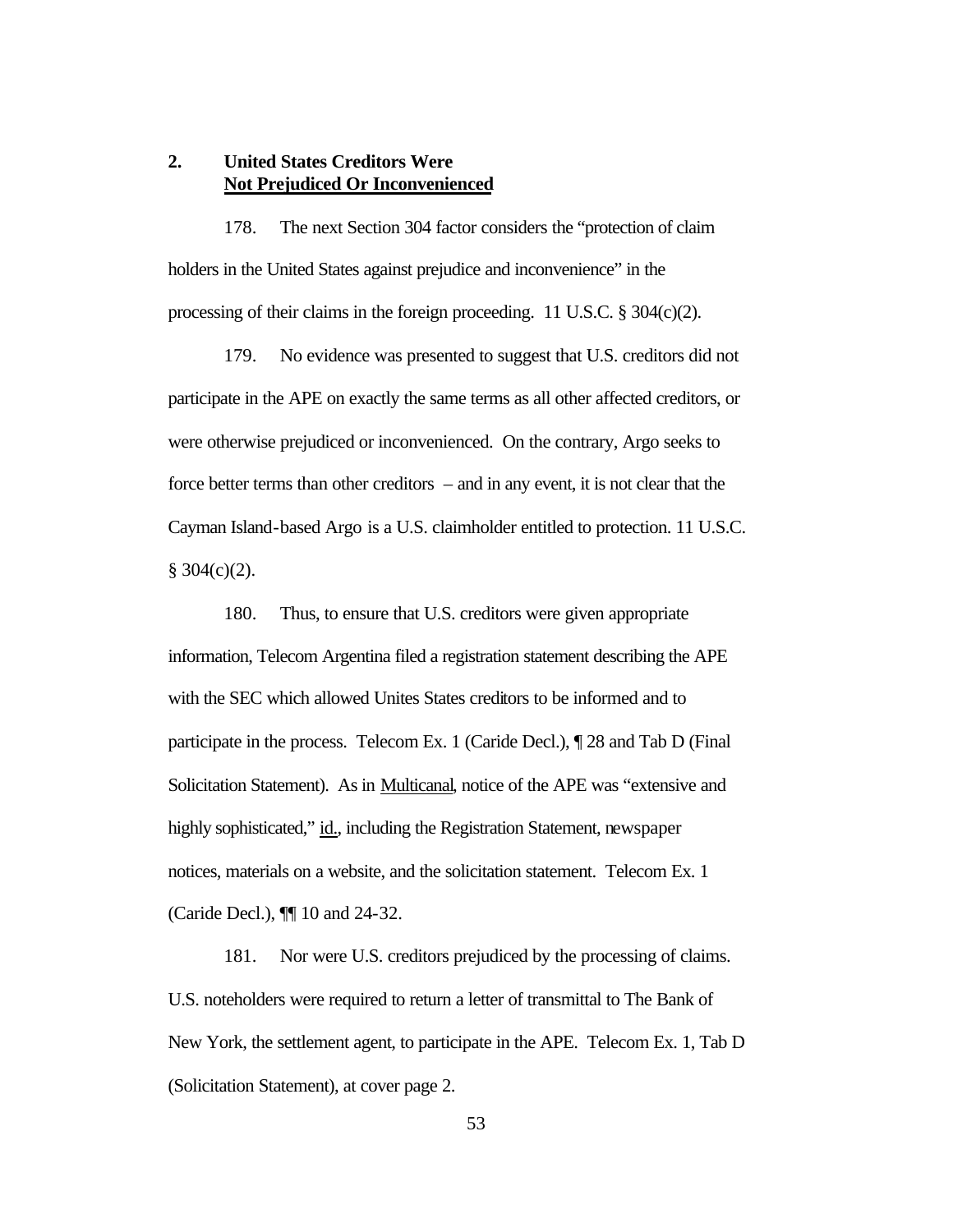182. I find that this element of Section 304 has been met.

# **3. Argentine Law Provides Procedures For The Prevention Of Preferential Or Fraudulent Distributions Of Estate Property**

183. The third Section 304 factor examines the protections against preferential or fraudulent dispositions of property in the foreign proceeding. 11 U.S.C. § 304(c)(3).

184. No issue has been raised regarding preferential or fraudulent

distribution. In any event, a creditor could have objected to the APE's

confirmation if a preference or fraudulent conveyance had not been disclosed by

Telecom Argentina. Telecom Ex. 2 (Lorente Decl.), ¶¶ 51 and 55-58.

185. Further, a stay prevented payments to affected creditors, and the

Argentine Court imposed restrictions upon any transfer of property by Telecom

Argentina during the case. Telecom Ex. 1, Tab H (Argentine Court Order, dated

2/25/05). These safeguards are exactly the same as the safeguards in the

Multicanal APE proceeding, which was found to have satisfied Section 304(c)(3).

Multicanal, 314 B.R. at 508-09.

186. I find that this element of Section 304 has been met.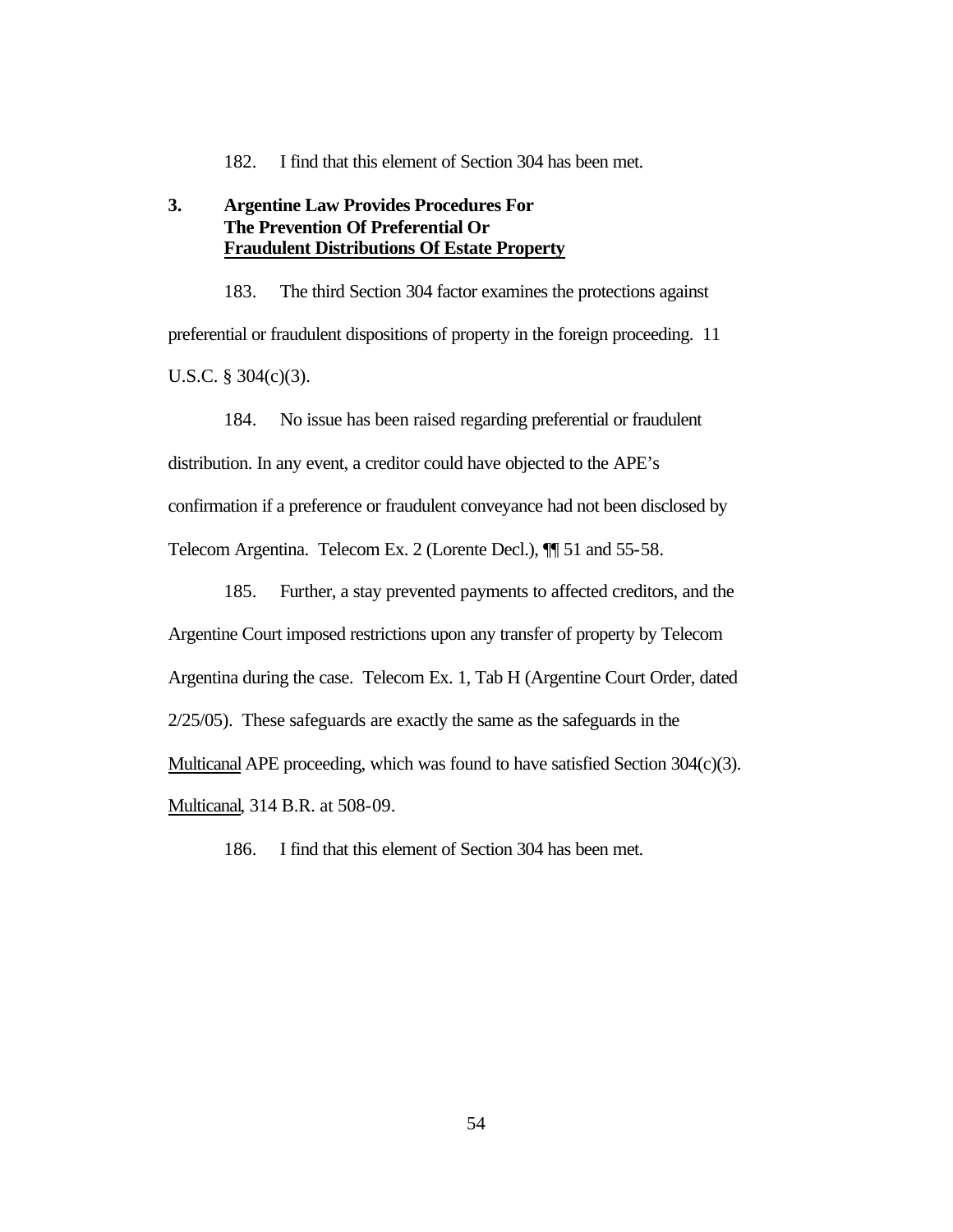# **4. The APE Provides For Distribution Substantially In Accordance With The Bankruptcy Code**

187. The fourth factor considers whether the distribution of the property of the estate pursuant to the foreign proceeding is "substantially in accordance" with the United States Bankruptcy Code. 11 U.S.C. § 304(c)(4).

188. Argentine insolvency law requires that general unsecured creditors receive like treatment and prohibits discriminatory treatment of similarly situated creditors, which is virtually identical to U.S. law. Telecom Ex. 2 (Lorente Decl.), ¶¶ 23, 58, 83 and 85.

189. Only unsecured holders of financial debt were affected by the APE, and by virtue of the Approval Order each creditor was given the same consideration options. Therefore, distribution was "substantially in accordance with the order prescribed by the Bankruptcy Code." Multicanal, 314 B.R. at 506.

190. Dr. Rivera admitted that all creditors were treated equally by the Approval Order. Tr. Rivera 71:17-73:8.

191. I find that this element of Section 304 has been met.

## **5. The APE And The Approval Order Are Entitled To Comity**

192. Comity, the fifth and perhaps most important element of Section 304, strongly favors Telecom Argentina's request for declaratory relief, particularly in a case in which a foreign court with undisputed jurisdiction has issued a final order, akin to a confirmation order, approving a consensual foreign proceeding upon the near unanimous approval of its creditors.

193. The doctrine of comity has been defined by the Supreme Court as: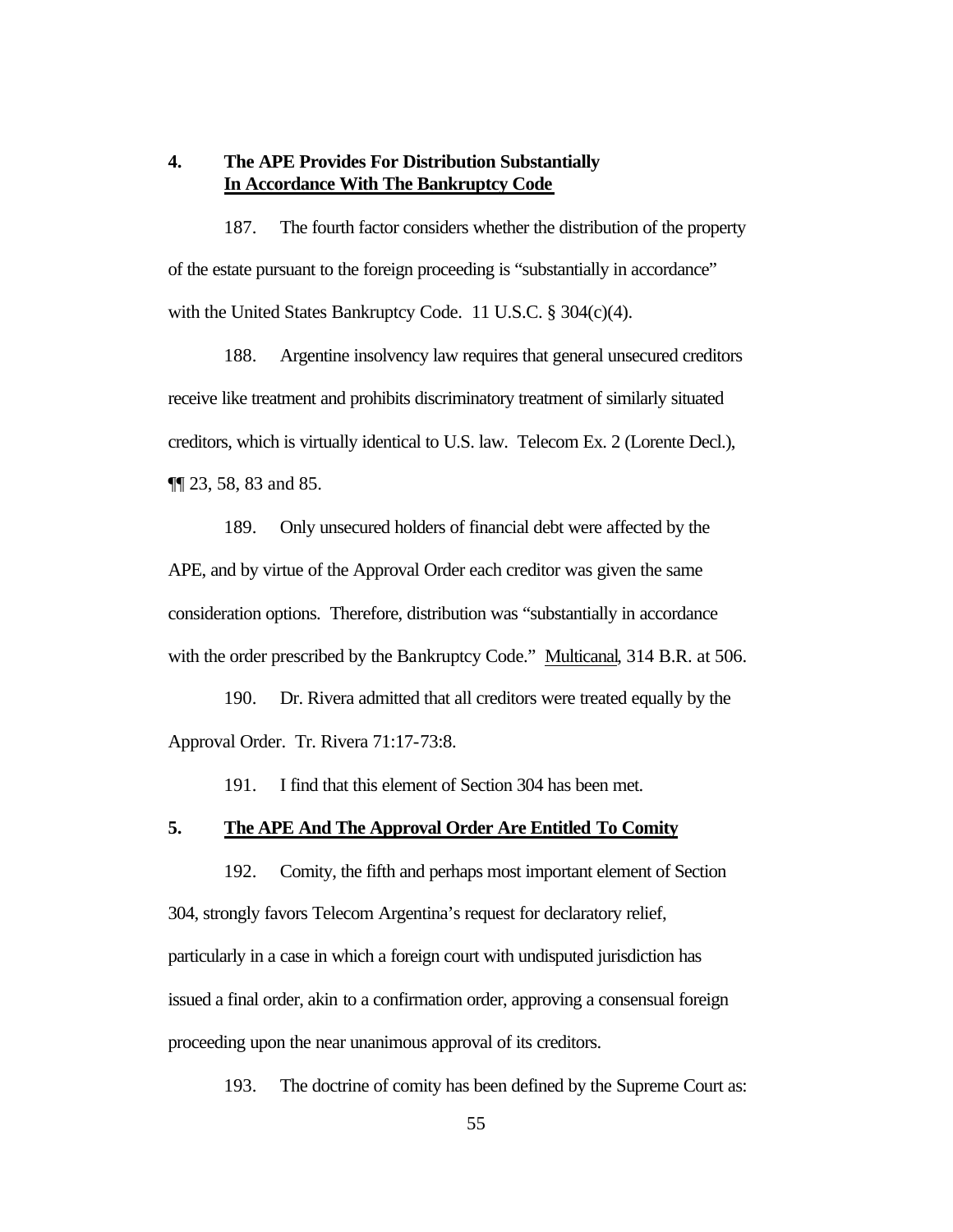[T]he recognition which one nation allows within its territory to the legislative, executive or judicial acts of another nation, having due regard both to international duty and convenience, and to the rights of its own citizens or of other persons who are under the protection of its laws.

Hilton v. Guyot, 159 U.S. 113, 164 (1895).

194. "Outside the § 304 context, U.S. courts have granted comity to foreign insolvency proceedings when it has been demonstrated that 'the foreign court is a court of competent jurisdiction, and that the laws and public policy of the forum state and the rights of its residents will not be violated.'" Multicanal, 314 B.R. at 502-03 (quoting Cunard S.S. Co. v. Salen Reefer Servs. AB (In re Cunard), 773 F.2d 452, 457 (2d Cir. 1985)); see also Victrix S.S. Co., S.A. v. Salen Dry Cargo A.B., 825 F.2d 709, 713 (2d Cir. 1987) ("Federal courts generally extend comity whenever the foreign court had proper jurisdiction and enforcement does not prejudice the rights of United States citizens or violate domestic public policy.") (citations omitted). Comity does not require "that the foreign law be a carbon copy of our law; rather, [it] must not be repugnant to American laws and policies." In re Brierley, 145 B.R 151, 166 (Bankr. S.D.N.Y. 1992); In re Culmer, 25 B.R. at 631.

195. Comity is essential in cross-border bankruptcy cases. "American courts have long recognized the particular need to extend comity to foreign bankruptcy proceedings." Victrix S.S., 825 F.2d at 713 (citations omitted). See also In re Treco , 240 F.3d at 156 ("comity is the ultimate consideration in determining whether to provide relief under § 304.")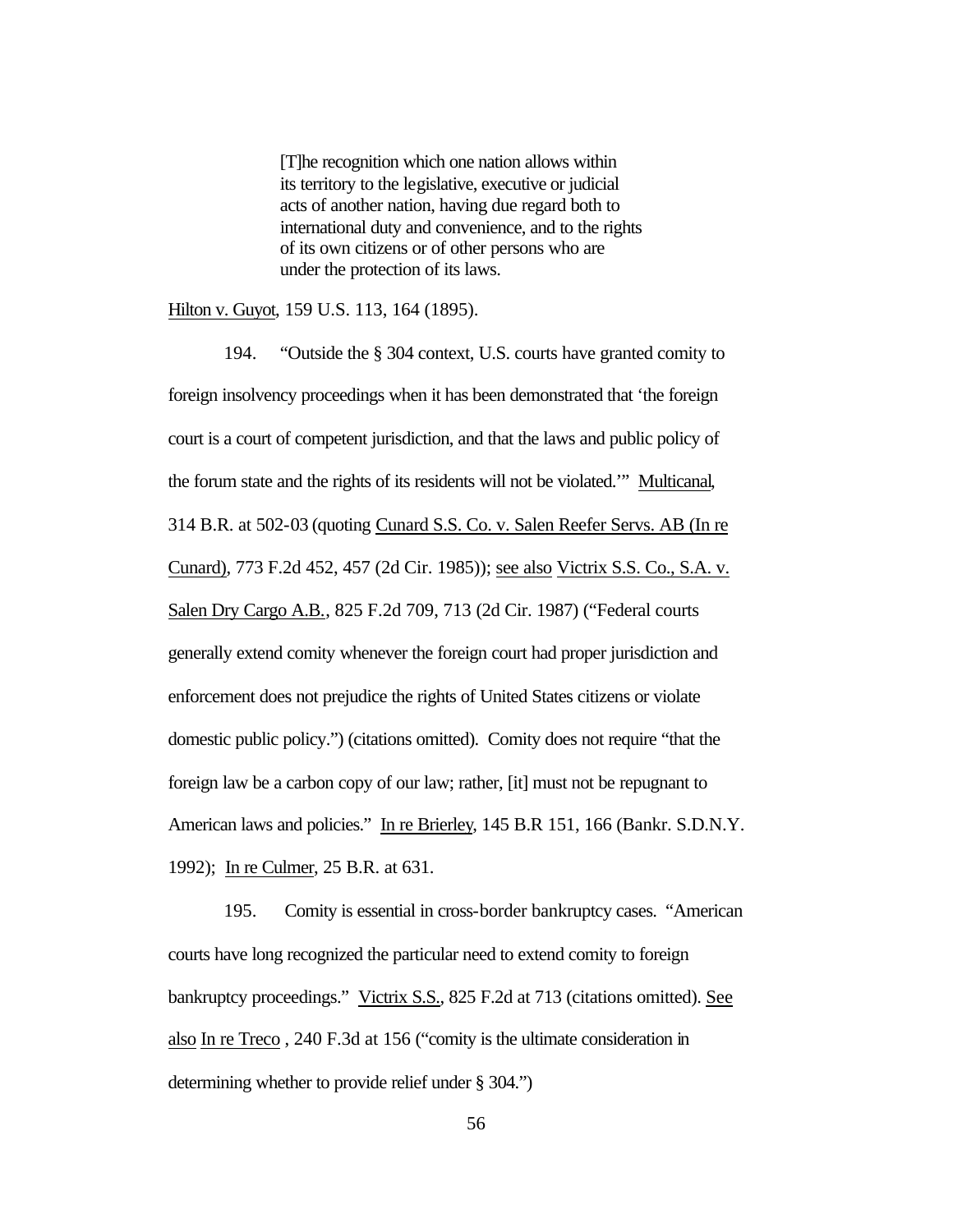196. The importance of comity is well noted in the newly enacted chapter 15 of the Bankruptcy Code that has incorporated concepts of section  $304(c)(2)$  with the major difference that comity is elevated as the prime consideration for the grant of ancillary relief to a foreign representative. 11 U.S.C. § 1507(b). See also, In re Treco , 240 F.3d at 157, n.7 (a section 304 case recognizing the potential primacy of comity in the yet to-be-enacted chapter 15 legislation) citing Stuart A. Krause, et al., Relief Under Section 304 of the Bankruptcy Code: Clarifying the Principal Role of Comity in Transnational Insolvencies, 64 Fordham L. Rev. 2591, 2591-92 (1996); Hon. Burton R. Lifland, Suggested Modification to Ancillary Proceeding Statutes, 4 Am. Bankr. Inst. L. Rev. 530, 530 (1996).

197. In determining whether to grant comity, "[t]he key issue is one of due process and the public policy of the forum." Multicanal, 314 B.R. at 503 (citing Finanz AG Zurich v. Banco Economico S.A., 192 F.3d 240, 246 (2d Cir. 1999)). Specifically, courts should analyze whether the proceeding is conducted in good faith, id. at 507 ("[Good faith] is incorporated into § 304 through the concept of comity. . . . Notice is, of course, a key element of due process.") (citations omitted), and satisfies "certain indicia of fairness, including 'whether creditors of the same class are treated equally in the distribution of assets,'" id. at 519 (quoting Allstate Life Ins. v. Linter Group Ltd., 994 F.2d 996, 999 (2d Cir. 1993)).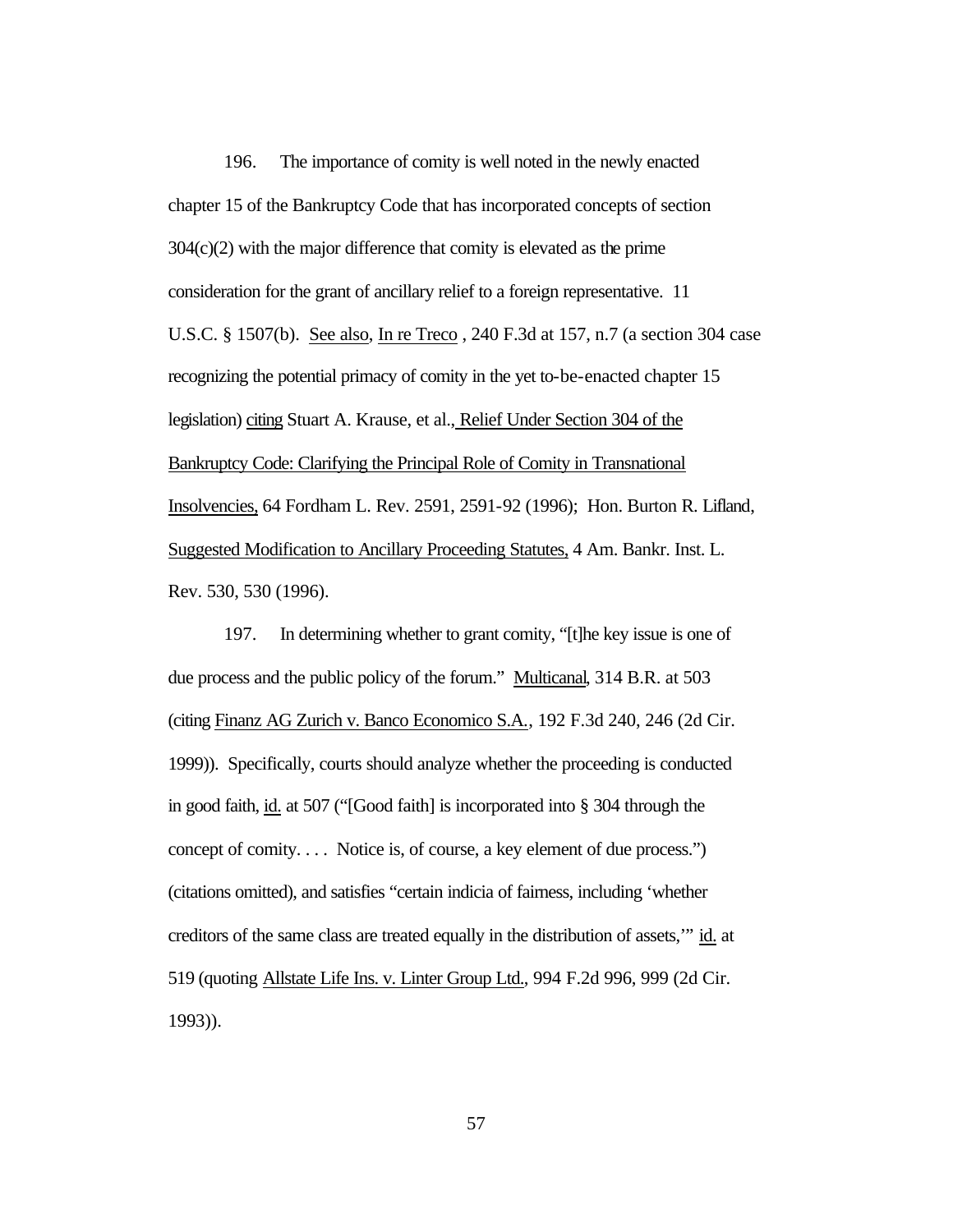198. The Multicanal court granted comity, finding that Multicanal's APE had been pursued in good faith due to its fundamental consistency "with the provisions of a confirmable Chapter 11 plan." Id. at 507. Similarly, the Argentine Court has ruled that Telecom Argentina's APE proceeding was consistent with Argentine law, which, as has been described, was and is fundamentally consistent with the procedural and substantive requirements of the Bankruptcy Code.

199. The Argentine Court has ruled that the APE was an appropriate response to the business crisis faced by Telecom Argentina.

In respect of the proposal made, taking into consideration the restructuring sought as a means of turning around the business crisis, the elements provided to the case by the debtor and those required by the Court, such proposal does not appear to be abusive, fraudulent or discriminatory in accordance with the applicable legal regulations.

Telecom Ex. 1, Tab I (Argentine Court Order, dated 5/26/05), at 5.

200. Comity is therefore especially appropriate where, as here, the

Argentine Court has issued a final judgment that the APE meets the requirements

of Argentine Insolvency Law, and that judgment is final and binding on all

affected creditors as a matter of Argentine law.

201. "Implicit in the notion of the extension of comity is the acceptance

that, once the demands of procedural due process have been met, the court

granting comity must accept the finality of those foreign acts, and not question or

address issues that could have been but were not raised in that foreign

proceeding." Hopewell, 238 B.R. at 60 (internal citation omitted); see also Sure-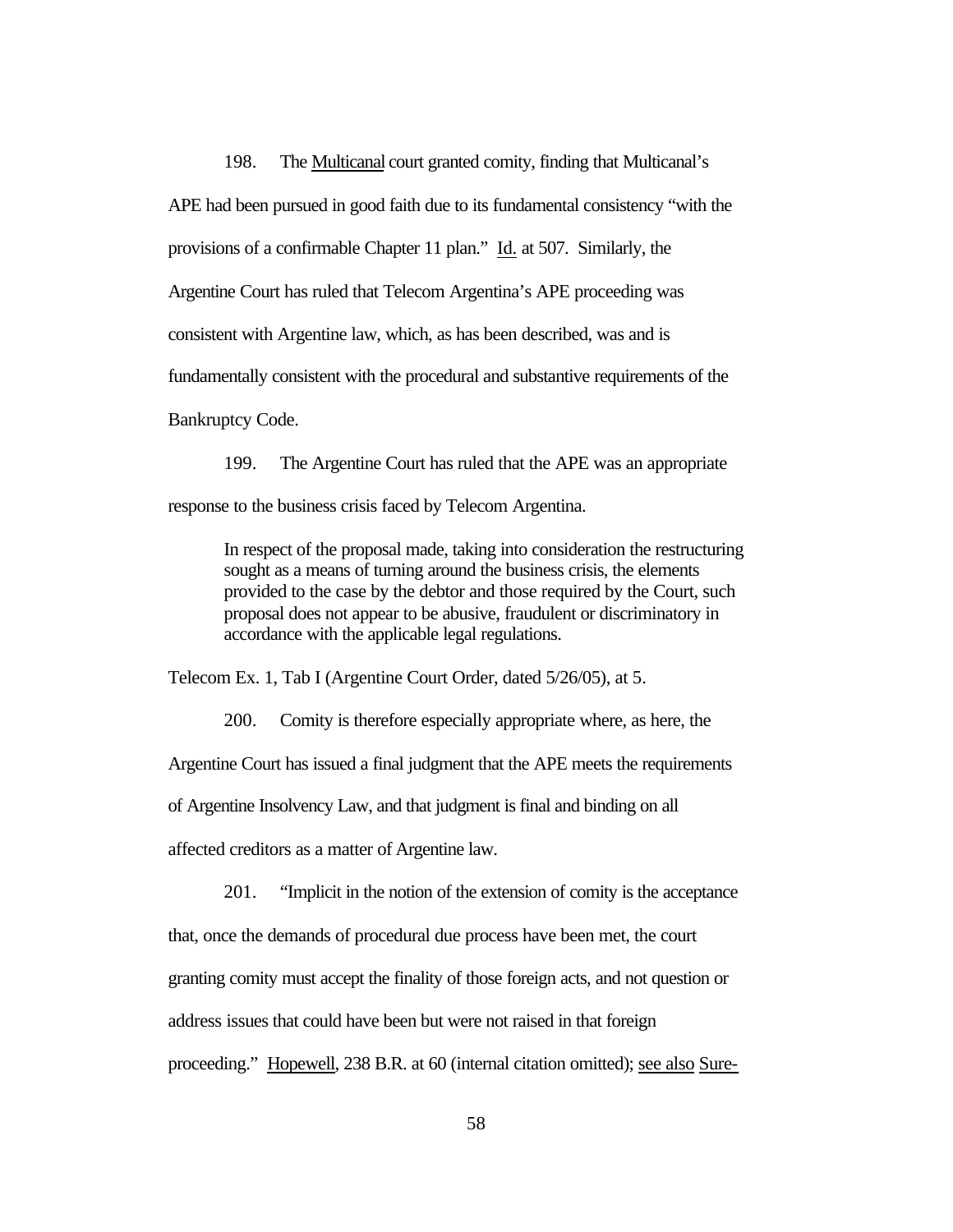Snap Corp. v. State Street Bank & Trust Co., 948 F.2d 869, 873 (2d Cir. 1991) (recognizing that confirmed plans are binding on debtors and creditors and that the doctrine of *res judicata* "bars re-litigation not just of those claims which were brought in a prior proceeding, but of 'any other admissible matter' which could have been brought, but wasn't") (citations omitted).

202. As the Court of Appeals for the Second Circuit has recognized, the "finality interests of *res judicata* are particularly important in the bankruptcy context, where numerous contending claims and interests are gathered, jostle, and are determined and released." In re Am. Preferred Prescription Inc., 255 F.3d 87, 94 (2d Cir. 2001) (quoting Corbett v. MacDonald Moving Servs., Inc., 124 F.3d 82, 91 (2d Cir. 1997)).

203. Argo's grounds for arguing that comity should be denied include these:

- ? Telecom Argentina was not insolvent.
- ? Telecom Argentina could have paid more.
- ? Telecom Argentina's APE agreement was not consistent with the Trust Indenture Act.
- ? The APE process does not permit adequate bases for objection to an APE.
- 204. None of these grounds will suffice to deny comity.

205. First, in its Approval Order the Argentine Court found expressly

that the restructuring was undertaken as "a means of turning around the business

crisis," and that Telecom Argentina's APE "does not appear to be abusive,

fraudulent or discriminatory." Telecom Ex. 1, Tab I (Argentine Court Order,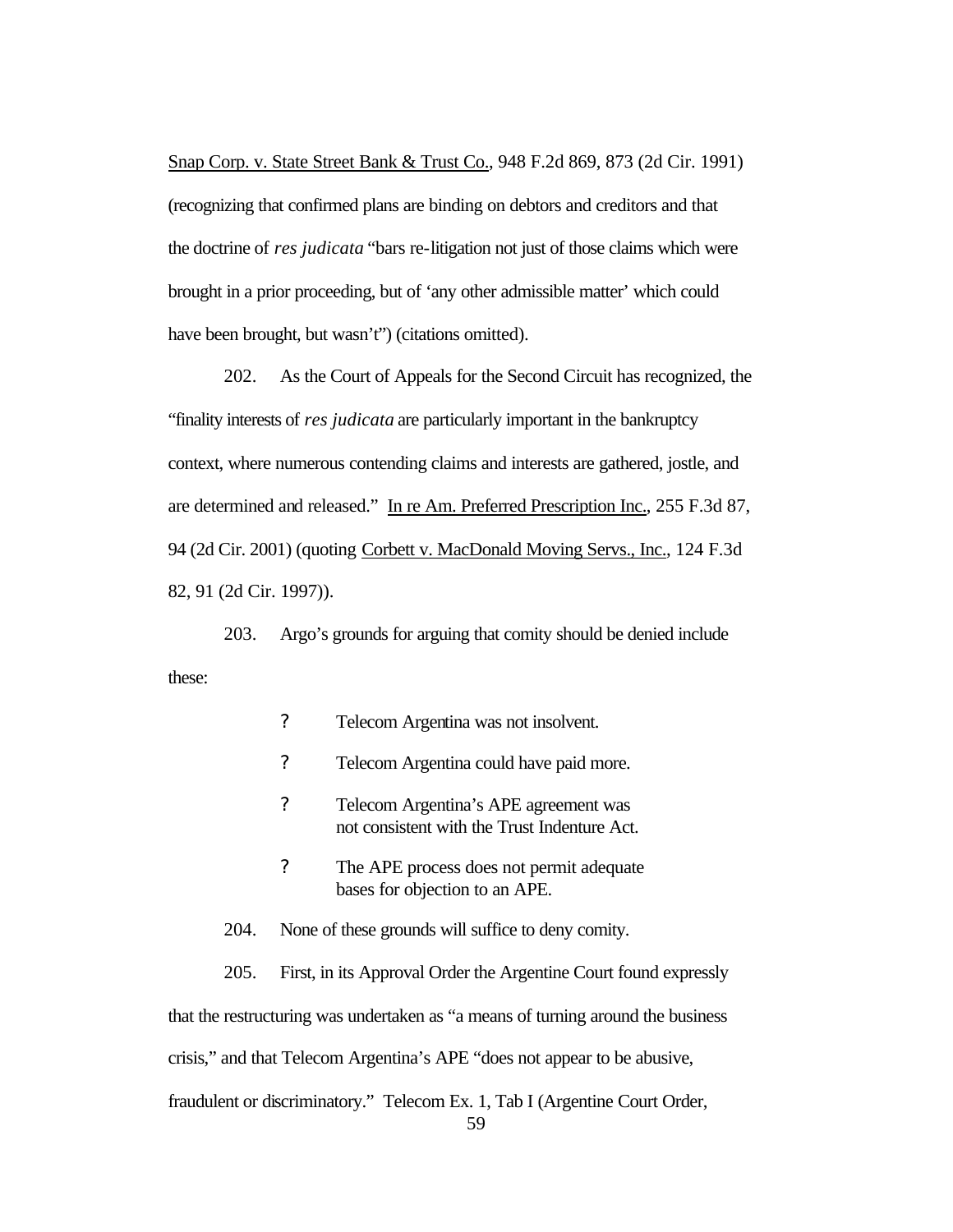dated 5/26/05), at 5. That ruling, which constitutes a finding that Telecom Argentina met the financial eligibility requirements to file an APE, was not contested by Argo in the Argentine Court, and may not be collaterally attacked by Argo in this Court.

206. Moreover, the Bankruptcy Code contains no requirement that a debtor be insolvent to be eligible to file, so the APE law's standards are consistent with those of the United States. See, 2 Collier on Bankruptcy, ¶ 109,03[2] at 109- 16 (Alan N. Resnick & Henry J. Sommer, 15th ed. rev. 2005) (insolvency not required for chapter 7 eligibility). See also NMSBPCSLDHB, L.P. v. Integrated Telecom Express, Inc. (In re Integrated Telecom Express, Inc.), 384 F.3d 108, 112 (3d Cir. 2004) ("[A] debtor need not be insolvent before filing for bankruptcy protection."), cert. denied, 125 S. Ct. 2542 (2005); Official Comm. of Unsecured Creditors v. Nucor Corp. (In re SGL Carbon Corp.), 200 F.3d 154, 163 (3d Cir. 1999) ("It is well-established that a debtor need not be insolvent before filing for bankruptcy protection.").

207. Second, whether a debtor could have paid more is not a basis for withholding comity. Multicanal, 314 B.R. at 507-08 ("[T]he bankruptcy code does not require rejection of a consensual plan that has received the requisite vote because the debtor could 'pay more.'"). While equity holders were permitted to retain their interests, uncontradicted evidence demonstrated that the alternative was liquidation, since Telecom Argentina would have lost its operating license. Telecom Ex. 1, Tab D (Final Solicitation Statement); Tr. Lorente 30:12-30:19.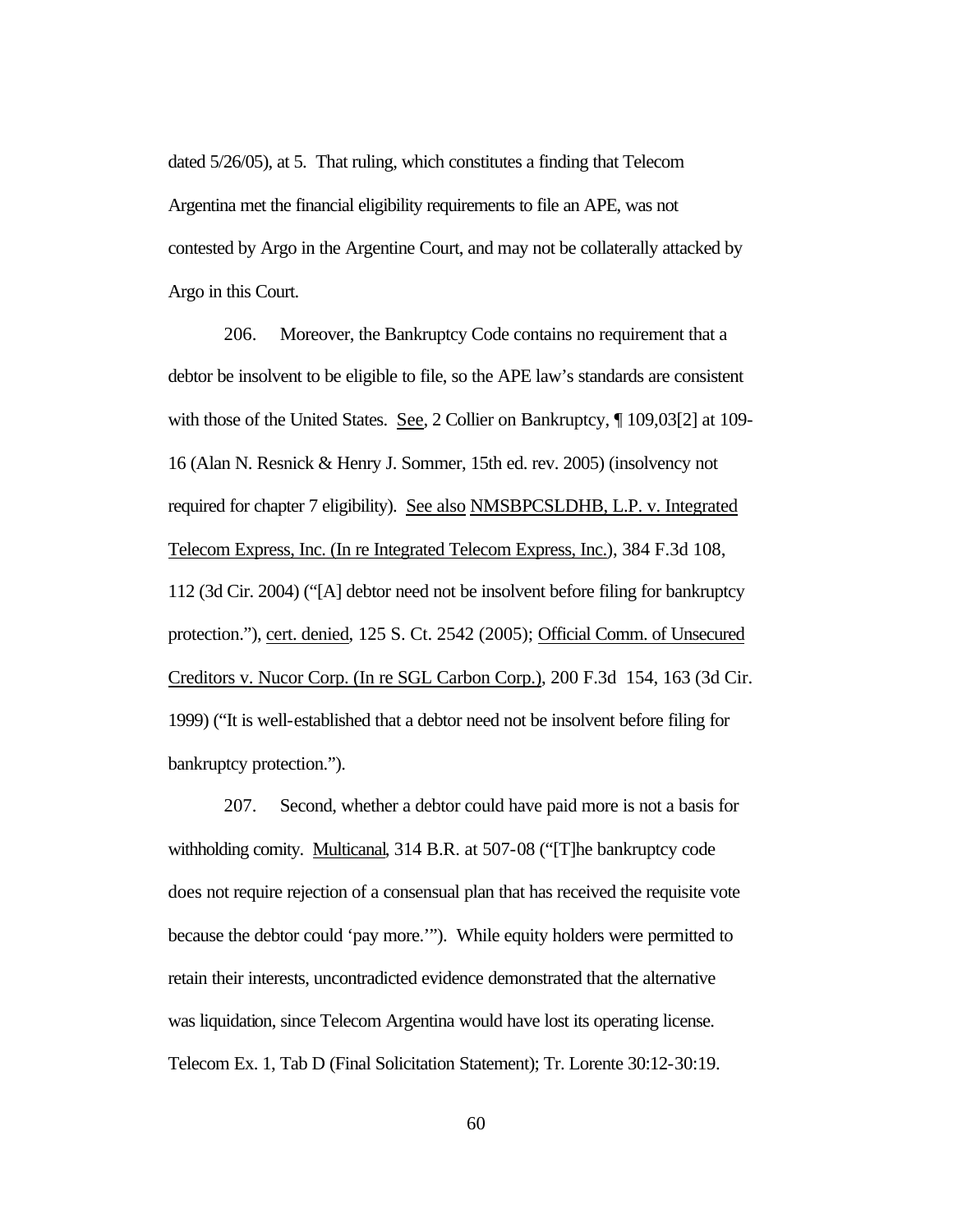Given the extremely high vote in favor of the APE, U.S. law would favor approval whether or not the absolute priority rule were met.

208. Third, a grant of comity does not depend upon adherence to the Trust Indenture Act, which would prevent most reorganizations where a debtor has issued public debt. Argentinian Recovery Co., et al. v. Bd. of Dir. Of Multicanal S.A., No. 04 Civ. 3619 (AKH) (S.D.N.Y. filed Apr. 5, 2005) (affirming bankruptcy court decision based upon oral ruling); Argentinian Recovery Co. v. Bd. of Dirs. Of Multicanal S.A., 331 B.R. 537 (S.D.N.Y. 2005) (reaffirming bankruptcy court's determination); In re Bd. of Dirs. of Multicanal S.A., 307 B.R. 384 (Bankr. S.D.N.Y. 2004); see also In re Board of Dirs. Telecom Argentina, 2005 U.S. Dist. LEXIS 28640, \*8 ("If a foreign insolvency proceeding is entitled to comity under section 304, there is no principaled basis for concluding that a noteholder's rights under the [Trust Indenture Act] should trump that proceeding.") As the Argentine Court noted:

> This is the main reason why an *Acuerdo Preventivo Extrajudicial* is filed with a jurisdictional body for purposes of approval, that is, to cause the proposal to be enforceable against absent or non-consenting creditors upon the existence of a majority, but not unanimous, acceptance.

In such respect, the legal provisions are consistent with the application of the insolvency principles relating to the restructuring and protection of financially distressed companies, the preservation of job positions, equal treatment to creditors in the same condition, among others.

Telecom Ex. 1, Tab I (Argentine Court Order, dated 5/26/05), at 4.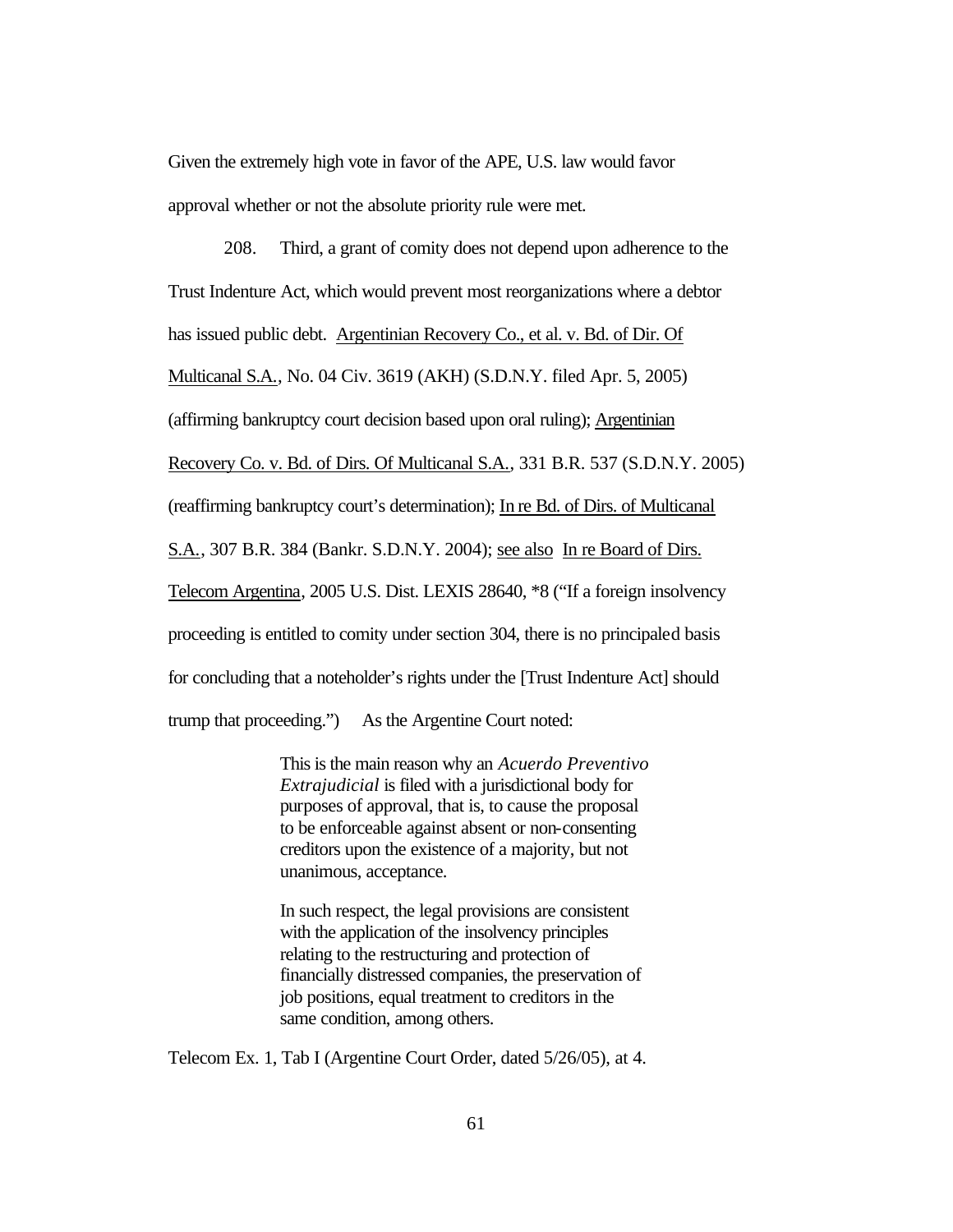209. Finally, the experts agreed that the term "abuse" was an umbrella for a wide variety of objections. Telecom Ex. 3 (Lorente Supp. Decl.), ¶ 29-30; Tr. Lorente 32:3-32:14; Tr. Rivera 76-77, 74:24-75:8. Argo availed itself of none of them.

210. For these reasons, this Court will grant comity to Telecom Argentina's APE Proceeding.

#### **6. Argo And U.S. Bank Are Bound By The Approval Order**

211. As under U.S. law, all affected creditors are bound by an approved APE, to ensure that no creditor may do an end run around the process. See Telecom Ex. 2 (Lorente Decl.), ¶¶ 7, 10, 37 and 69. Indeed, the Argentine Court noted in the Approval Order that one of the major objectives of the 2002 Amendment of the APE law was to ensure that minority non-consenting creditors could be bound. Telecom Ex. 1, Tab I (Argentine Court Order, dated 5/26/05), at 3.

212. Similarly, under the Bankruptcy Code any creditor is bound by a confirmation order, whether or not the creditor participated in the bankruptcy case. See 11 U.S.C. § 1141(a); Maxwell Communication Corp. PLC by Homan v. Societe Generale (In re Maxwell Communication Corp. plc), 93 F.3d 1036, 1044 (2d Cir. 1996) ("An order of confirmation concededly binds the debtor and its creditors whether or not they have accepted the confirmed plan."); cf. Tennessee Student Assistance Corp. v. Hood, 541 U.S. 440, 447 (2004) ("A bankruptcy court is able to provide the debtor a fresh start . . . despite the lack of